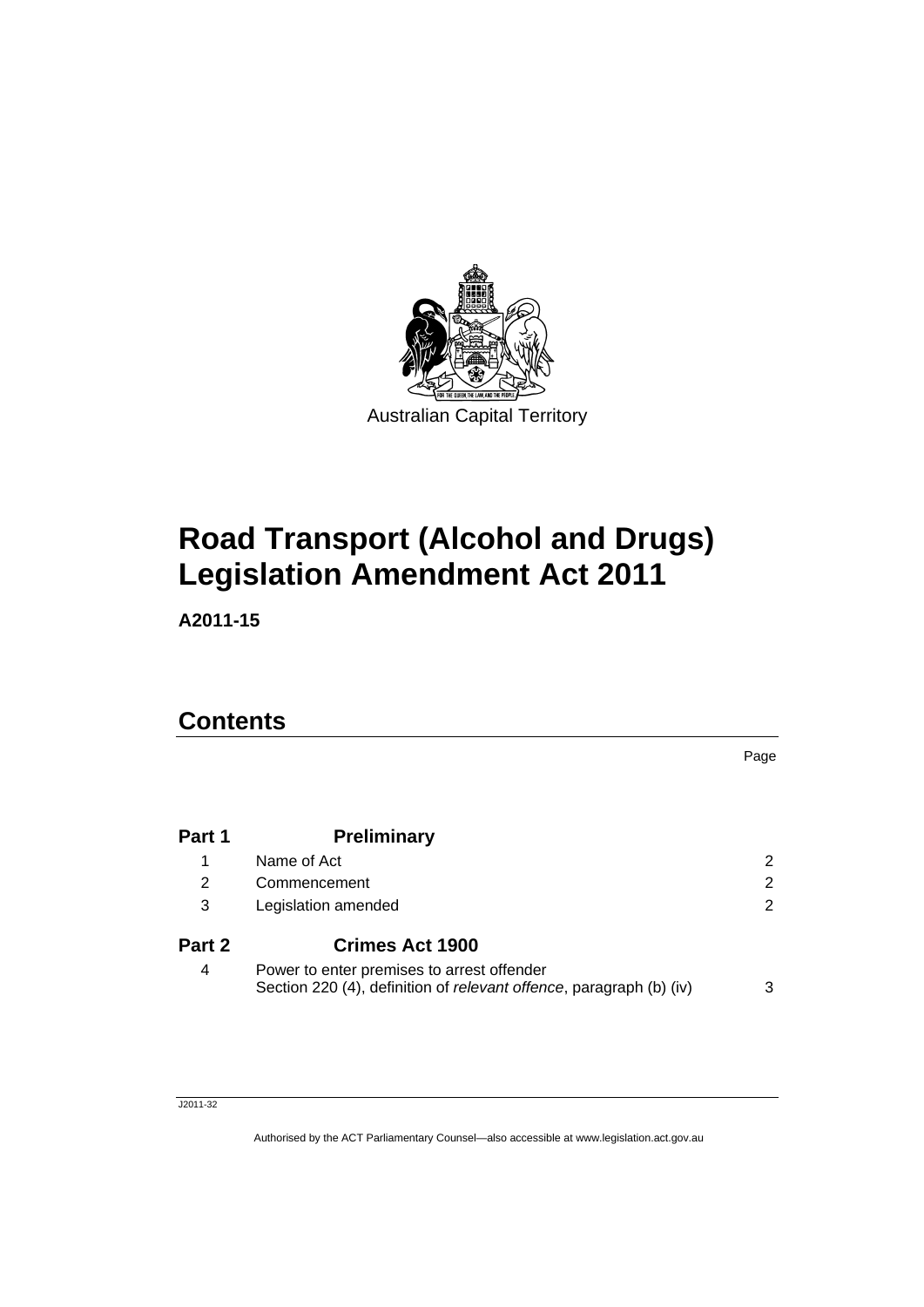#### **Contents**

| 5<br>Meaning of public place<br>Section 4A<br>6<br>Meaning of special driver<br>Section 4B (1) (a)<br>$\overline{7}$<br>Section 4B (3), new definitions<br>New section 4BA<br>8<br>Section 8<br>9<br>10<br>Section 9 heading<br>New section 9A<br>11<br>12<br>Section 10 heading<br>13<br>New section 10 (2) | Page<br>Road Transport (Alcohol and Drugs) Act 1977 |
|--------------------------------------------------------------------------------------------------------------------------------------------------------------------------------------------------------------------------------------------------------------------------------------------------------------|-----------------------------------------------------|
|                                                                                                                                                                                                                                                                                                              |                                                     |
|                                                                                                                                                                                                                                                                                                              | 4                                                   |
|                                                                                                                                                                                                                                                                                                              | 4                                                   |
|                                                                                                                                                                                                                                                                                                              | 4                                                   |
|                                                                                                                                                                                                                                                                                                              | 5                                                   |
|                                                                                                                                                                                                                                                                                                              | 5                                                   |
|                                                                                                                                                                                                                                                                                                              | 6                                                   |
|                                                                                                                                                                                                                                                                                                              | 6                                                   |
|                                                                                                                                                                                                                                                                                                              | $\overline{7}$                                      |
|                                                                                                                                                                                                                                                                                                              | $\overline{7}$                                      |
| 14<br>Detention for breath analysis<br>Section 11 (1) (a) and (b)                                                                                                                                                                                                                                            | 7                                                   |
| <b>Breath analysis</b><br>15<br>Section 12 (5), new example                                                                                                                                                                                                                                                  | 7                                                   |
| Section 13A<br>16                                                                                                                                                                                                                                                                                            | 8                                                   |
| 17<br>Section 13B heading                                                                                                                                                                                                                                                                                    | 9                                                   |
| 18<br>New section 13BA                                                                                                                                                                                                                                                                                       | 9                                                   |
| 19<br>Section 13C heading                                                                                                                                                                                                                                                                                    | 10                                                  |
| 20<br>New section 13C (1A)                                                                                                                                                                                                                                                                                   | 10                                                  |
| 21<br>Detention for oral fluid analysis<br>Section 13D (1) (a) and (b)                                                                                                                                                                                                                                       | 10                                                  |
| Oral fluid-preliminary analysis<br>22<br>Section 13E (6), new example                                                                                                                                                                                                                                        | 10                                                  |
| Oral fluid-confirmatory analysis<br>23<br>Section 13G (3)                                                                                                                                                                                                                                                    | 11                                                  |
| Section 13G (4)<br>24                                                                                                                                                                                                                                                                                        | 11                                                  |
| 25<br>New section 13H                                                                                                                                                                                                                                                                                        | 11                                                  |
| 26<br>Restrictions on tests etc under this part<br>Section 14 (1)                                                                                                                                                                                                                                            | 12 <sup>2</sup>                                     |
| 27<br>Section 14 (1) (b)                                                                                                                                                                                                                                                                                     | 12 <sup>2</sup>                                     |
| 28<br>Section 14 (3) (c) (i) to (iii)                                                                                                                                                                                                                                                                        | 12                                                  |
| 29<br>Taking blood samples from people in custody<br>Section 15 (1)                                                                                                                                                                                                                                          | 13                                                  |

contents 2 Road Transport (Alcohol and Drugs) Legislation Amendment Act 2011

A2011-15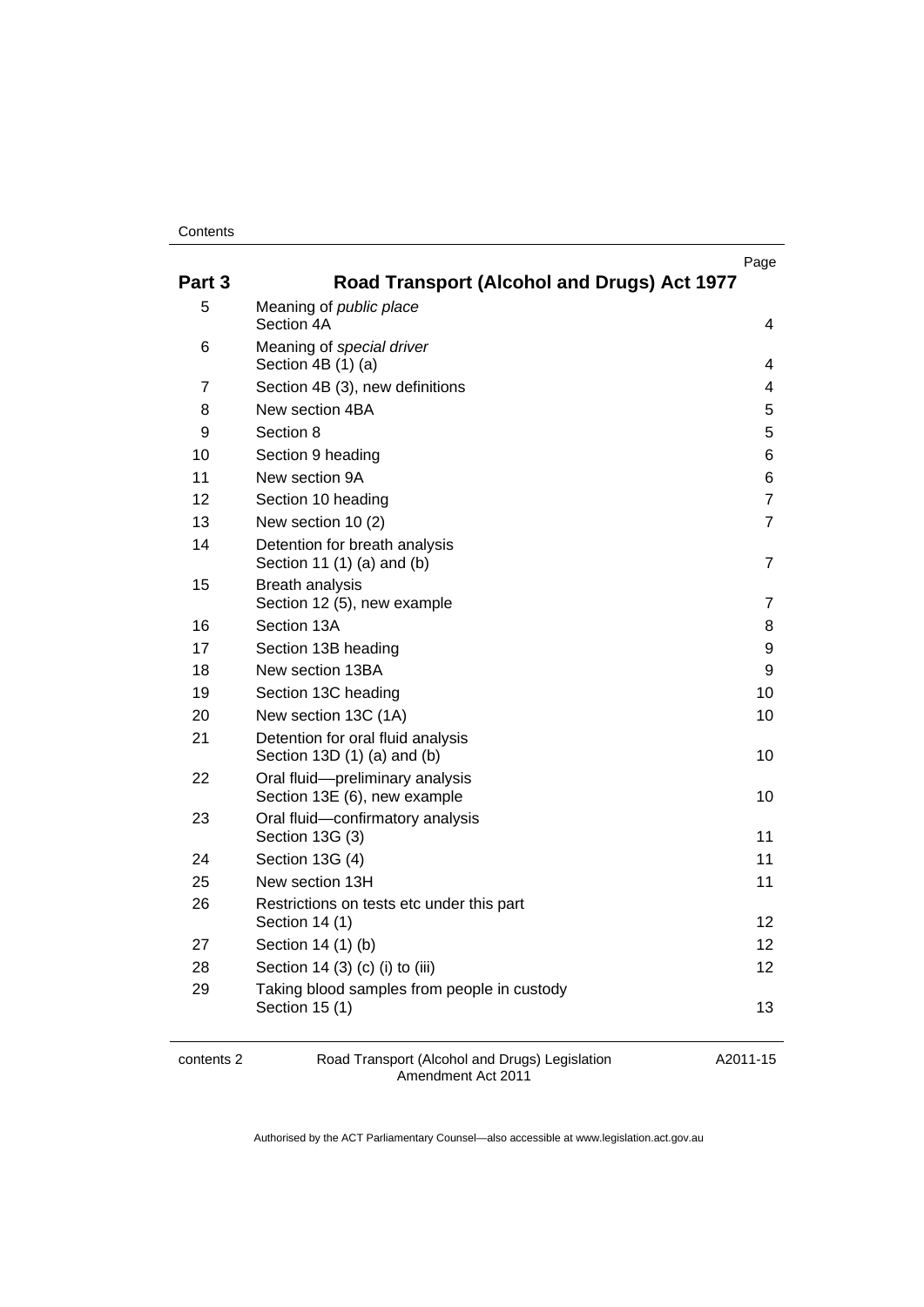| Contents |
|----------|
|----------|

| 30 | Section 15 (4)                                                                         | Page<br>13 |
|----|----------------------------------------------------------------------------------------|------------|
| 31 | Section 15 (4)                                                                         | 13         |
| 32 | Taking blood samples from people in hospital<br>Section 15AA (1) (c) (i)               | 14         |
| 33 | Medical examination-offence against s 24 or culpable driving<br>Section 16 (1)         | 14         |
| 34 | Section 16 (2)                                                                         | 15         |
| 35 | Section 16 (3)                                                                         | 15         |
| 36 | Section 16 (4) to (6)                                                                  | 15         |
| 37 | Analysis of body samples<br>Section $16A(2)$ (a) and (b)                               | 16         |
| 38 | Keeping of samples-request by DPP<br>Section 16C (1) (a)                               | 16         |
| 39 | Section 16C (1) (b) (ii)                                                               | 16         |
| 40 | Section 16C (4), definition of <i>preserved part</i> , new paragraph (aa)              | 16         |
| 41 | Section 16C (4), definition of preserved part, paragraph (b)                           | 17         |
| 42 | Destruction of samples<br>Section 16D (1)                                              | 17         |
| 43 | Section 16D (2)                                                                        | 17         |
| 44 | New division 2.8                                                                       | 18         |
| 45 | Prescribed concentration of alcohol in blood or breath<br>Section 19 (1) (a)           | 19         |
| 46 | Section 19 (5), definition of relevant period                                          | 19         |
| 47 | Defence if person did not intend to drive motor vehicle<br>Section 19A                 | 20         |
| 48 | Defence if special driver with lower concentration of alcohol from<br>allowable source |            |
|    | Section 19B (1) (b)                                                                    | 20         |
| 49 | Section 20 heading                                                                     | 20         |
| 50 | Section 20 (1)                                                                         | 21         |
| 51 | Section 20 (4), definition of relevant period                                          | 21         |
| 52 | Refusing to provide breath sample<br>Section 22 (a)                                    | 22         |
| 53 | Refusing to provide oral fluid sample<br>Section 22A (1) (a)                           | 22         |

A2011-15

Road Transport (Alcohol and Drugs) Legislation Amendment Act 2011

contents 3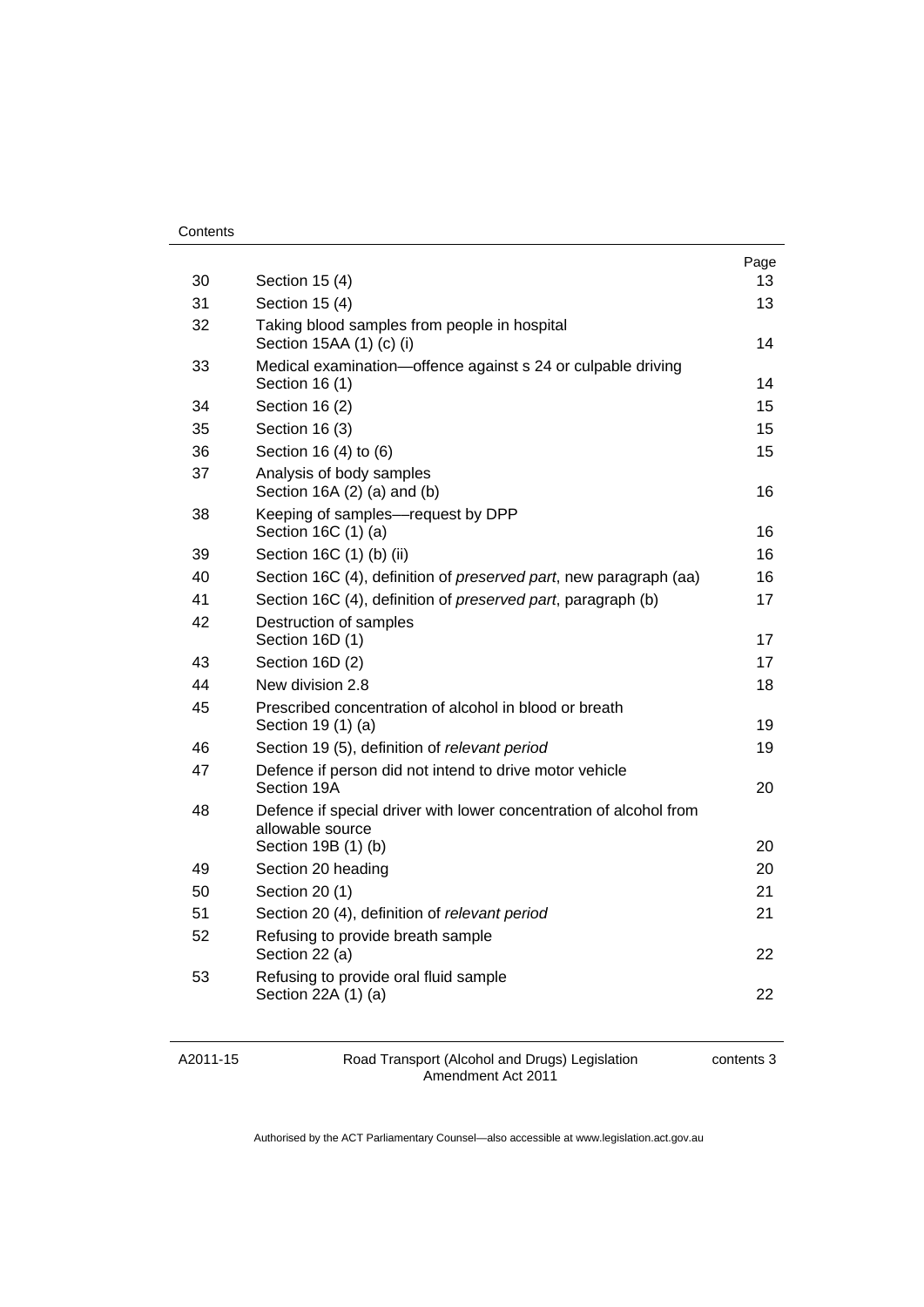#### **Contents**

|    |                                                                                              | Page |
|----|----------------------------------------------------------------------------------------------|------|
| 54 | Failing to stay for drug screening test<br>Section 22B (1), note 1                           | 22   |
| 55 | Refusing blood test etc<br>Section 23 (1) (a)                                                | 23   |
| 56 | Driver etc intoxicated<br>Section 24A (1)                                                    | 23   |
| 57 | Fines and imprisonment-s 19 offences<br>New section 26 (3)                                   | 23   |
| 58 | Automatic driver licence disqualification--first offenders, s 19<br>Section 32 (2)           | 24   |
| 59 | Automatic driver licence disqualification-repeat offenders, s 19<br>Section 33 (2)           | 24   |
| 60 | Automatic driver licence disqualification-offences other than s 19<br>Section 34 (1) and (2) | 24   |
| 61 | Evidentiary certificates-drug-related tests<br>Section 41AA (4) (a)                          | 25   |
| 62 | Evidentiary certificate-blood sample not taken<br>Section 41AC (b)                           | 25   |
| 63 | Evidence for insurance purposes<br>Section 41A (1) (i)                                       | 25   |
| 64 | Section 41A (1) (j)                                                                          | 25   |
| 65 | Section 41A (2)                                                                              | 26   |
| 66 | Section 41A (5), definition of relevant offence, paragraph (b)                               | 26   |
| 67 | When police officer may move person's motor vehicle<br>Section 48 (1) (b)                    | 26   |
| 68 | Regulation-making power<br>New section 51 (2)                                                | 27   |
| 69 | Dictionary, note 3                                                                           | 27   |
| 70 | Dictionary, definition of disqualifying offence, paragraph (b)                               | 27   |
| 71 | Dictionary, new definitions                                                                  | 27   |
| 72 | Dictionary, definitions of <i>public place</i> and <i>public street</i>                      | 27   |
| 73 | Dictionary, new definition of sampling facility                                              | 28   |
| 74 | Further amendments, mentions of <i>public street or in a public place</i>                    | 28   |
|    |                                                                                              |      |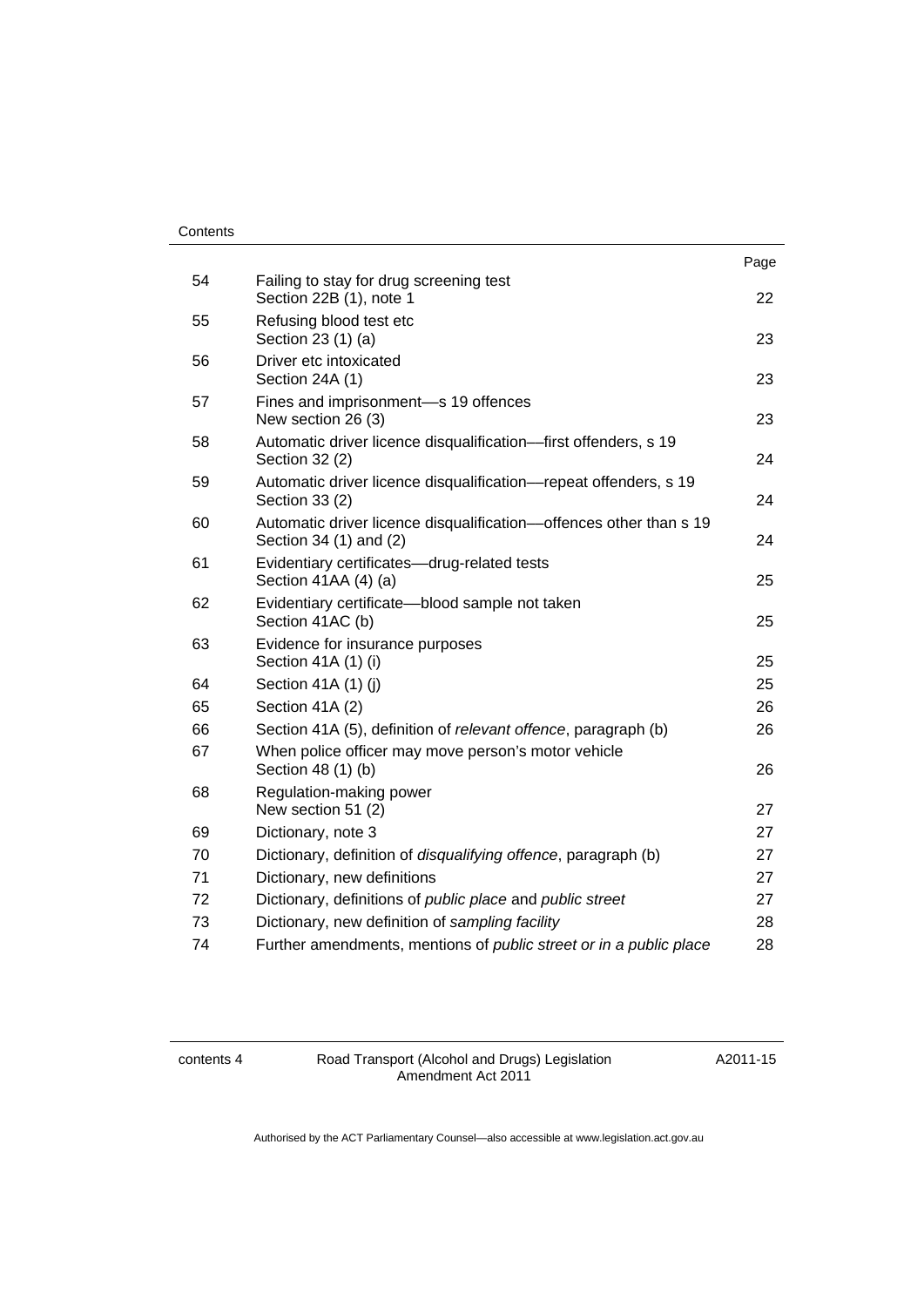| Part 4 | <b>Road Transport (Driver Licensing) Regulation</b><br>2000                                           | Page |
|--------|-------------------------------------------------------------------------------------------------------|------|
| 75     | Meaning of required medical standards<br>Section 15 (1)                                               | 29   |
| 76     | Eligibility requirements for licence classes<br>Section 28 (3) (c) except note                        | 29   |
| 77     | Provisional licence requirement for motorcycle licences<br>Section 29 (3) (c)                         | 29   |
| 78     | Provisional licence requirement for car licences etc<br>Section 30 (3) (c)                            | 29   |
| 79     | Working out period a class or kind of licence has been held<br>Section 68                             | 30   |
| 80     | New section 141                                                                                       | 30   |
| 81     | Dictionary, new definitions                                                                           | 30   |
| Part 5 | <b>Road Transport (General) Act 1999</b>                                                              |      |
| 82     | Definitions-div 4.2<br>Section 61A, new definition of driver trainer                                  | 31   |
| 83     | Section 61A, definition of immediate suspension offence (or<br>suspension offence), paragraph (a) (i) | 31   |
| 84     | Dictionary, new definition of driver trainer                                                          | 31   |
| Part 6 | <b>Road Transport (Offences) Regulation 2005</b>                                                      |      |
| 85     | Schedule 1 heading                                                                                    | 32   |
| 86     | Schedule 1, part 1.3, items 3 and 4, column 3                                                         | 32   |
| 87     | Schedule 1, part 1.3, items 6 to 19                                                                   | 33   |
| Part 7 | <b>Spent Convictions Act 2000</b>                                                                     |      |
| 88     | How are traffic offences to be dealt with?<br>Section 14 (1), new definition of driver trainer        | 47   |
| 89     | Section 14 (4) (c)                                                                                    | 47   |
| 90     | Section 14 (4) (c)                                                                                    | 47   |
| 91     | Section 14 (4) (c)                                                                                    | 47   |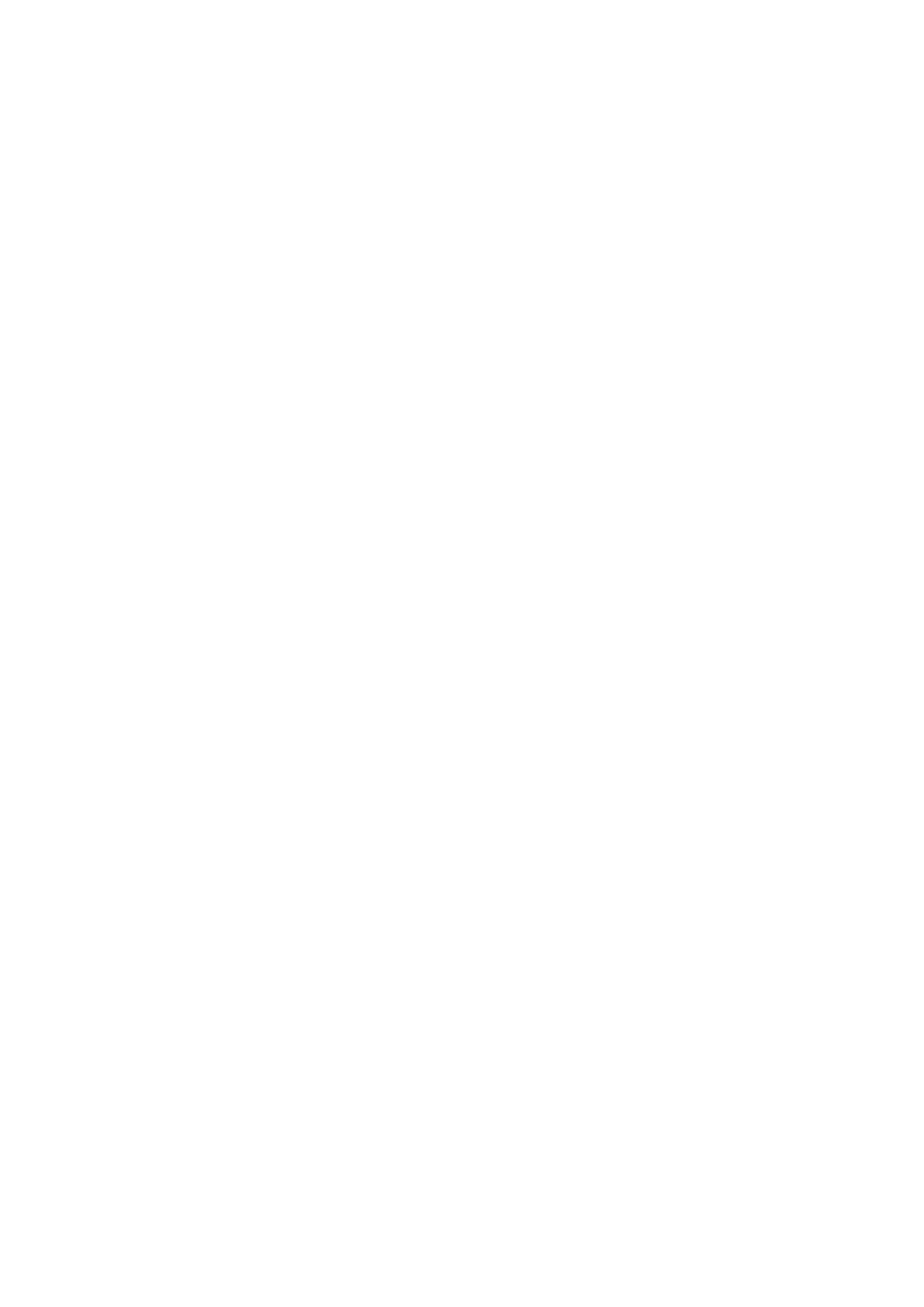<span id="page-6-0"></span>

# **Road Transport (Alcohol and Drugs) Legislation Amendment Act 2011**

**A2011-15** 

l

An Act to amend legislation about driving under the influence of alcohol and drugs, and for other purposes

The Legislative Assembly for the Australian Capital Territory enacts as follows:

J2011-32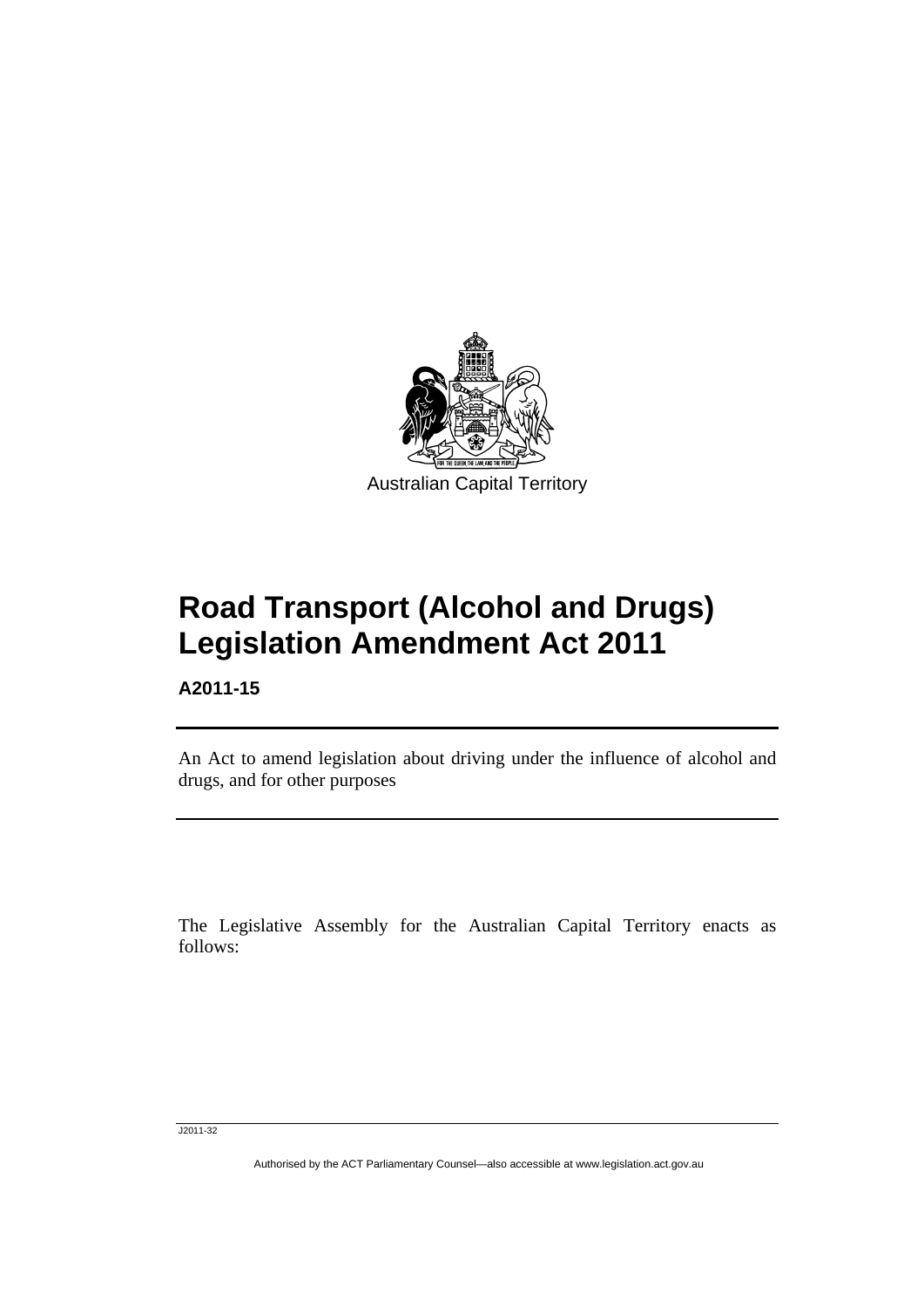#### <span id="page-7-0"></span>Part 1 **Preliminary**

Section 1

# Part 1 **Preliminary**

|                | <b>Name of Act</b>                                                                                                                         |
|----------------|--------------------------------------------------------------------------------------------------------------------------------------------|
|                | This Act is the Road Transport (Alcohol and Drugs) Legislation<br>Amendment Act 2011.                                                      |
| $\overline{2}$ | <b>Commencement</b>                                                                                                                        |
|                | This Act commences on the day after its notification day.                                                                                  |
|                | The naming and commencement provisions automatically commence on<br><b>Note</b><br>the notification day (see Legislation Act, $s$ 75 (1)). |
| 3              | <b>Legislation amended</b>                                                                                                                 |
|                | This Act amends the following legislation:                                                                                                 |
|                | Crimes Act 1900                                                                                                                            |
|                | Road Transport (Alcohol and Drugs) Act 1977<br>$\bullet$                                                                                   |
|                | Road Transport (Driver Licensing) Regulation 2000                                                                                          |
|                | Road Transport (General) Act 1999                                                                                                          |
|                | Road Transport (Offences) Regulation 2005                                                                                                  |
|                | <b>Spent Convictions Act 2000.</b>                                                                                                         |
|                |                                                                                                                                            |
|                |                                                                                                                                            |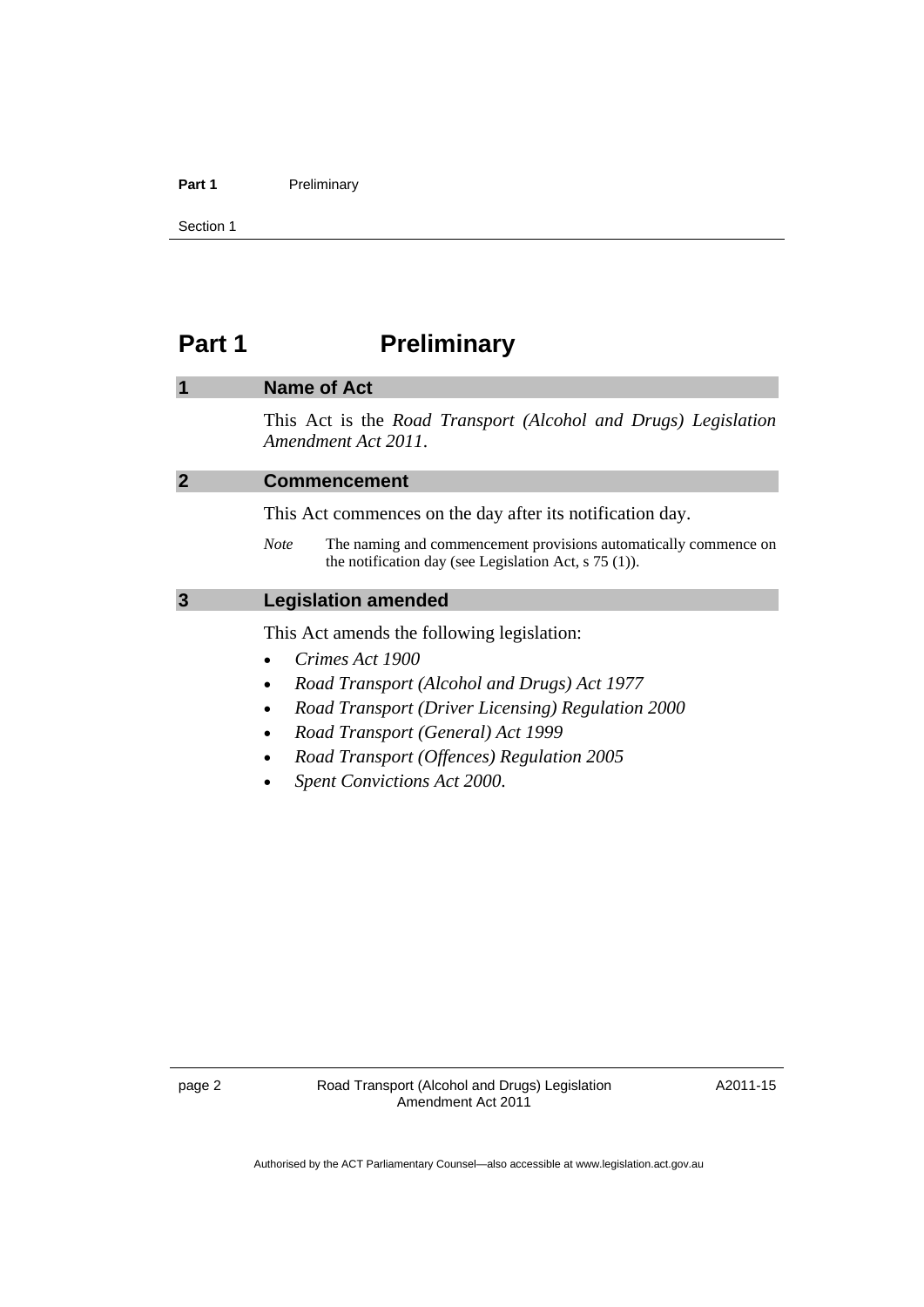# <span id="page-8-0"></span>**Part 2 Crimes Act 1900**

# **4 Power to enter premises to arrest offender Section 220 (4), definition of** *relevant offence***, paragraph (b) (iv)**

*omit* 

Driving with prescribed drug in oral fluid or blood

*substitute* 

Prescribed drug in oral fluid or blood––driver or driver trainer

A2011-15

Road Transport (Alcohol and Drugs) Legislation Amendment Act 2011

page 3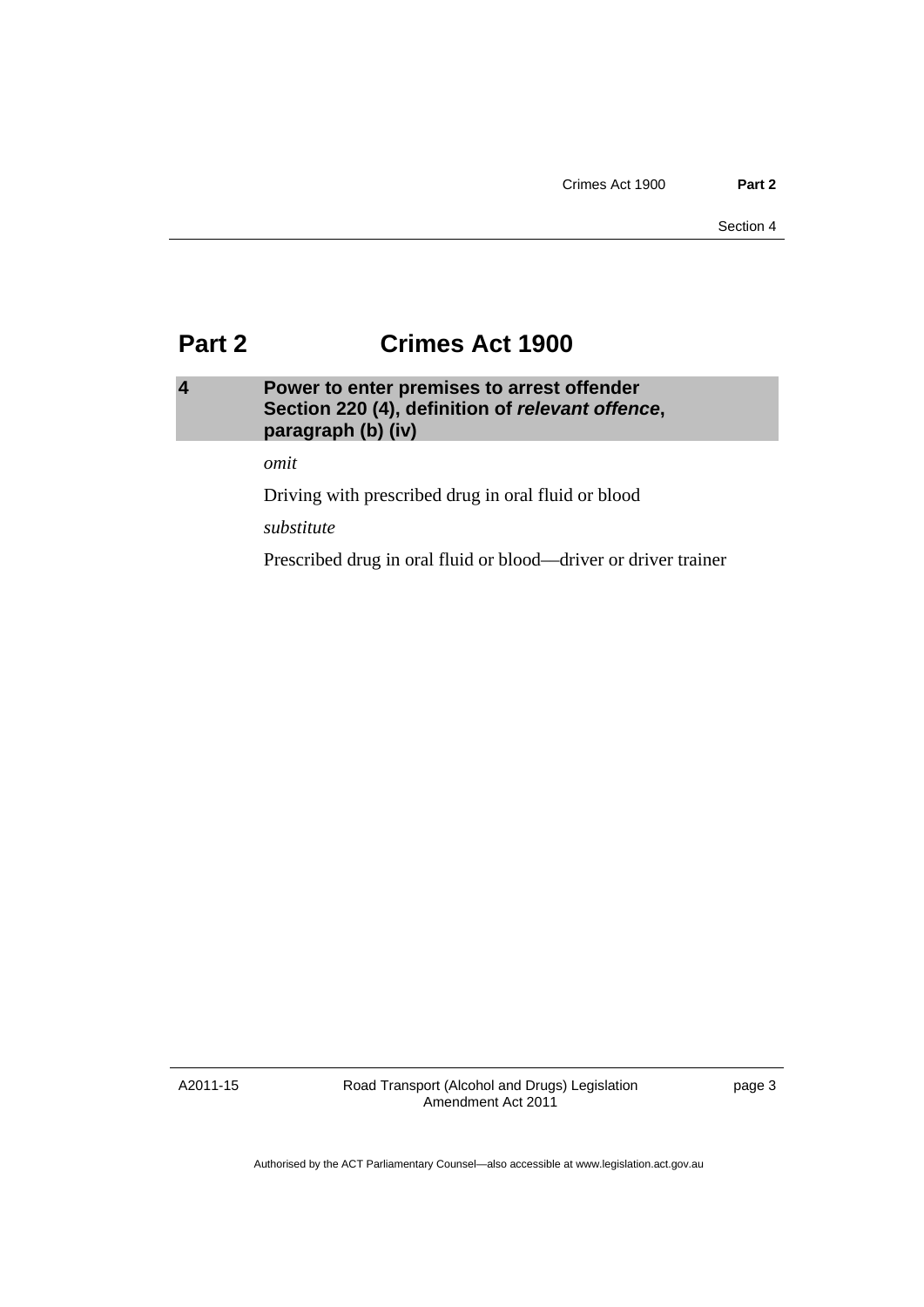# <span id="page-9-0"></span>**Part 3 Road Transport (Alcohol and Drugs) Act 1977**

# **5 Meaning of** *public place*  **Section 4A**

*omit* 

## **6 Meaning of** *special driver*  **Section 4B (1) (a)**

#### *substitute*

- (a) the person is not the holder of an Australian driver licence, an external territory driver licence or a foreign driver licence from a recognised country; or
- (aa) the person holds a foreign driver licence that––
	- (i) is not issued under the law of a recognised country; or
	- (ii) if the licence is issued under the law of a recognised country––is a licence that corresponds to a licence mentioned in paragraph (d); or

#### **7 Section 4B (3), new definitions**

*insert* 

*Austroads*––see the *Road Transport (Driver Licensing) Regulation 2000*, dictionary.

*recognised country***––**see the *Road Transport (Driver Licensing) Regulation 2000*, section 141.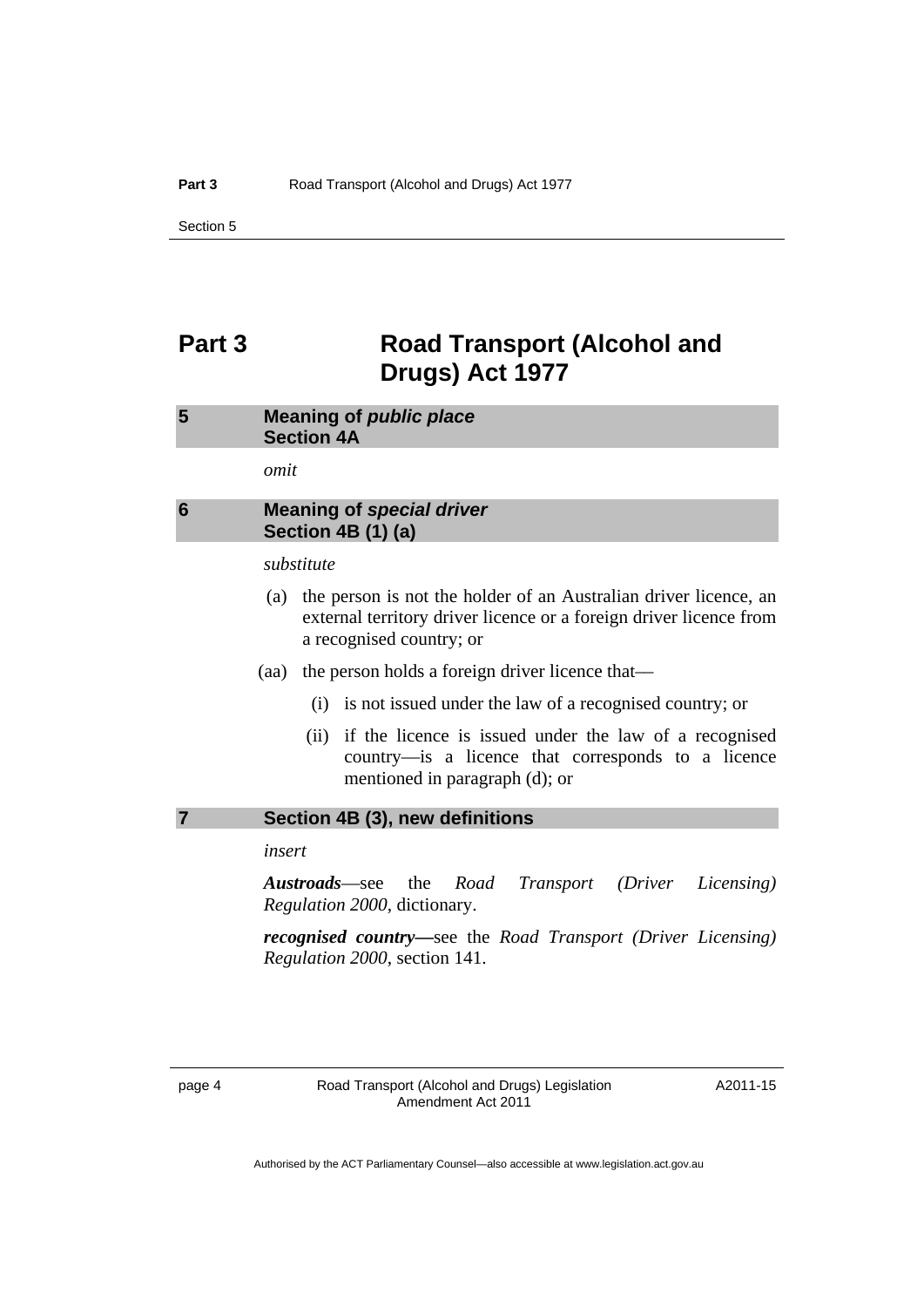#### <span id="page-10-0"></span>**8 New section 4BA**

*insert* 

#### **4BA Meaning of** *driver trainer*

For this Act, *driver trainer* means a person mentioned in section 4B  $(1)$  (h),  $(i)$  or  $(i)$ .

#### **9 Section 8**

*substitute* 

## **8 Power to require alcohol screening test if vehicle not involved in accident––driver and driver trainer**

- (1) A police officer may require a person to undergo an alcohol screening test in accordance with the directions of that officer if—
	- (a) the person is––
		- (i) the driver of a motor vehicle on a road or road related area; or
		- (ii) the driver trainer in a motor vehicle on a road or road related area; or
	- (b) the police officer has reasonable cause to suspect that, shortly before the requirement is made, the person was––
		- (i) the driver of a motor vehicle on a road or road related area; or
		- (ii) the driver trainer in a motor vehicle on a road or road related area.
- (2) Nothing in this section prevents a police officer from requiring both the driver and driver trainer to undergo an alcohol screening test.

A2011-15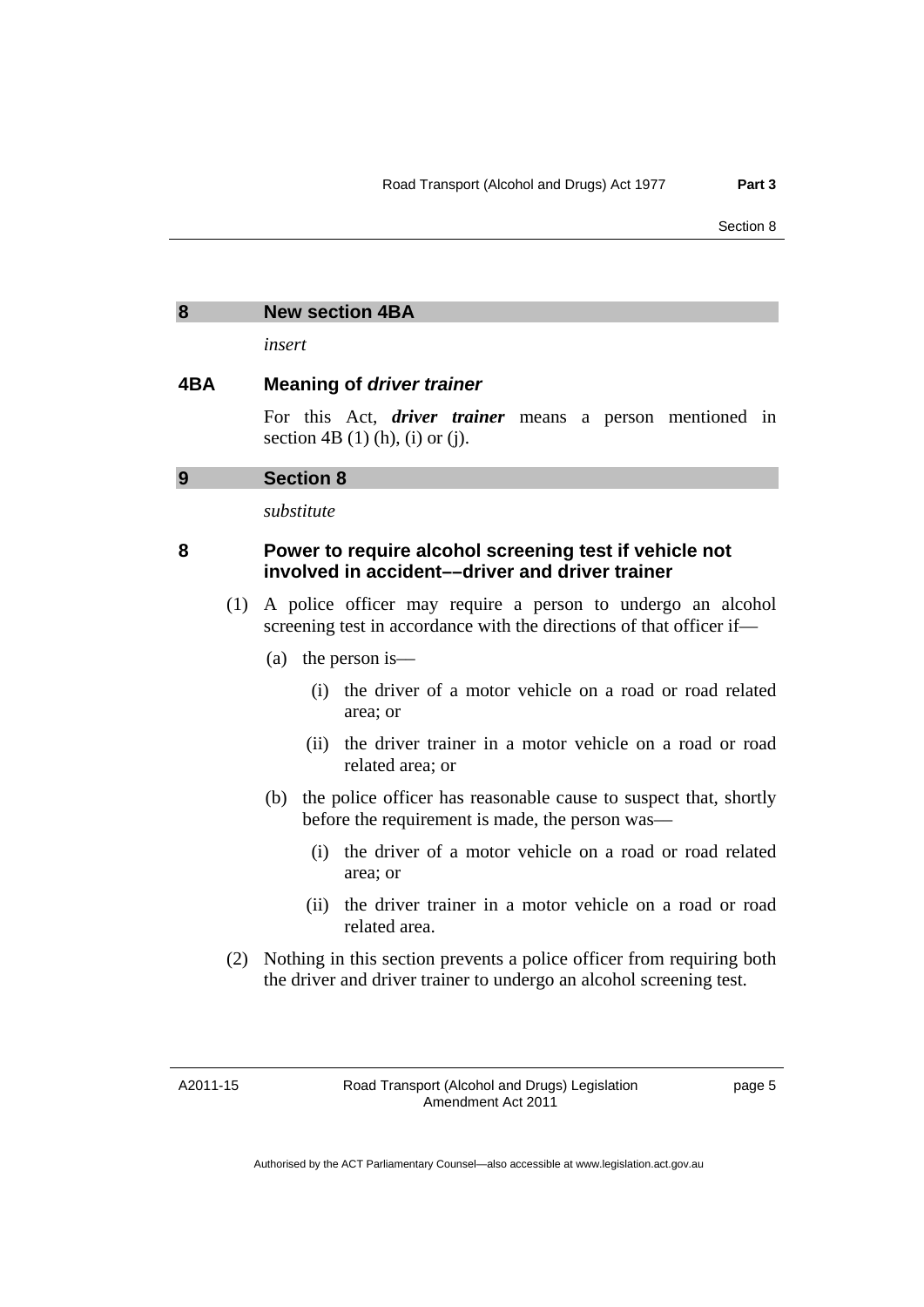#### <span id="page-11-0"></span>**10 Section 9 heading**

*substitute* 

### **9 Power to require alcohol screening test if vehicle involved in accident––driver**

#### **11 New section 9A**

*insert* 

### **9A Power to require alcohol screening test if vehicle involved in accident––driver trainer**

If a motor vehicle is involved in an accident on a road or road related area, a police officer may require a person to undergo an alcohol screening test in accordance with the directions of that officer—

- (a) if the police officer has reasonable cause to suspect that the person was the driver trainer in the motor vehicle at the time of the accident; or
- $(b)$  if—
	- (i) the police officer does not know or has doubt as to who was the driver trainer in the motor vehicle at the time of the accident; and
	- (ii) the police officer has reasonable cause to suspect that the person was in the vehicle at the time of the accident.

A2011-15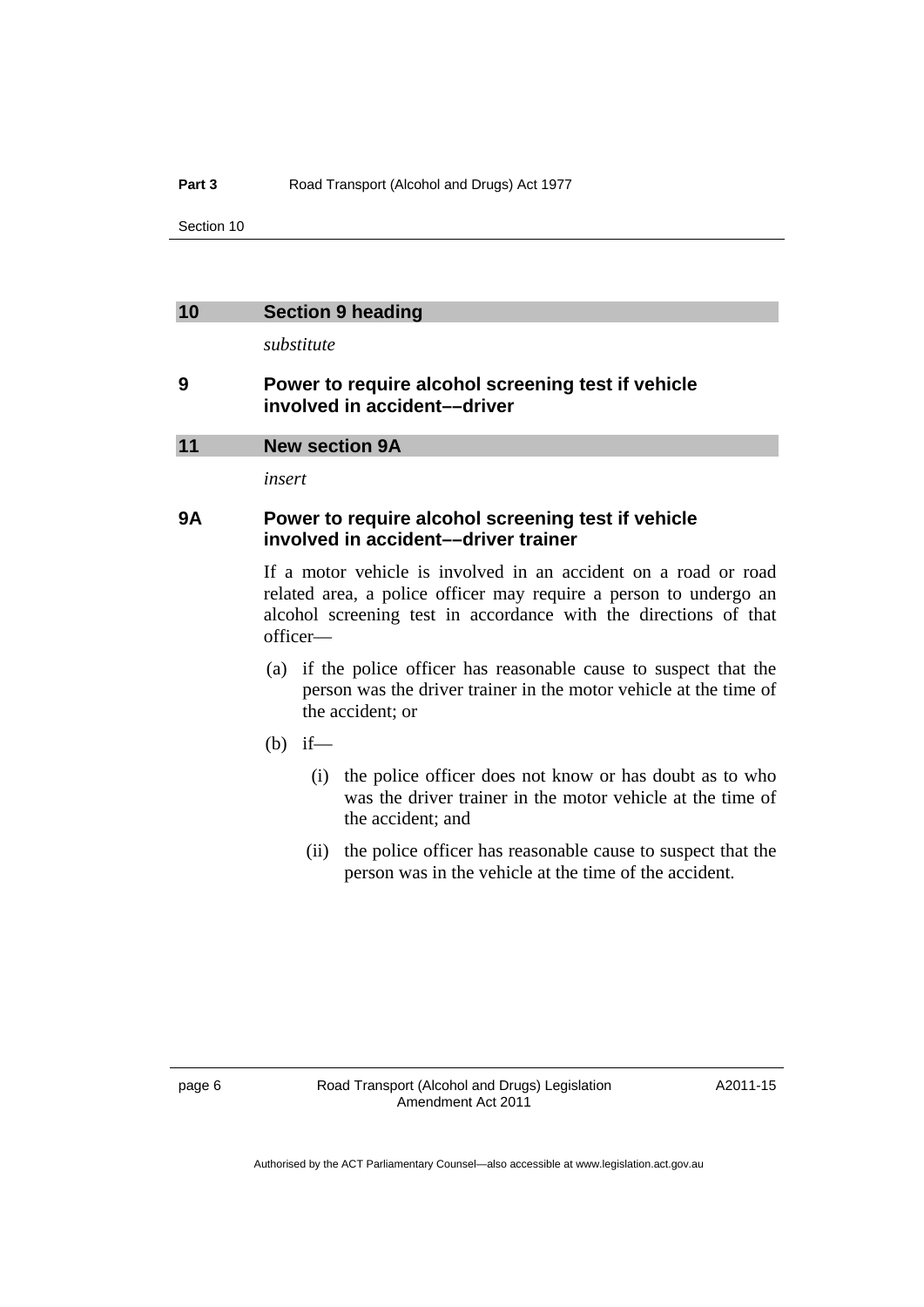#### <span id="page-12-0"></span>**12 Section 10 heading**

*substitute* 

### **10 Power to require alcohol screening test for culpable driving––driver and driver trainer**

#### **13 New section 10 (2)**

*insert* 

 (2) A police officer who has reasonable cause to suspect that a person was the driver trainer in a motor vehicle involved in an offence of culpable driving may require the person to undergo an alcohol screening test in accordance with the directions of that officer.

#### **14 Detention for breath analysis Section 11 (1) (a) and (b)**

*after* 

section 9

*insert* 

, section 9A

#### **15 Breath analysis Section 12 (5), new example**

#### *insert*

#### **Example––written statement**

a print-out from the breath analysis instrument

*Note* An example is part of the Act, is not exhaustive and may extend, but does not limit, the meaning of the provision in which it appears (see Legislation Act, s 126 and s 132).

A2011-15

Road Transport (Alcohol and Drugs) Legislation Amendment Act 2011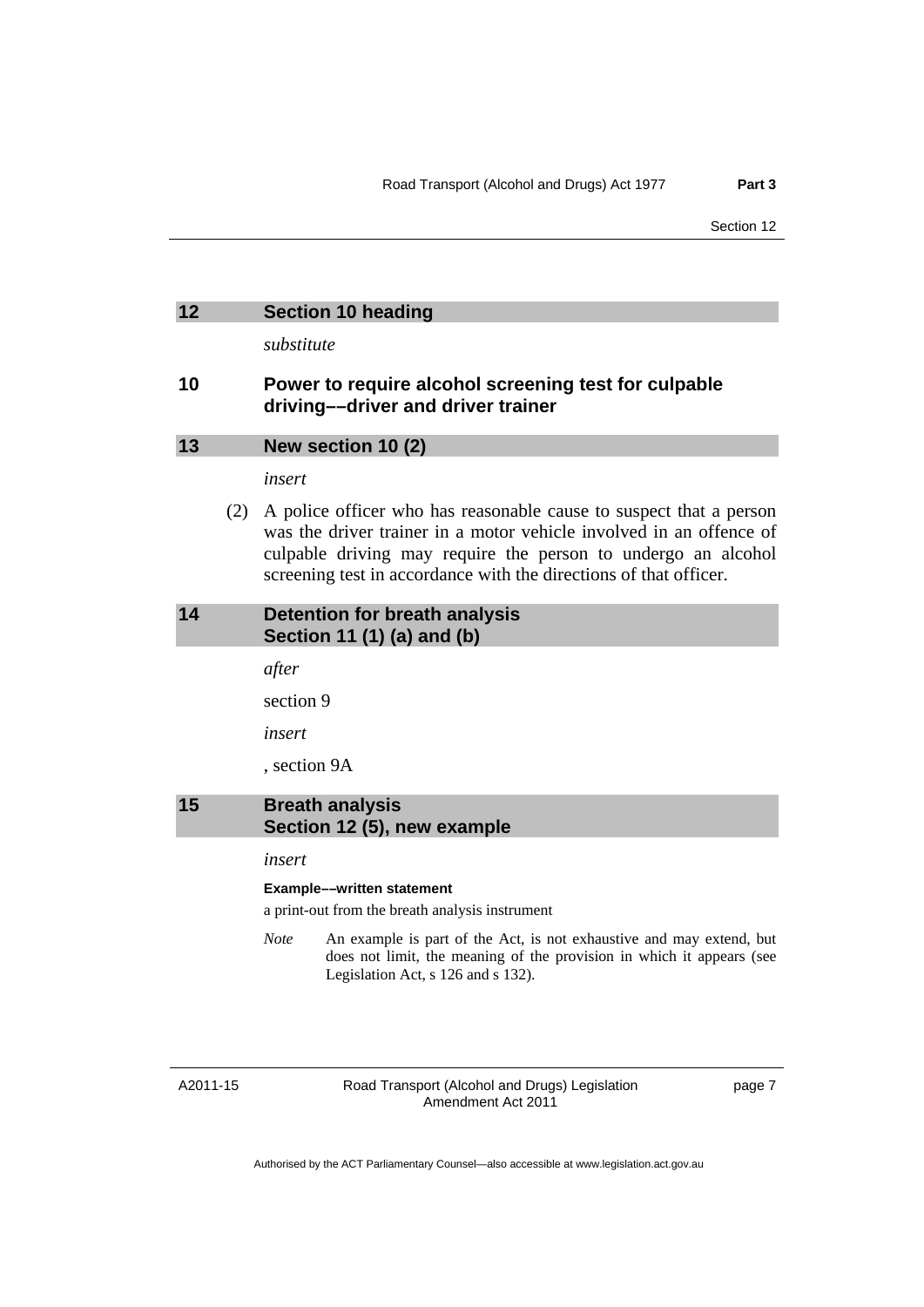#### <span id="page-13-0"></span>**16 Section 13A**

*substitute* 

### **13A Power to require drug screening test if vehicle not involved in accident––driver and driver trainer**

- (1) A police officer may require a person to undergo 1 or more drug screening tests in accordance with the directions of the officer if—
	- (a) the person is—
		- (i) the driver of a motor vehicle on a road or road related area; or
		- (ii) the driver trainer in a motor vehicle on a road or road related area; or
	- (b) the police officer has reasonable cause to suspect that, shortly before the requirement is made, the person was––
		- (i) the driver of a motor vehicle on a road or road related area; or
		- (ii) the driver trainer in a motor vehicle on a road or road related area.
- (2) The person must remain at the place where the drug screening test is being carried out until the test is completed in accordance with the police officer's directions.
- (3) Nothing in this section prevents a police officer from requiring both the driver and driver trainer to undergo a drug screening test.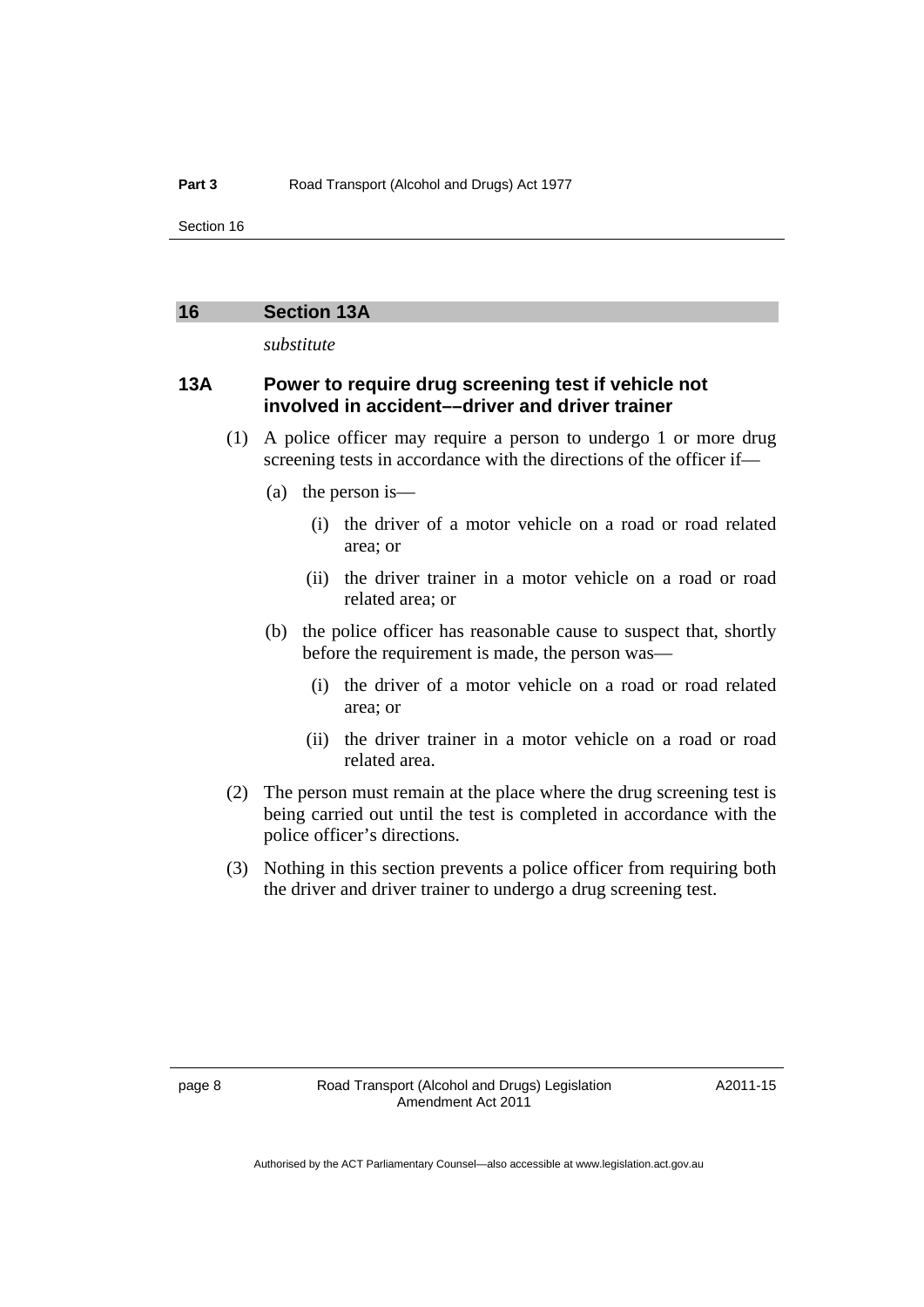# <span id="page-14-0"></span>**17 Section 13B heading**

*substitute* 

#### **13B Power to require drug screening test if vehicle involved in accident––driver**

#### **18 New section 13BA**

*insert* 

# **13BA Power to require drug screening test if vehicle involved in accident––driver trainer**

- (1) If a motor vehicle is involved in an accident on a road or road related area, a police officer may require a person to undergo 1 or more drug screening tests in accordance with the directions of the officer—
	- (a) if the police officer has reasonable cause to suspect that the person was the driver trainer in the motor vehicle at the time of the accident; or
	- $(b)$  if—
		- (i) the police officer does not know or has doubt as to who was the driver trainer in the motor vehicle at the time of the accident; and
		- (ii) the police officer has reasonable cause to suspect that the person was in the vehicle at the time of the accident.
- (2) The person must remain at the place where the drug screening test is being carried out until the test is completed in accordance with the police officer's directions.

A2011-15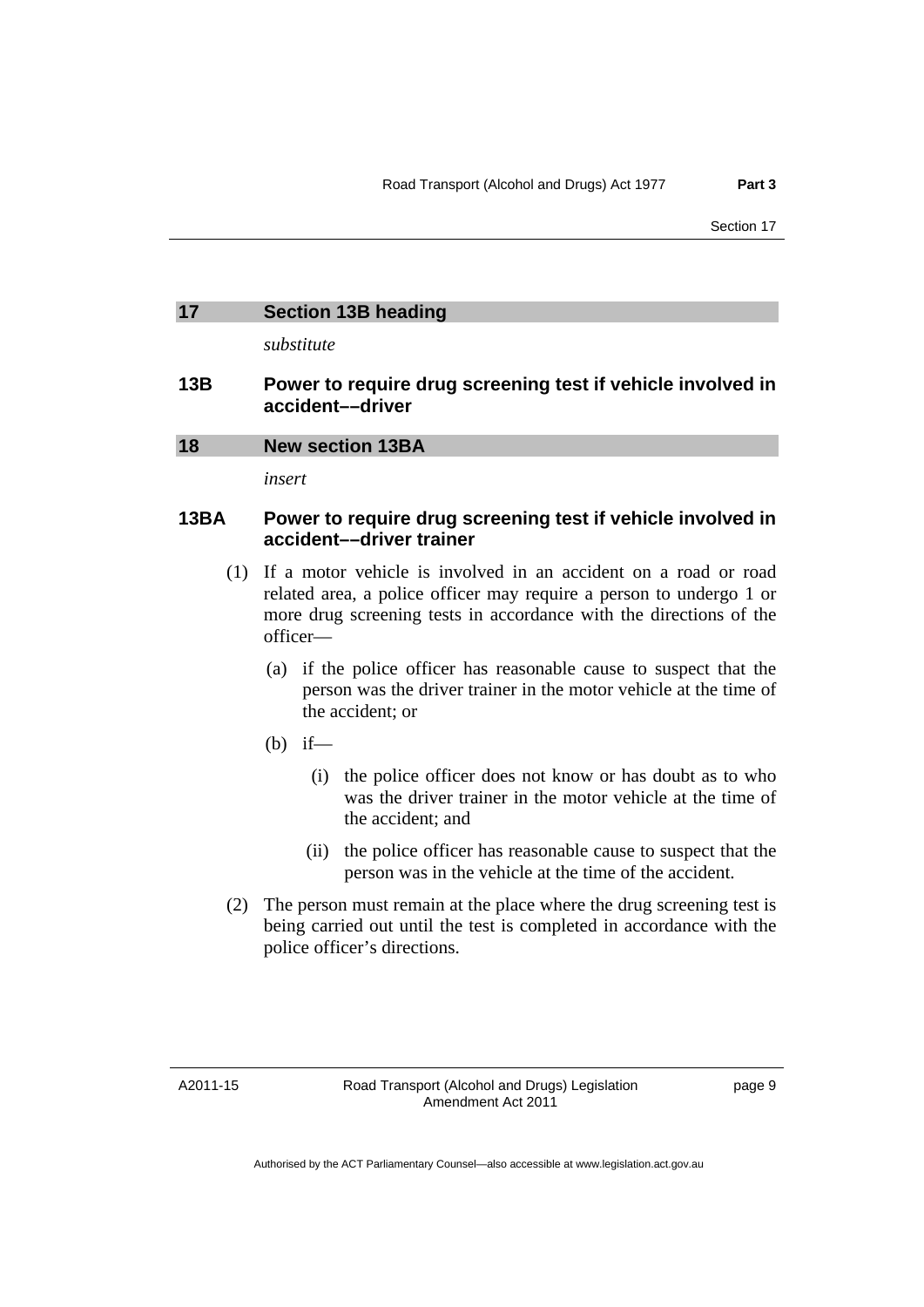#### <span id="page-15-0"></span>**19 Section 13C heading**

*substitute* 

### **13C Power to require drug screening test for culpable driving—driver and driver trainer**

#### **20 New section 13C (1A)**

*insert* 

 (1A) A police officer who has reasonable cause to suspect that a person was the driver trainer in a motor vehicle involved in an offence of culpable driving may require the person to undergo 1 or more drug screening tests in accordance with the directions of that officer.

#### **21 Detention for oral fluid analysis Section 13D (1) (a) and (b)**

*after* 

section 13B

*insert* 

, section 13BA

#### **22 Oral fluid––preliminary analysis Section 13E (6), new example**

#### *insert*

#### **Example––written statement**

a print-out from the oral fluid analysis instrument

*Note* An example is part of the Act, is not exhaustive and may extend, but does not limit, the meaning of the provision in which it appears (see Legislation Act, s 126 and s 132).

page 10 Road Transport (Alcohol and Drugs) Legislation Amendment Act 2011

A2011-15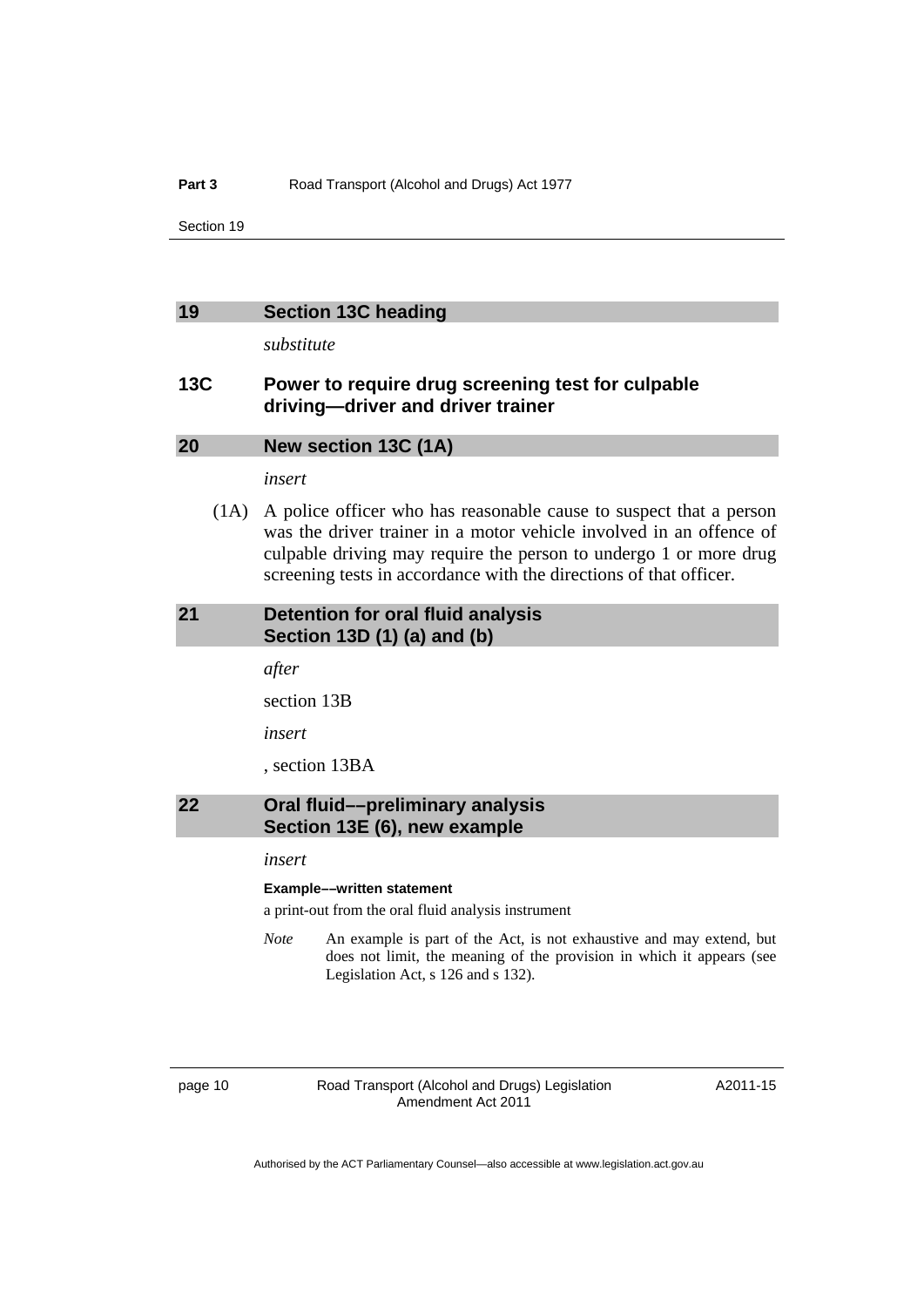### <span id="page-16-0"></span>**23 Oral fluid—confirmatory analysis Section 13G (3)**

#### *substitute*

 (3) An analyst at the approved laboratory to which the sample is taken under subsection (2) must, as soon as practicable, arrange for the analysis of the sample at the laboratory or another approved laboratory to work out whether a prescribed drug is present in the sample.

| 24 | Section 13G (4) |  |  |  |
|----|-----------------|--|--|--|
|----|-----------------|--|--|--|

*omit* 

The analyst

*substitute* 

An analyst responsible for testing the sample

**25 New section 13H** 

*in division 2.5, insert* 

#### **13H Oral fluid analysis statement**

- (1) As soon as practicable after an analysis of a sample of a person's oral fluid is carried out under section 13G, the chief police officer must ensure the person is given a written statement that includes the following information:
	- (a) the date and the time the oral fluid sample was taken;
	- (b) the unique identifying number on the tamper-evident seal;
	- (c) the result of the analysis;
	- (d) the address where the preserved part of the oral fluid sample is being held;

A2011-15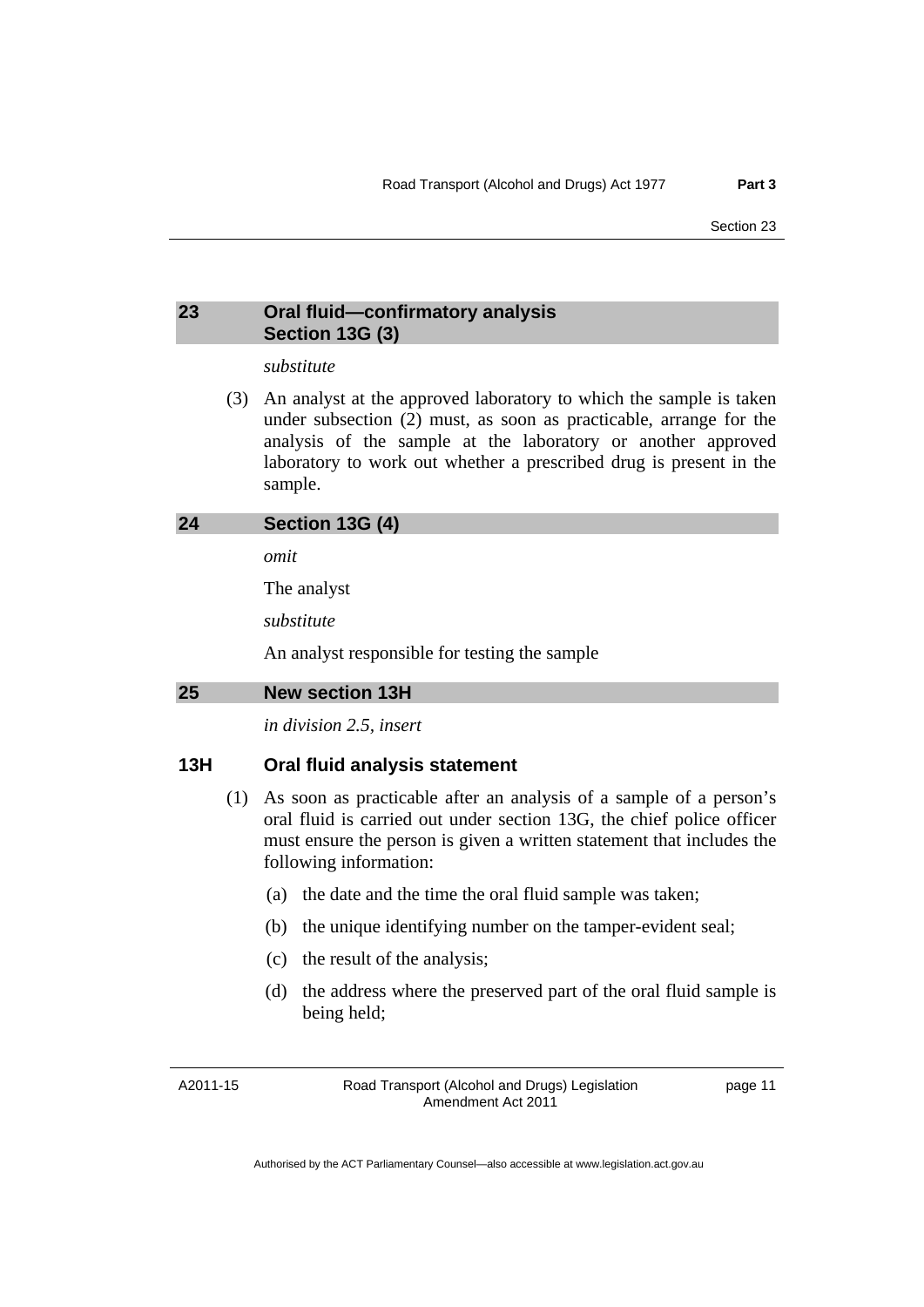- <span id="page-17-0"></span> (e) that the person will be notified, in writing, of a request (if any) by the DPP under section 16C (Keeping of samples—request by DPP);
- (f) that the person may, before the end of the period mentioned in section 13G (4) (b), ask the analyst to send the preserved part of the oral fluid sample to a laboratory nominated by the person, at the person's expense.
- (2) In this section:

*preserved part*—see section 13G (4).

# **26 Restrictions on tests etc under this part Section 14 (1)**

#### *omit*

, and a police officer must not begin or continue an analysis under section 12 or section 13E

| 27 | Section 14 (1) (b) |  |  |
|----|--------------------|--|--|
|    |                    |  |  |

*after* 

vehicle

*insert* 

or the driver trainer in the motor vehicle

#### **28 Section 14 (3) (c) (i) to (iii)**

#### *substitute*

 (i) unless the person was, or the officer has reasonable cause to suspect that the person was, the driver of or driver trainer in a motor vehicle when it was involved in an accident on a road or road related area; or

page 12 Road Transport (Alcohol and Drugs) Legislation Amendment Act 2011

A2011-15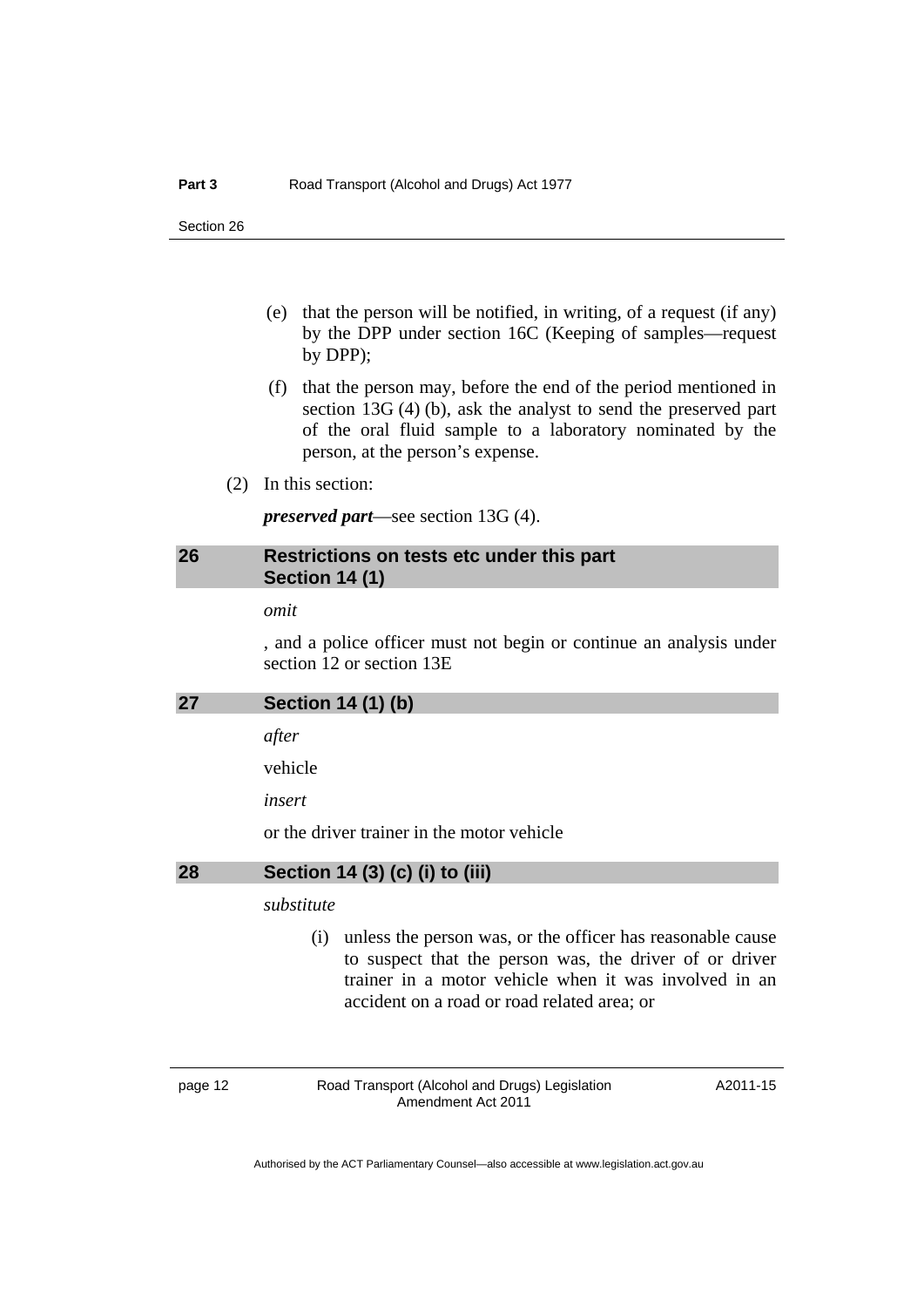- <span id="page-18-0"></span> (ii) unless the officer has reasonable cause to suspect that the person has committed, or was the driver trainer during the commission of, an offence of culpable driving; or
- (iii) unless the requirement is made immediately after a motor vehicle driven by the person, or in which the person was a driver trainer, has stopped at or near the place where the person usually lives and the officer making the requirement has followed the motor vehicle while it was being driven on the road.

#### **29 Taking blood samples from people in custody Section 15 (1)**

*after* 

a hospital

*insert* 

or sampling facility

#### **30 Section 15 (4)**

*after 1st mention of* 

hospital

*insert* 

or at the sampling facility

#### **31 Section 15 (4)**

*after last mention of*  hospital *insert*  or at the facility

#### A2011-15

Road Transport (Alcohol and Drugs) Legislation Amendment Act 2011

page 13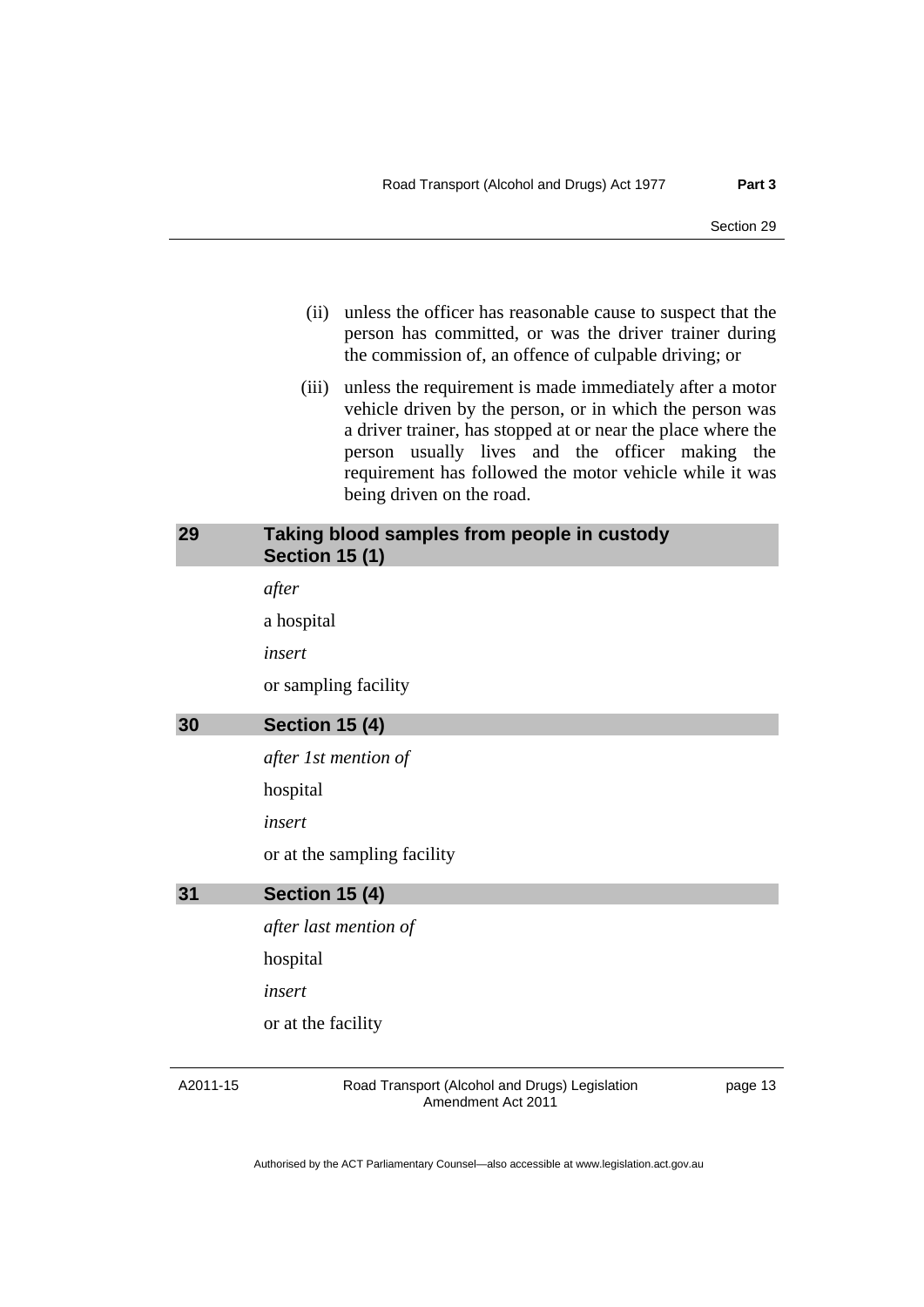### <span id="page-19-0"></span>**32 Taking blood samples from people in hospital Section 15AA (1) (c) (i)**

*after* 

driver

*insert* 

or driver trainer

## **33 Medical examination—offence against s 24 or culpable driving Section 16 (1)**

*substitute* 

- (1) This section applies to a person who has been––
	- (a) required to undergo––
		- (i) an alcohol screening test, or to provide a sample of the person's breath for analysis under section 12 (Breath analysis); or
		- (ii) if it is practicable to do so––a drug screening test, or to provide a sample of the person's oral fluid for analysis under section 13E (Oral fluid––preliminary analysis); and

#### **Examples––impracticability**

- 1 drug screening device not readily available
- 2 drug screening test or oral fluid analysis cannot be conducted before time limits for testing the person expire
- *Note* An example is part of the Act, is not exhaustive and may extend, but does not limit, the meaning of the provision in which it appears (see Legislation Act, s 126 and s 132).

A2011-15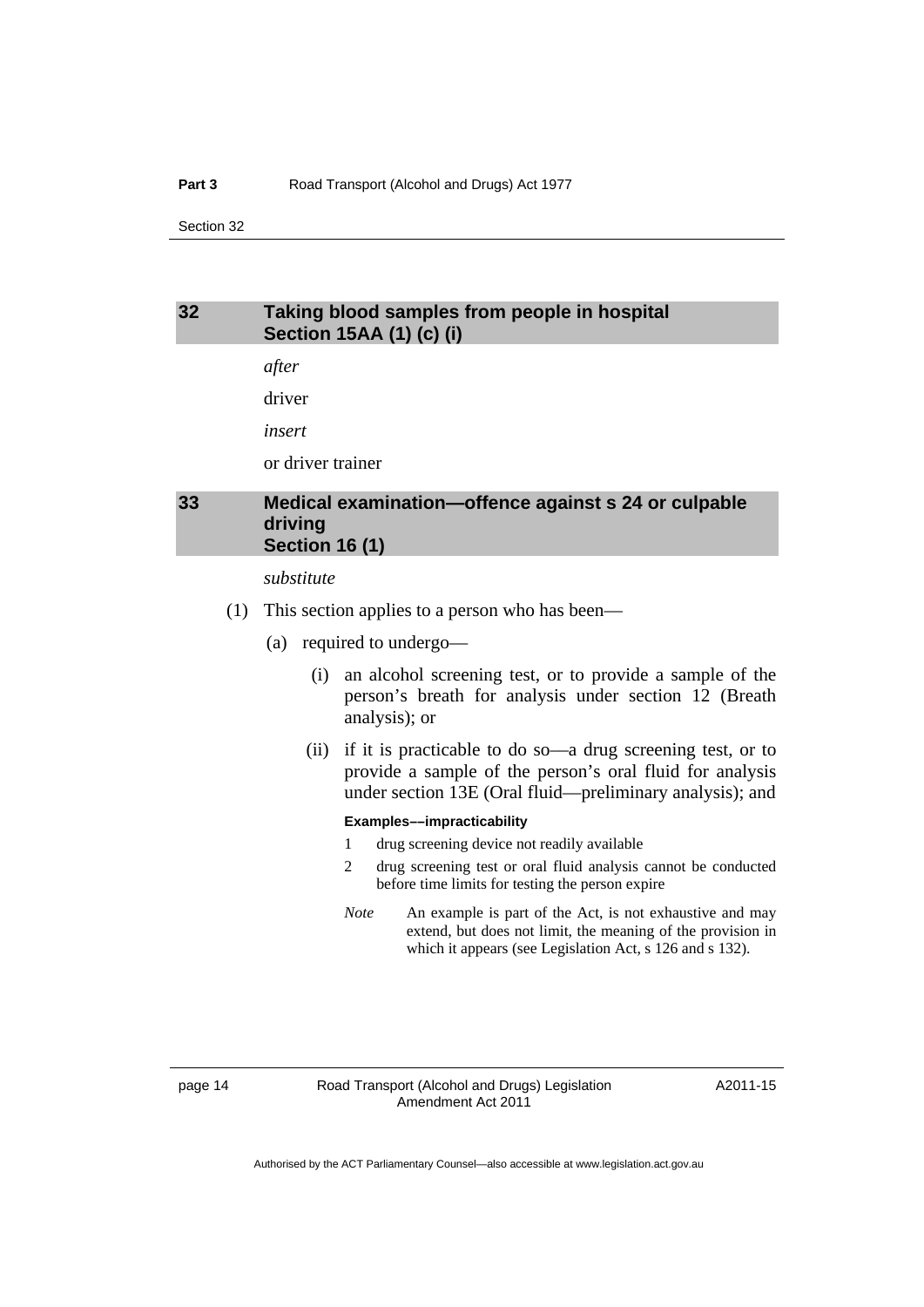<span id="page-20-0"></span> (b) arrested on reasonable suspicion of having committed an offence against section 24 (Driving under the influence of intoxicating liquor or a drug) or an offence of culpable driving.

#### **Examples––reasonable suspicion**

- 1 the way the person was driving
- 2 the way the person is behaving
- 3 a breath analysis the person was required to undergo indicates that a prescribed concentration of alcohol is present in the person's breath

#### **34 Section 16 (2)**

*omit* 

(other than a prescribed drug)

*insert* 

, including a prescribed drug

#### **35 Section 16 (3)**

*after* 

a hospital

*insert* 

or sampling facility

**36 Section 16 (4) to (6)** 

*after* 

hospital

*insert* 

or the sampling facility

A2011-15

Road Transport (Alcohol and Drugs) Legislation Amendment Act 2011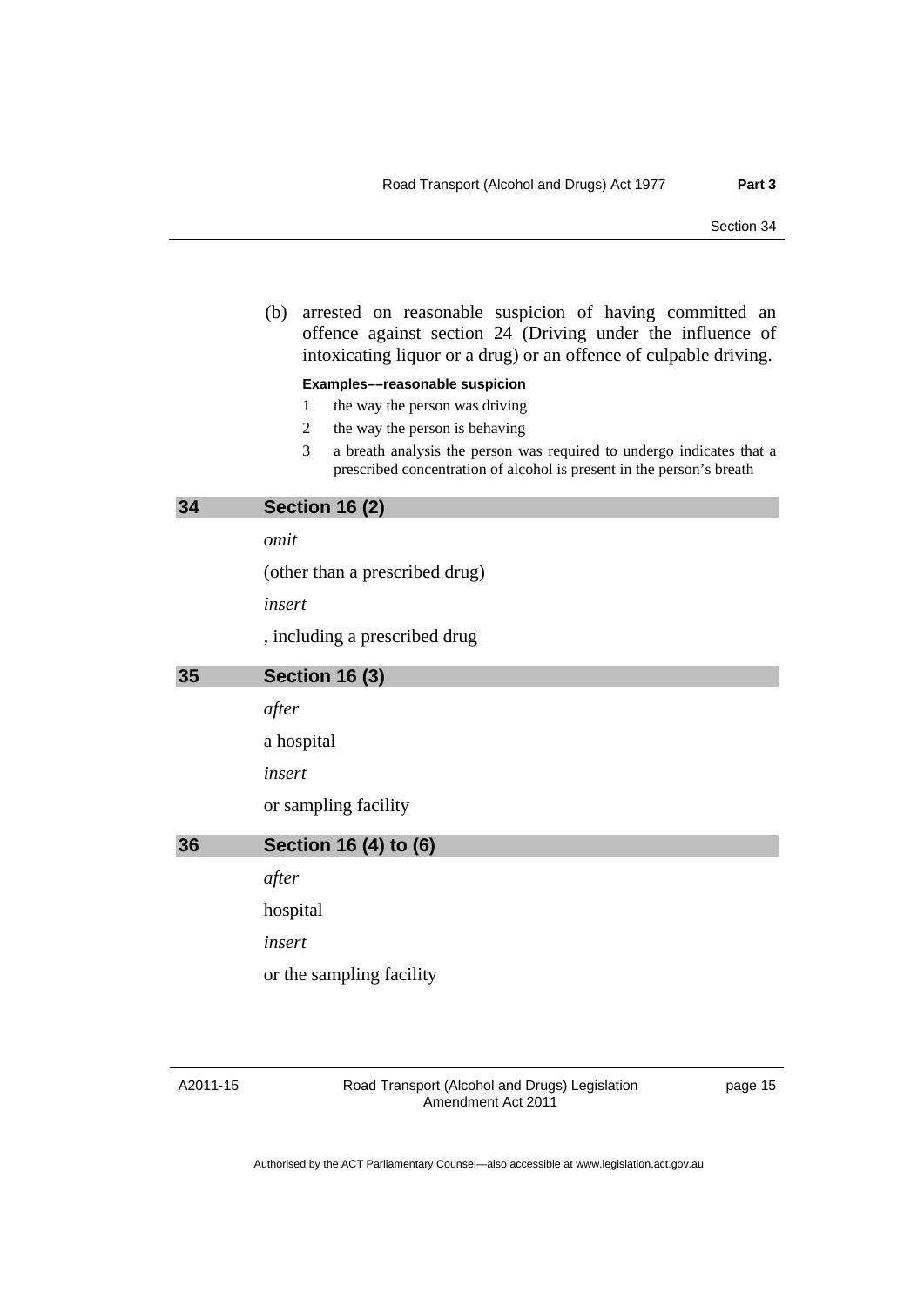## <span id="page-21-0"></span>**37 Analysis of body samples Section 16A (2) (a) and (b)**

*omit* 

(other than a prescribed drug)

*insert* 

, including a prescribed drug

# **38 Keeping of samples––request by DPP Section 16C (1) (a)**

*omit* 

a blood or a body sample

*substitute* 

a blood, an oral fluid or other body sample

#### **39 Section 16C (1) (b) (ii)**

*after* 

under

*insert* 

section 13G (6) (Oral fluid—confirmatory analysis),

### **40 Section 16C (4), definition of** *preserved part***, new paragraph (aa)**

*before paragraph (a), insert* 

(aa) in relation to an oral fluid sample–– see section 13G (4); or

page 16 Road Transport (Alcohol and Drugs) Legislation Amendment Act 2011

A2011-15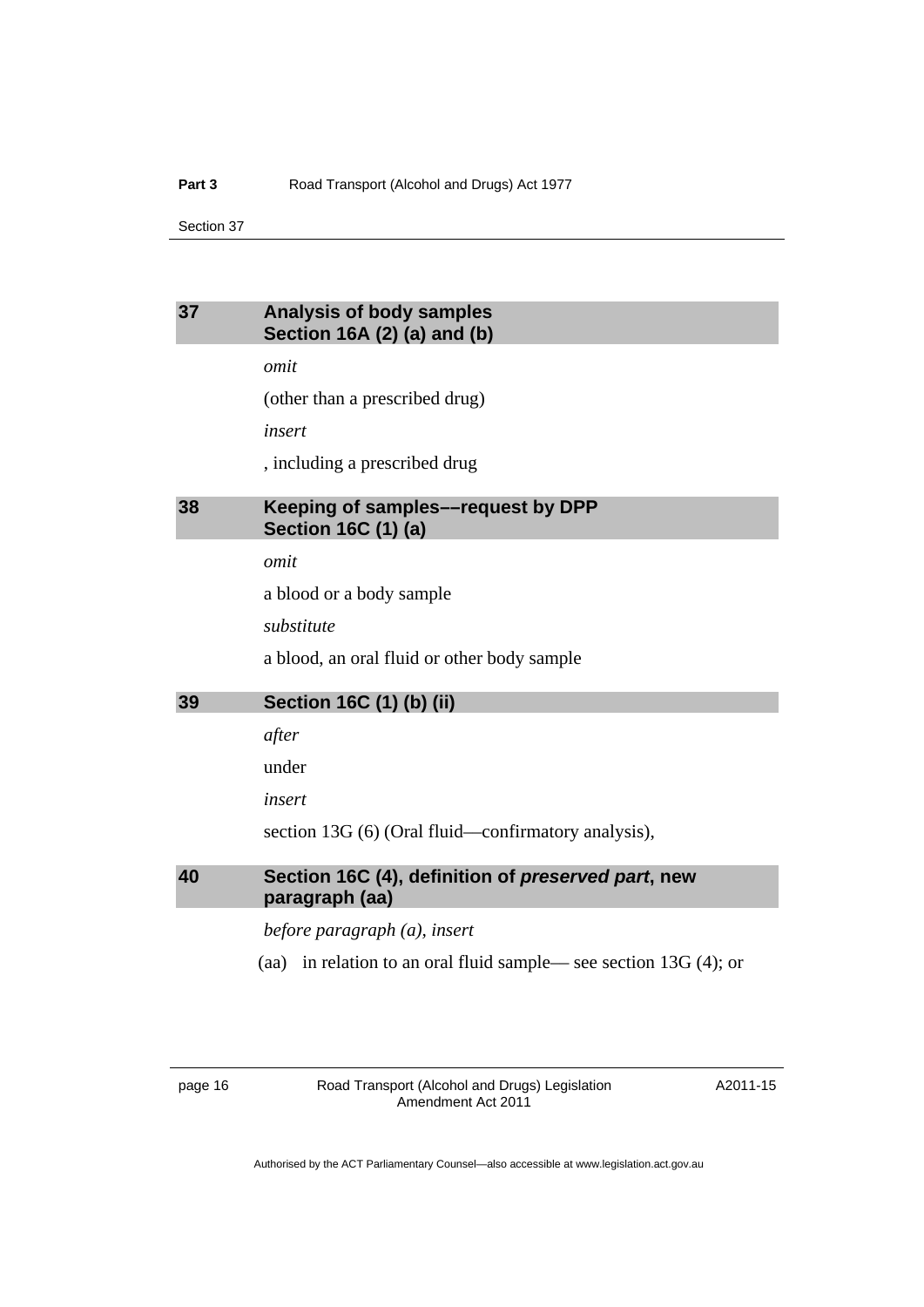#### <span id="page-22-0"></span>**41 Section 16C (4), definition of** *preserved part***, paragraph (b)**

#### *substitute*

 (b) in relation to a body sample (other than an oral fluid sample) see section 16A (3).

# **42 Destruction of samples Section 16D (1)**

*after* 

under

*insert* 

section 13G (4) (Oral fluid—confirmatory analysis),

# **43 Section 16D (2)**

*after* 

under

*insert* 

section 13G (4) (b),

A2011-15

Road Transport (Alcohol and Drugs) Legislation Amendment Act 2011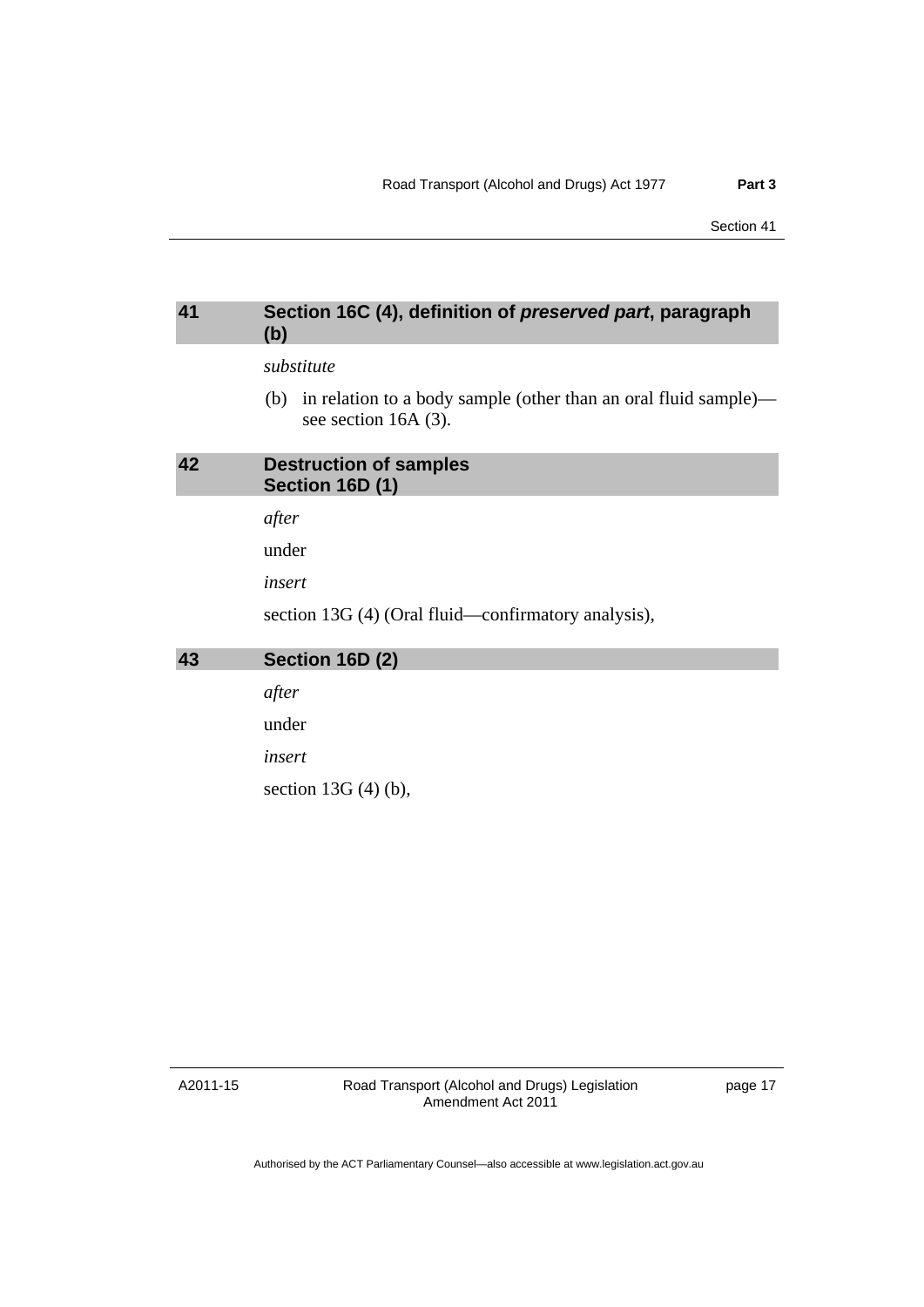#### <span id="page-23-0"></span>**44 New division 2.8**

*after section 18B, insert* 

# **Division 2.8 Search and seizure**

#### **18C Power to search person in custody**

- (1) A police officer may search a person who is taken into custody under the following sections and may take possession of anything found in the person's possession:
	- (a) section 11 (Detention for breath analysis);
	- (b) section 13D (Detention for oral fluid analysis);
	- (c) section 15 (Taking blood samples from people in custody).
- (2) For the purposes of the search, the officer may request the assistance of another police officer of the same sex as the person being searched.
- (3) A person is entitled to the return of anything taken from the person under subsection (1) when the person ceases to be in custody, other than––
	- (a) a seizable item; or
	- (b) an item that may otherwise be seized or retained under another territory law.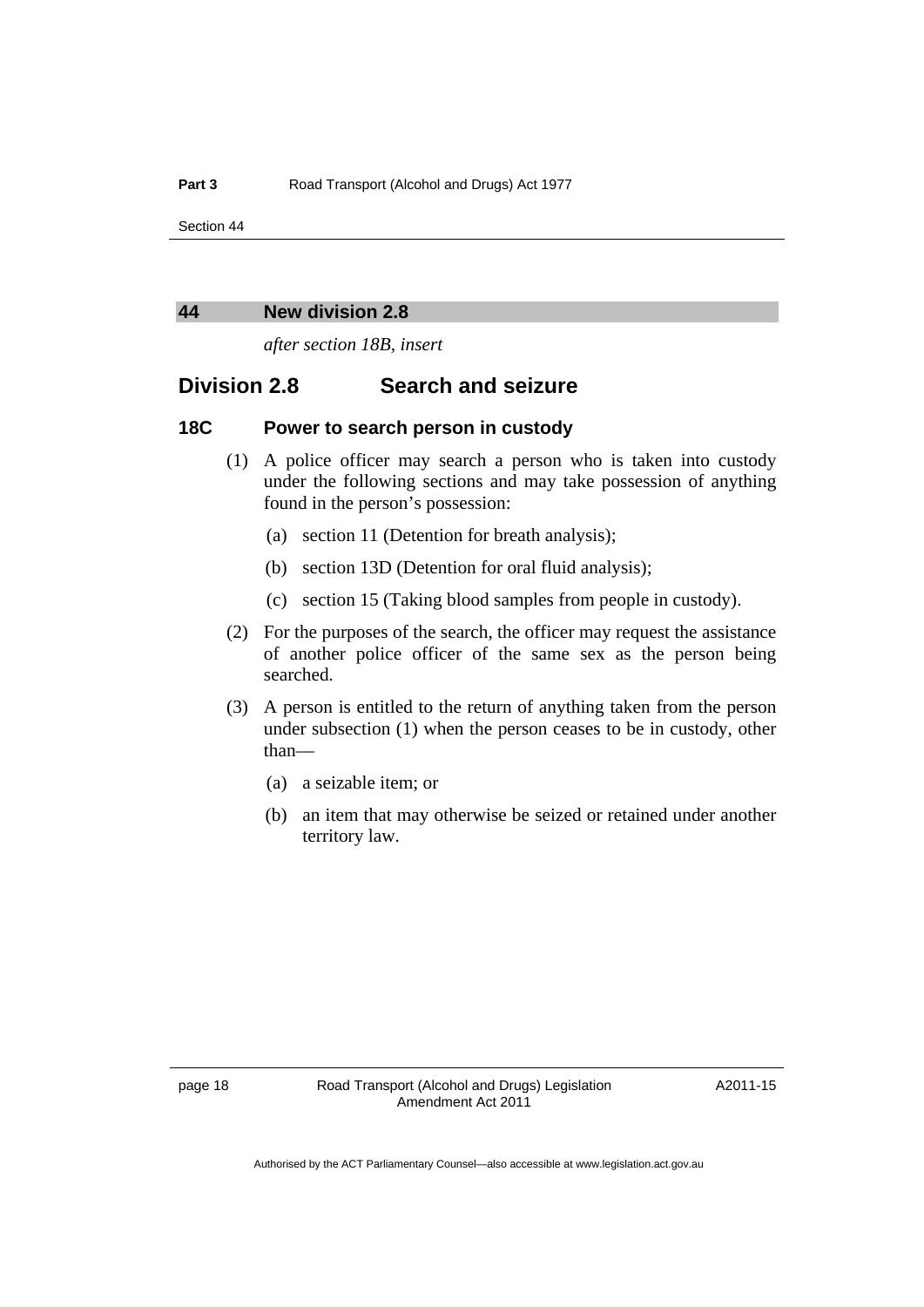<span id="page-24-0"></span>(4) In this section:

*search* means a search of a person or of anything in the person's possession, and may include––

- (a) requiring the person to remove only the person's overcoat, coat, jacket or a similar article of clothing and any footwear, gloves or headwear; and
- (b) an examination of them.

*seizable item* means a seizable item under the *Crimes Act 1900*, part 10.

*Note* A *seizable item* means anything that would present a danger to a person or that could be used to assist a person to escape from lawful custody (see *Crimes Act 1900*, pt 10).

### **45 Prescribed concentration of alcohol in blood or breath Section 19 (1) (a)**

*substitute* 

- (a) has been––
	- (i) the driver of a motor vehicle on a road or road related area; or
	- (ii) the driver trainer in a motor vehicle on a road or road related area; and

#### **46 Section 19 (5), definition of** *relevant period*

*after* 

vehicle

*insert* 

or the driver trainer in the vehicle

A2011-15

Road Transport (Alcohol and Drugs) Legislation Amendment Act 2011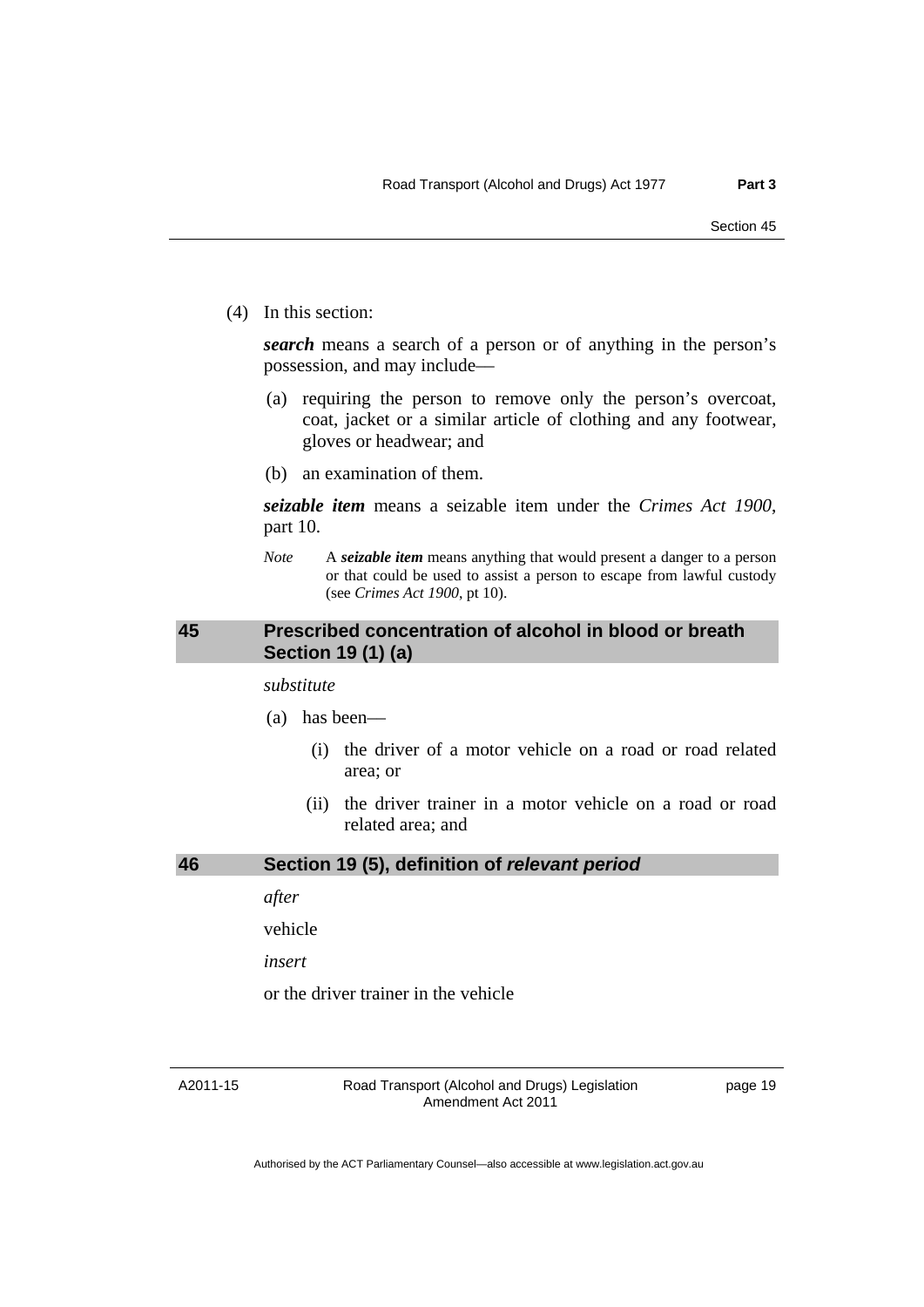### <span id="page-25-0"></span>**47 Defence if person did not intend to drive motor vehicle Section 19A**

*omit* 

public street in a public place

*substitute* 

road or road related area

# **48 Defence if special driver with lower concentration of alcohol from allowable source Section 19B (1) (b)**

*omit* 

not more than

*substitute* 

less than

# **49 Section 20 heading**

*substitute* 

### **20 Prescribed drug in oral fluid or blood––driver or driver trainer**

page 20 Road Transport (Alcohol and Drugs) Legislation Amendment Act 2011

A2011-15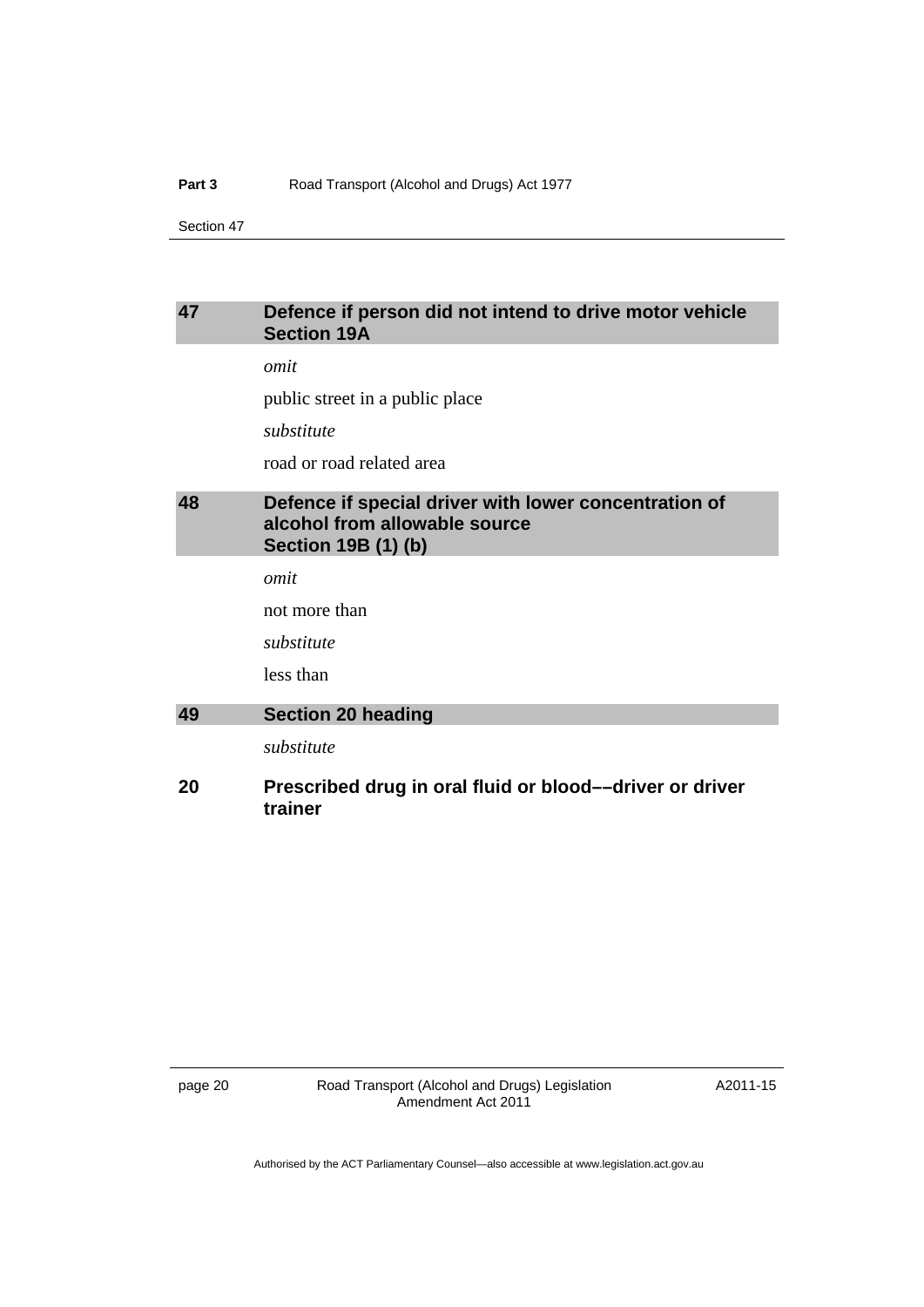#### <span id="page-26-0"></span>**50 Section 20 (1)**

*substitute* 

- (1) A person commits an offence if the person—
	- (a) has been––
		- (i) the driver of a motor vehicle on a road or road related area; or
		- (ii) the driver trainer in a motor vehicle on a road or road related area; and
	- (b) has, within the relevant period, a prescribed drug in the person's oral fluid or blood.

Maximum penalty:

- (a) for an offence by a first offender— $10$  penalty units; and
- (b) for an offence by a repeat offender—
	- (i) if the offender is the driver—25 penalty units, imprisonment for 3 months or both; and
	- (ii) if the offender is the driver trainer—20 penalty units.

| 51 | Section 20 (4), definition of relevant period |
|----|-----------------------------------------------|
|    |                                               |

*after* 

vehicle

*insert* 

or the driver trainer in the vehicle

A2011-15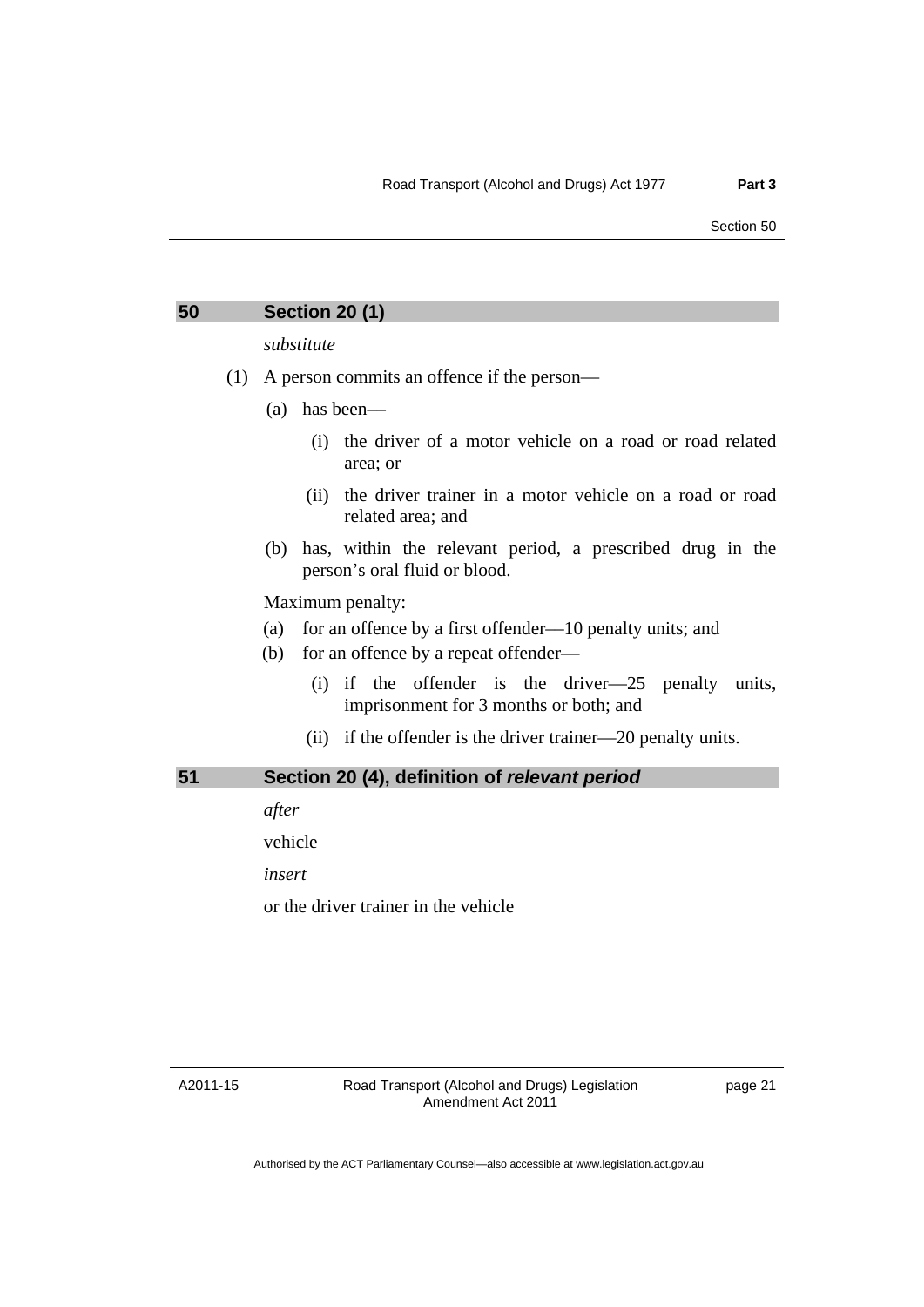#### <span id="page-27-0"></span>**52 Refusing to provide breath sample Section 22 (a)**

#### *substitute*

- (a) has been––
	- (i) the driver of a motor vehicle on a road or road related area; or
	- (ii) the driver trainer in a motor vehicle on a road or road related area; and

### **53 Refusing to provide oral fluid sample Section 22A (1) (a)**

*substitute* 

- (a) has been––
	- (i) the driver of a motor vehicle on a road or road related area; or
	- (ii) the driver trainer in a motor vehicle on a road or road related area; and

# **54 Failing to stay for drug screening test Section 22B (1), note 1**

*after*  13B *insert* 

, s 13BA

A2011-15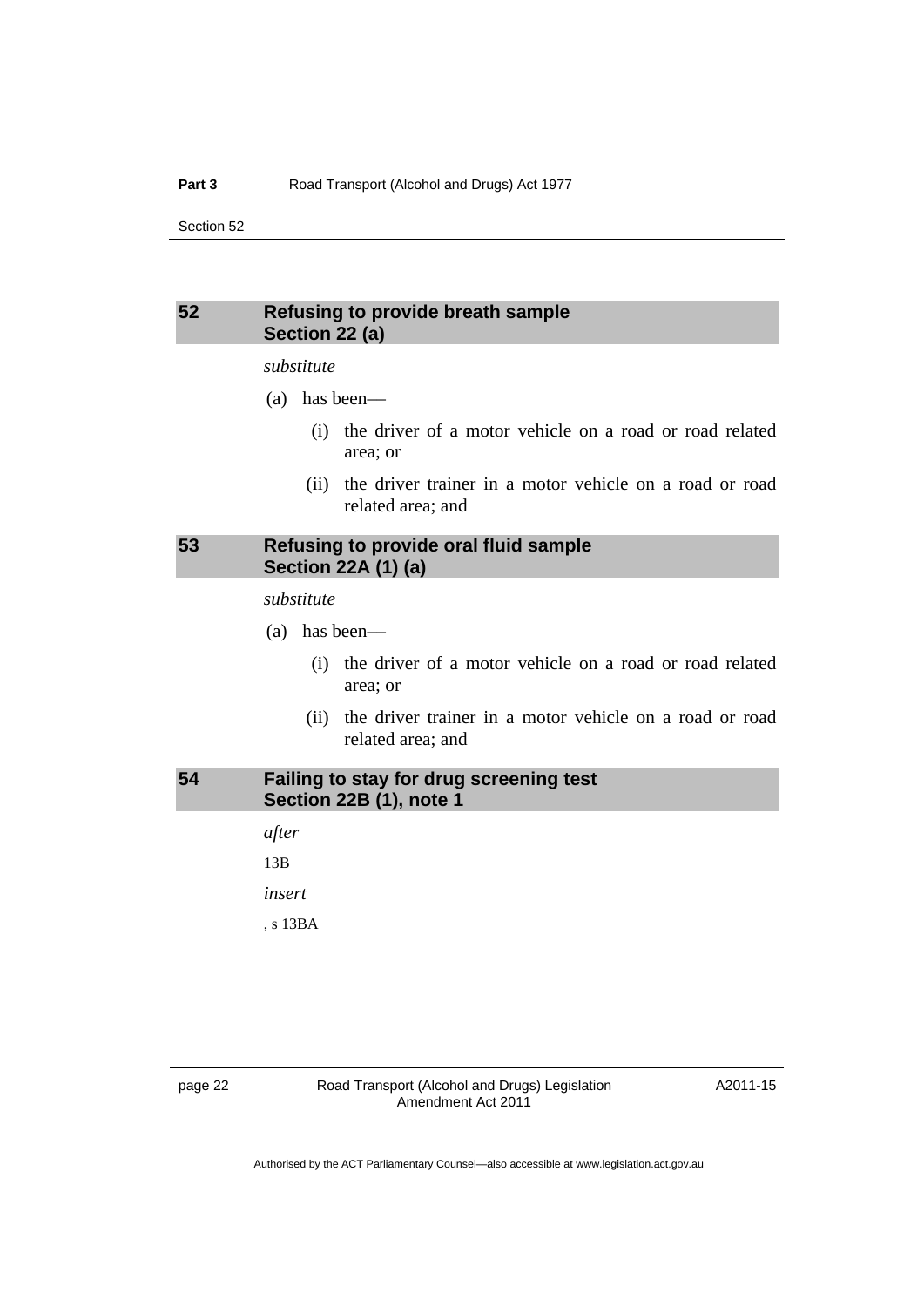#### <span id="page-28-0"></span>**55 Refusing blood test etc Section 23 (1) (a)**

*substitute* 

- (a) has been––
	- (i) the driver of a motor vehicle on a road or road related area; or
	- (ii) the driver trainer in a motor vehicle on a road or road related area; and

### **56 Driver etc intoxicated Section 24A (1)**

*omit* 

public street

*substitute* 

road

# **57 Fines and imprisonment––s 19 offences New section 26 (3)**

*insert* 

 (3) However, if the special driver convicted of an offence against section 19 (1) is a driver trainer, the person is not punishable by a penalty of imprisonment.

A2011-15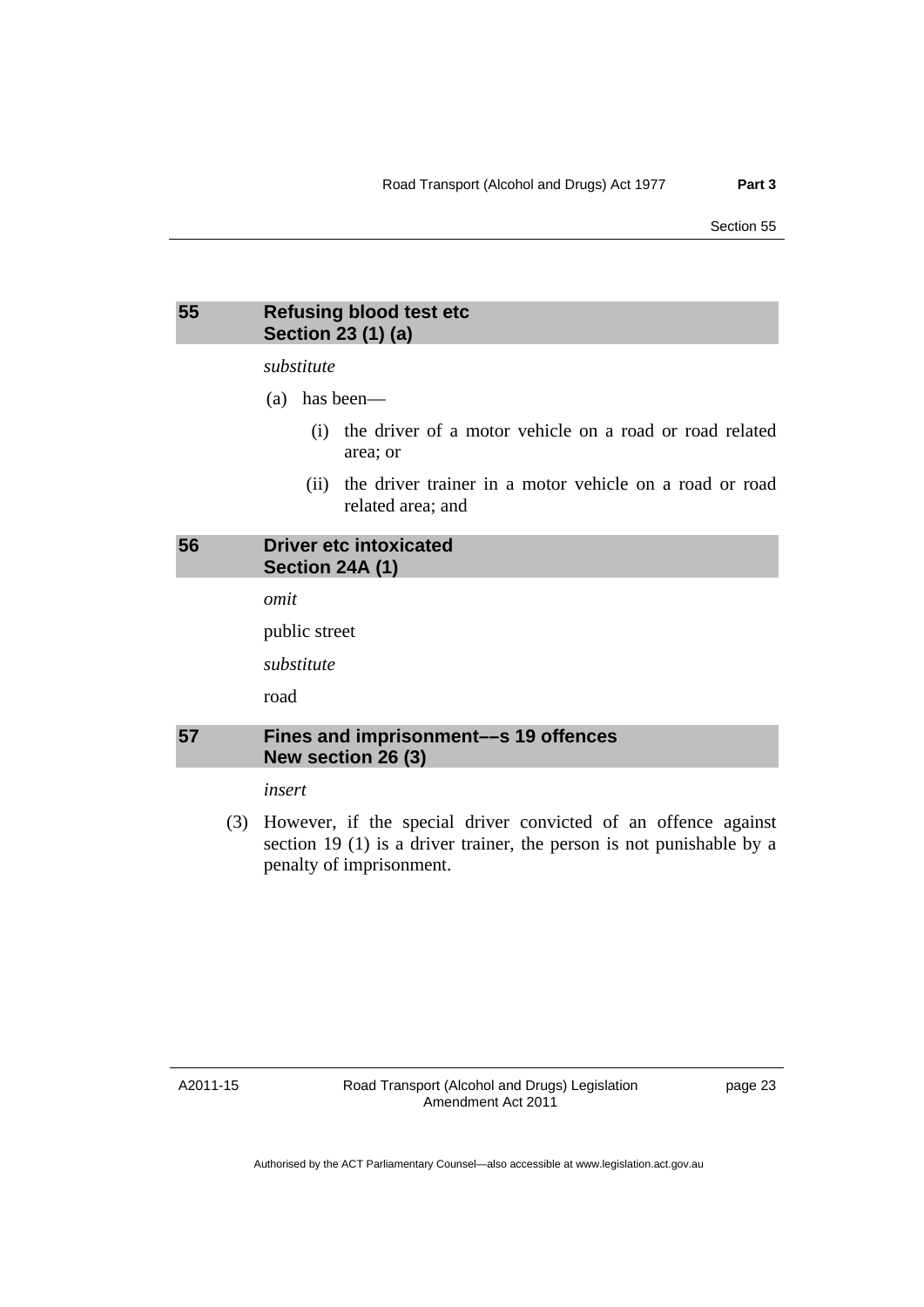### <span id="page-29-0"></span>**58 Automatic driver licence disqualification––first offenders, s 19 Section 32 (2)**

*after* 

special driver

*insert* 

, other than a driver trainer,

# **59 Automatic driver licence disqualification––repeat offenders, s 19 Section 33 (2)**

*after* 

special driver

*insert* 

, other than a driver trainer,

# **60 Automatic driver licence disqualification––offences other than s 19 Section 34 (1) and (2)**

*after* 

offender

*insert* 

, other than a driver trainer,

page 24 Road Transport (Alcohol and Drugs) Legislation Amendment Act 2011

A2011-15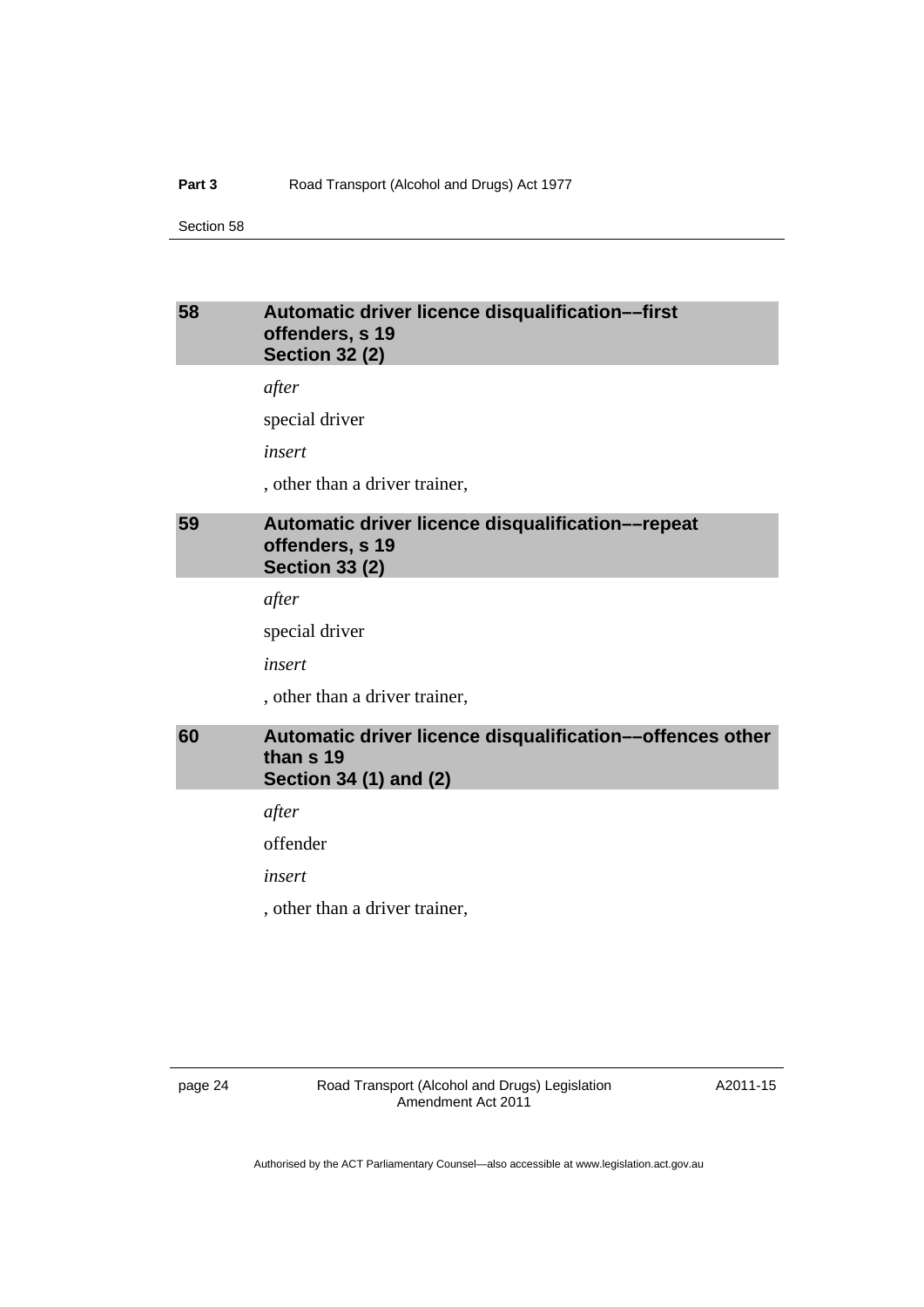# <span id="page-30-0"></span>**61 Evidentiary certificates––drug-related tests Section 41AA (4) (a)**

*after* 

nurse

*insert* 

practitioner

# **62 Evidentiary certificate––blood sample not taken Section 41AC (b)**

*after* 

hospital

*insert* 

or sampling facility

### **63 Evidence for insurance purposes Section 41A (1) (i)**

#### *substitute*

 (i) evidence that a statement was given to the person under section 13H (Oral fluid analysis statement), section 15B (Blood analysis statement) or section 16B (Body sample statement);

#### **64 Section 41A (1) (j)**

## *substitute*

 (j) evidence of the contents of a statement given under section 13H, section 15B, or section 16B;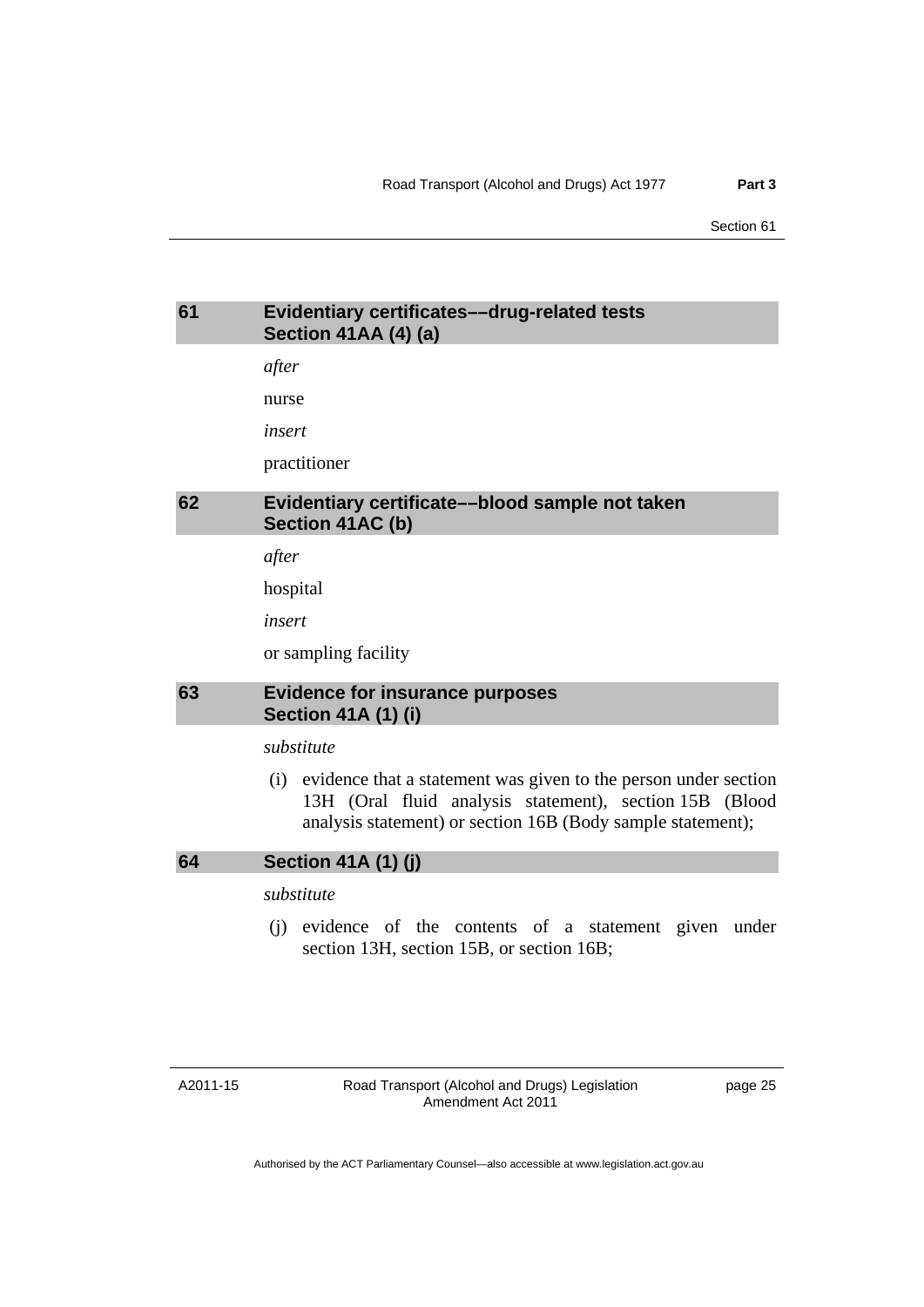#### <span id="page-31-0"></span>Part 3 **Road Transport (Alcohol and Drugs) Act 1977**

Section 65

| 65 | Section 41A (2)                                                                  |
|----|----------------------------------------------------------------------------------|
|    | before                                                                           |
|    | section 15B                                                                      |
|    | insert                                                                           |
|    | section 13H,                                                                     |
| 66 | Section 41A (5), definition of relevant offence,<br>paragraph (b)                |
|    | omit                                                                             |
|    | Driving with prescribed drug in oral fluid or blood                              |
|    | substitute                                                                       |
|    | Prescribed drug in oral fluid or blood—driver or driver trainer                  |
| 67 | When police officer may move person's motor vehicle<br><b>Section 48 (1) (b)</b> |
|    | after                                                                            |
|    | section 11,                                                                      |
|    | insert                                                                           |
|    | section 13D,                                                                     |
|    |                                                                                  |

A2011-15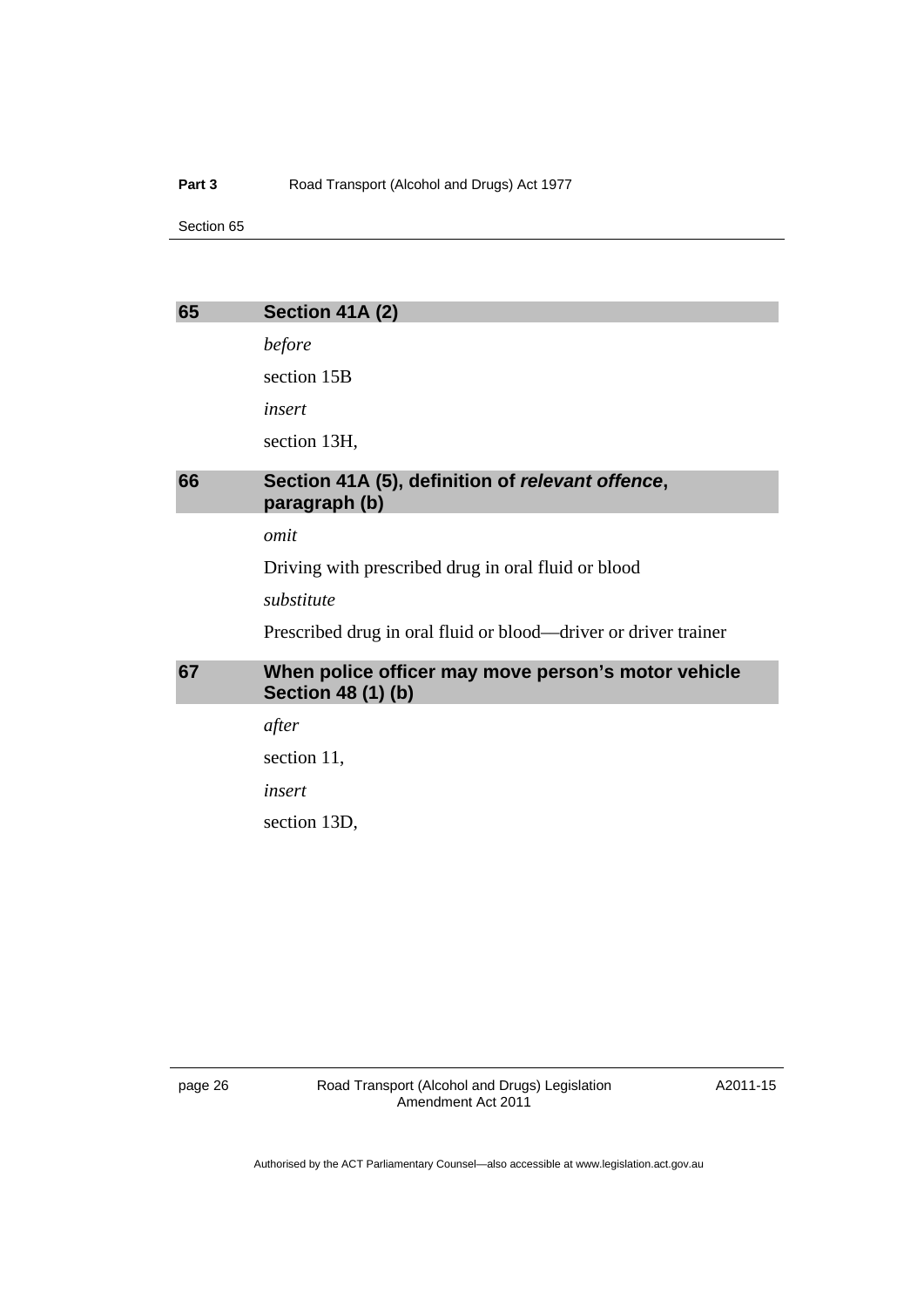#### <span id="page-32-0"></span>**68 Regulation-making power New section 51 (2)**

*after the note, insert* 

 (2) The Executive may also make regulations under this Act, prescribing other areas that are road related areas for the purposes of this Act.

| 69 | Dictionary, note 3 |
|----|--------------------|
|----|--------------------|

*insert* 

- road
- road related area

## **70 Dictionary, definition of** *disqualifying offence***, paragraph (b)**

*omit* 

Driving with prescribed drug in oral fluid or blood

*substitute* 

Prescribed drug in oral fluid or blood––driver or driver trainer

**71 Dictionary, new definitions**

*insert* 

*driver trainer*––see section 4BA.

*external territory driver licence*––see the *Road Transport (Driver Licensing) Act 1999*, dictionary.

```
72 Dictionary, definitions of public place and public street
```
*omit* 

A2011-15

Road Transport (Alcohol and Drugs) Legislation Amendment Act 2011

page 27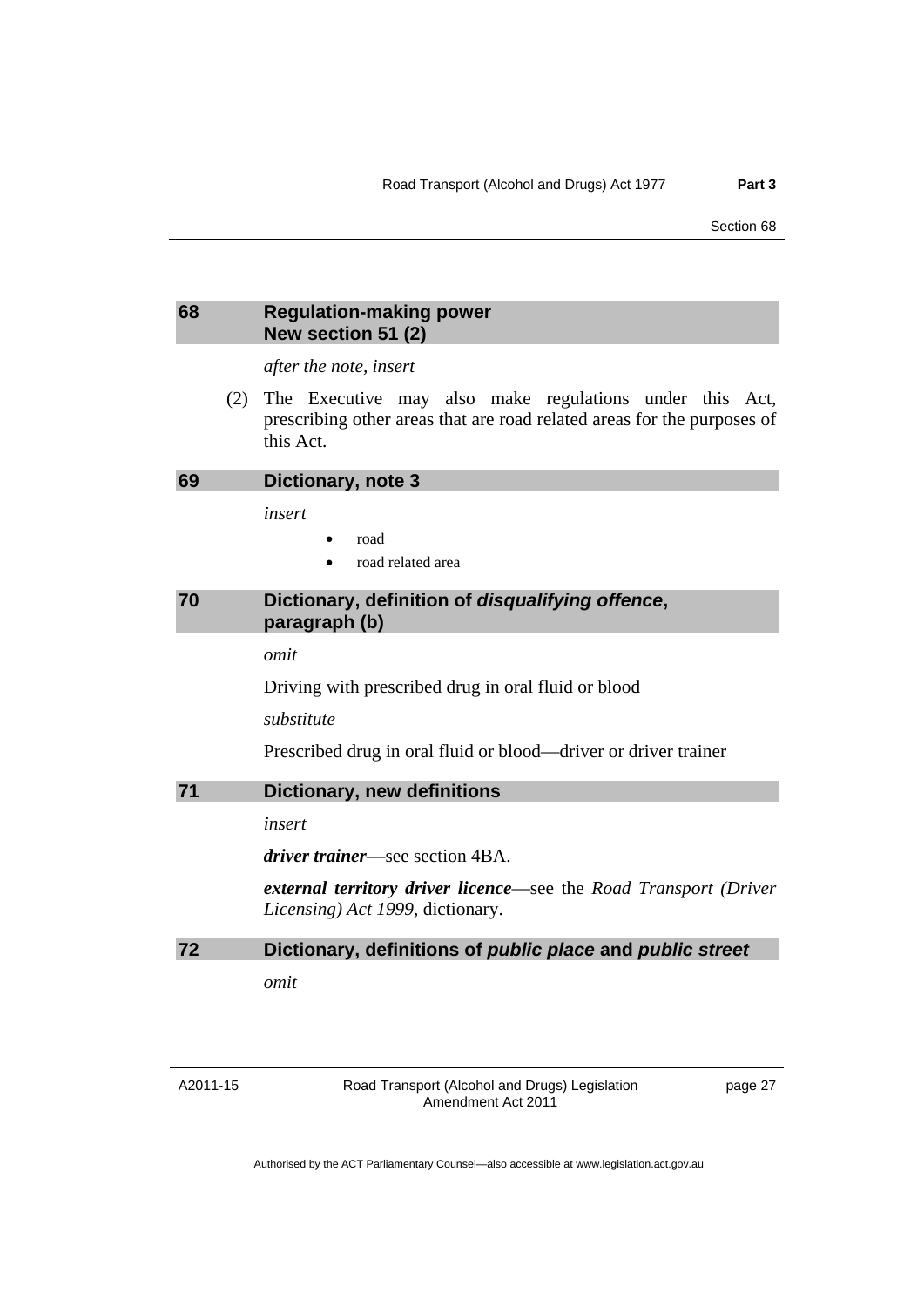#### <span id="page-33-0"></span>**73 Dictionary, new definition of** *sampling facility*

#### *insert*

*sampling facility* means a facility prescribed by regulation to which a person may be taken for the purpose of having a blood sample taken by a doctor or nurse for analysis under part 2 (Examination of people for alcohol or drugs).

#### **Examples––sampling facility**

- 1 a police station
- 2 a police vehicle equipped for the purpose of taking blood samples
- *Note* An example is part of the Act, is not exhaustive and may extend, but does not limit, the meaning of the provision in which it appears (see Legislation Act, s 126 and s 132).

### **74 Further amendments, mentions of** *public street or in a public place*

*omit* 

public street or in a public place

*substitute* 

road or road related area

*in* 

- section 9
- section 13B
- section 18A, definition of *accident*
- section 24
- dictionary, definition of *accident*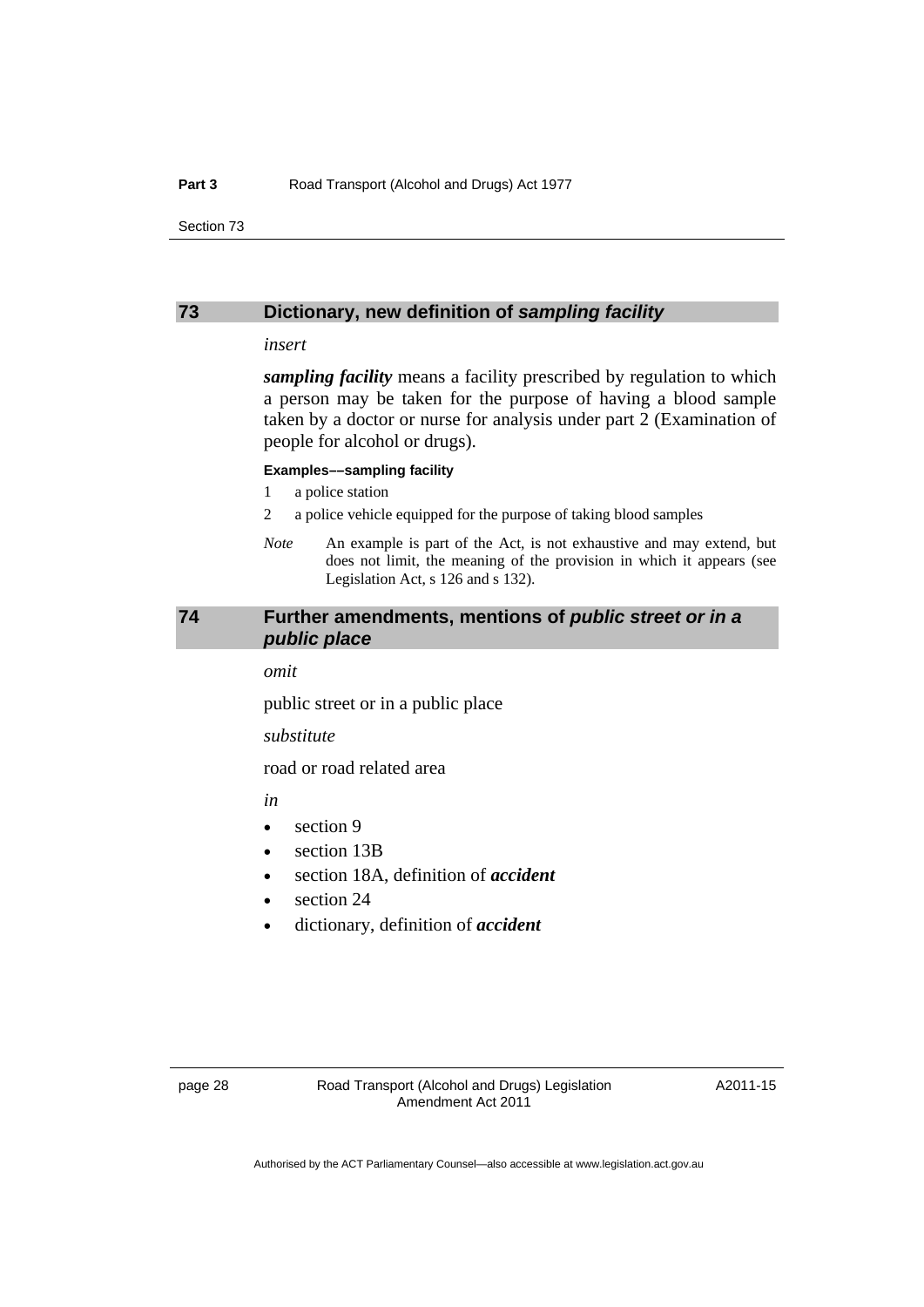# <span id="page-34-0"></span>**Part 4 Road Transport (Driver Licensing) Regulation 2000**

# **75 Meaning of** *required medical standards* **Section 15 (1)**

*omit* 

Incorporated

### **76 Eligibility requirements for licence classes Section 28 (3) (c) except note**

*substitute* 

 (c) a foreign driver licence issued under the law of a recognised country that corresponds to that class or a higher class.

# **77 Provisional licence requirement for motorcycle licences Section 29 (3) (c)**

*substitute* 

 (c) a foreign driver licence issued under the law of a recognised country corresponding to a full motorcycle licence.

#### **78 Provisional licence requirement for car licences etc Section 30 (3) (c)**

## *substitute*

 (c) a foreign driver licence issued under the law of a recognised country corresponding to an Australian driver licence of the class applied for or a higher class.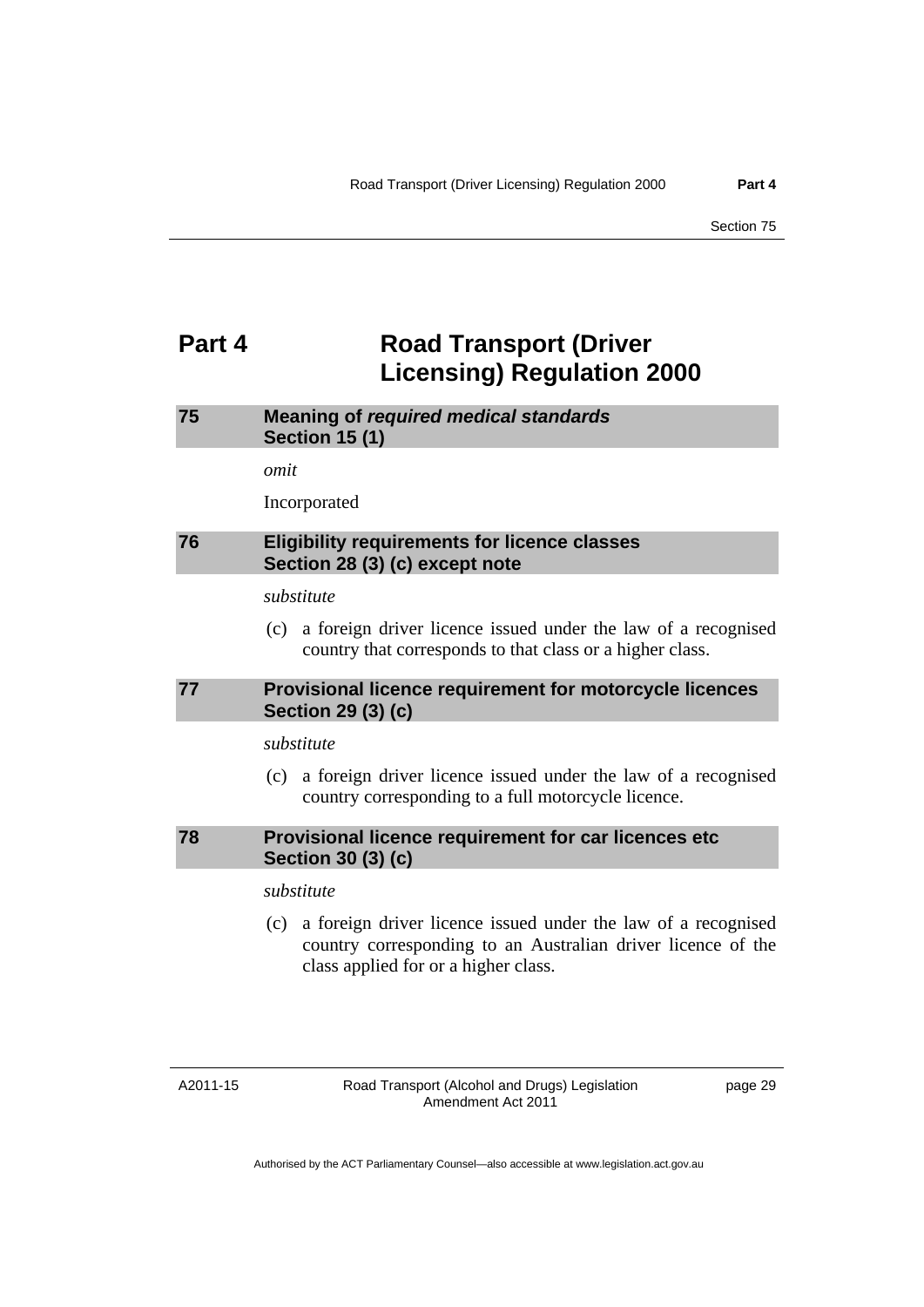#### <span id="page-35-0"></span>**79 Working out period a class or kind of licence has been held Section 68**

*omit* 

external driver licence

*substitute* 

external territory driver licence or a foreign driver licence issued under the law of a recognised country

#### **80 New section 141**

*insert* 

#### **141 Meaning of** *recognised country*

- (1) For this regulation, a *recognised country*, in relation to a foreign driver licence, means a country listed as a recognised country by Austroads and published on its website from time to time.
	- *Note* The list of recognised countries is available at www.austroads.com.au/overseas.html
- (2) The Legislation Act, section 47 (6) does not apply to the list of recognised countries.

#### **81 Dictionary, new definitions**

*insert* 

*Austroads* means Austroads Ltd ABN 16 245 787 323.

*recognised country*, in relation to a foreign driver licence—see section 141.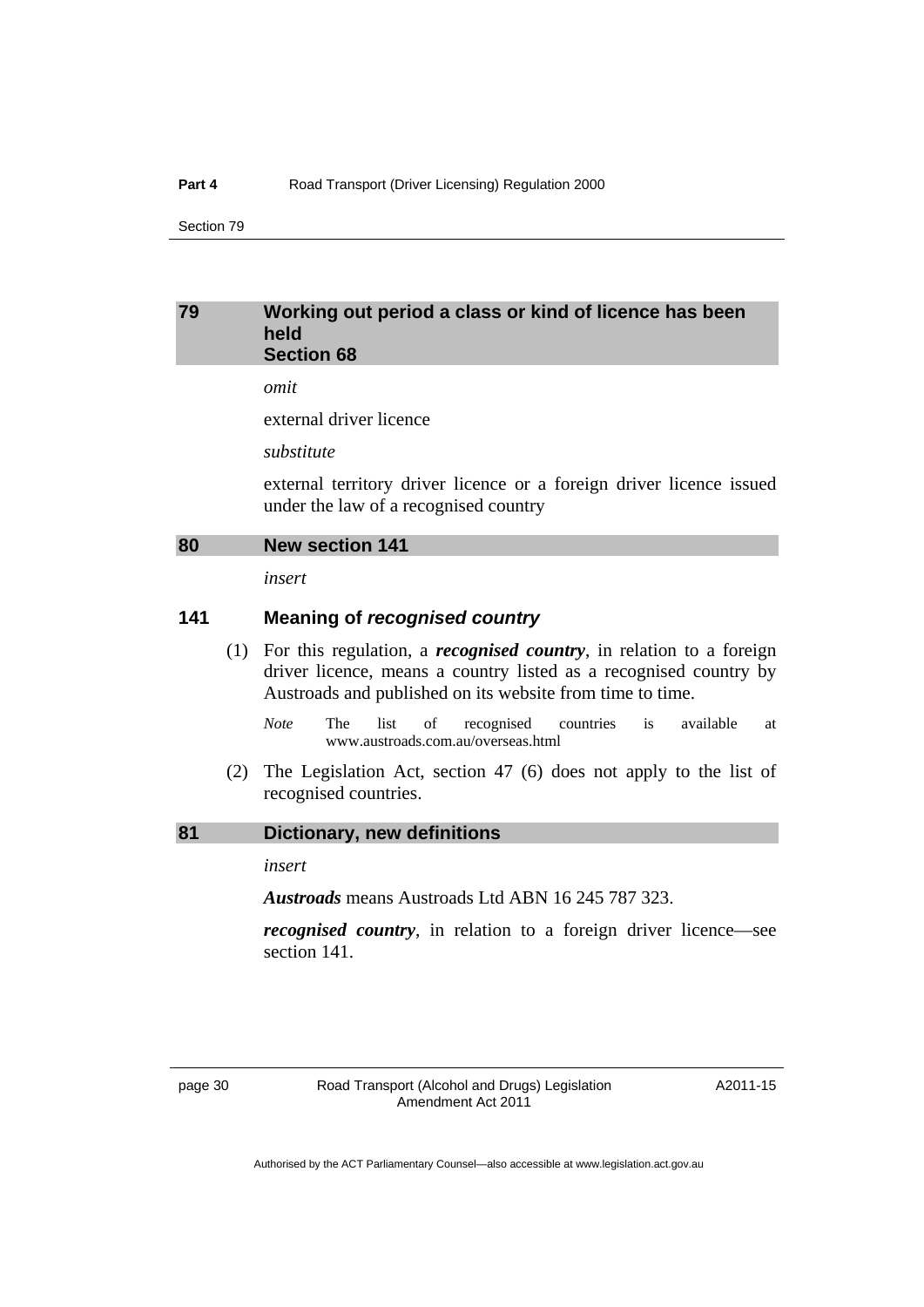# <span id="page-36-0"></span>**Part 5 Road Transport (General) Act 1999**

# **82 Definitions—div 4.2 Section 61A, new definition of** *driver trainer*

*insert* 

*driver trainer*––see the *Road Transport (Alcohol and Drugs) Act 1977*, dictionary.

#### **83 Section 61A, definition of** *immediate suspension offence* **(or** *suspension offence***), paragraph (a) (i)**

*after* 

driver

*insert*

, other than a driver trainer,

#### **84 Dictionary, new definition of** *driver trainer*

*insert* 

*driver trainer*, for division 4.2 (Licence suspension, disqualification and related matters)––see section 61A.

A2011-15

Road Transport (Alcohol and Drugs) Legislation Amendment Act 2011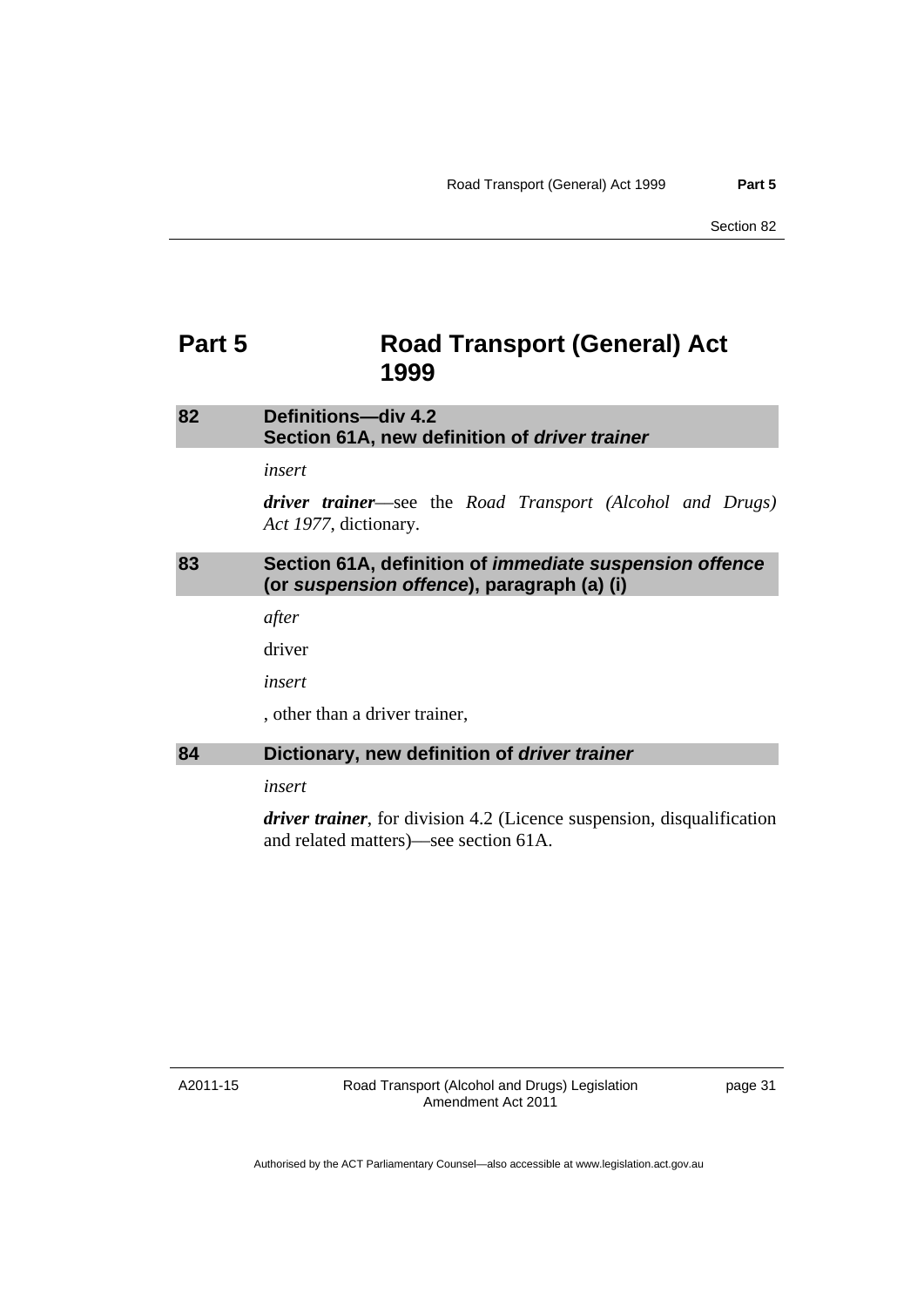# <span id="page-37-0"></span>**Part 6 Road Transport (Offences) Regulation 2005**

#### **85 Schedule 1 heading**

*substitute* 

# **Schedule 1 Short descriptions, penalties and demerit points**

(see ss 5, 6, 8, 17 and 18)

# **86 Schedule 1, part 1.3, items 3 and 4, column 3**

*after* 

doctor

*insert* 

/authorised nurse practitioner

page 32 Road Transport (Alcohol and Drugs) Legislation Amendment Act 2011

A2011-15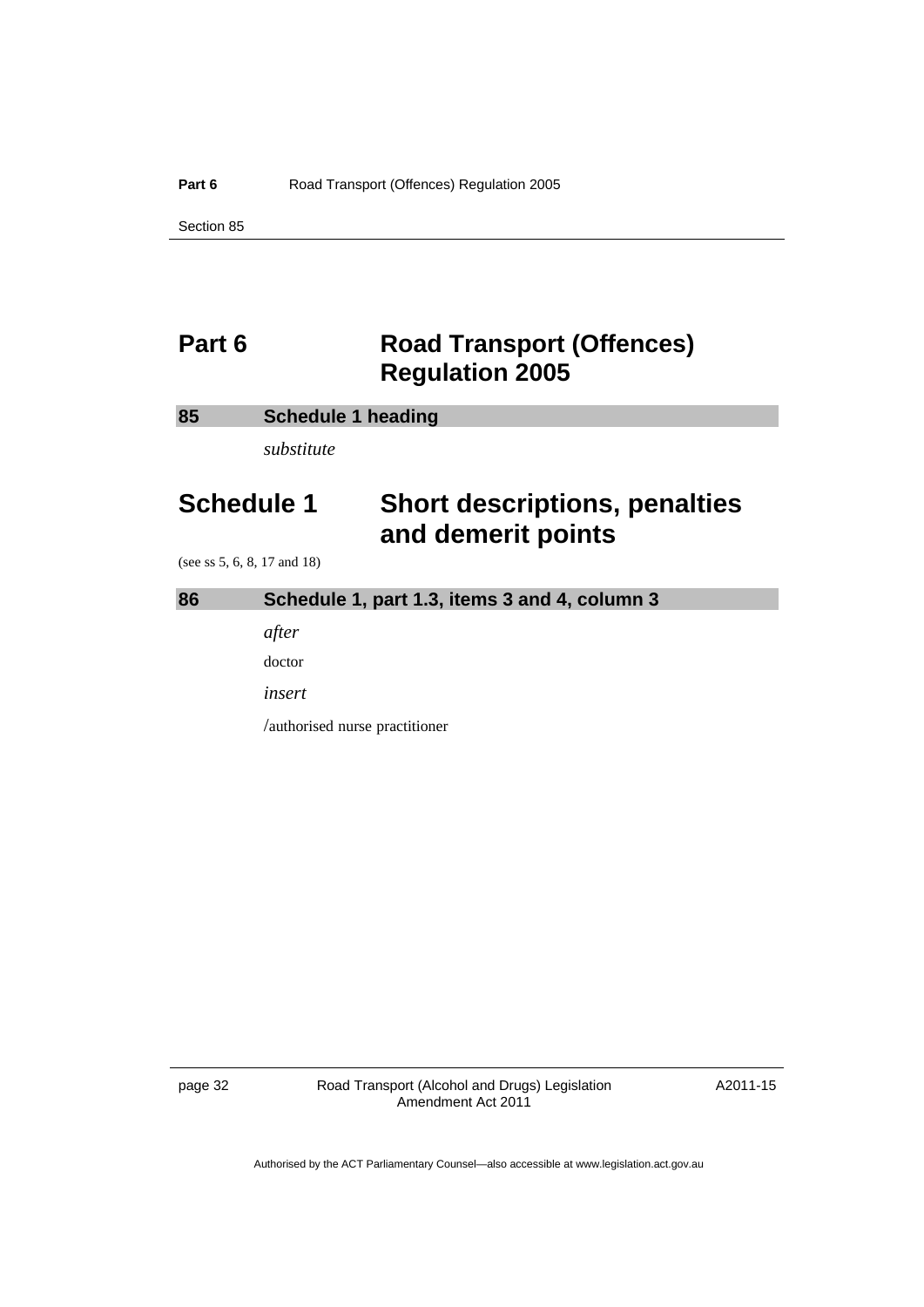| Road Transport (Offences) Regulation 2005 |  |  |  |  | Part 6 |
|-------------------------------------------|--|--|--|--|--------|
|-------------------------------------------|--|--|--|--|--------|

| Section 87 |  |
|------------|--|
|            |  |

| 87         | Schedule 1, part 1.3, items 6 to 19         |                                                                                                                                       |    |  |  |  |
|------------|---------------------------------------------|---------------------------------------------------------------------------------------------------------------------------------------|----|--|--|--|
| substitute |                                             |                                                                                                                                       |    |  |  |  |
| 6          | 19(1)                                       |                                                                                                                                       |    |  |  |  |
| 6.1        | special driver, level 1,<br>first offender  | special driver drive motor vehicle on<br>road/related area with level 1 or more<br>alcohol in blood—first offender                    | 5  |  |  |  |
| 6.2        | special driver, level 1,<br>repeat offender | special driver drive motor vehicle on<br>road/related area with level 1 or more<br>alcohol in blood—repeat offender                   | 10 |  |  |  |
| 6.3        | special driver, level 2,<br>first offender  | special driver drive/driver trainer in motor<br>vehicle on road/related area with level 2 or<br>more alcohol in blood—first offender  | 5  |  |  |  |
| 6.4        | special driver, level 2,<br>repeat offender | special driver drive/driver trainer in motor<br>vehicle on road/related area with level 2 or<br>more alcohol in blood—repeat offender | 10 |  |  |  |

<span id="page-38-0"></span>

A2011-15 Road Transport (Alcohol and Drugs) Legislation Amendment Act 2011 https://www.page 33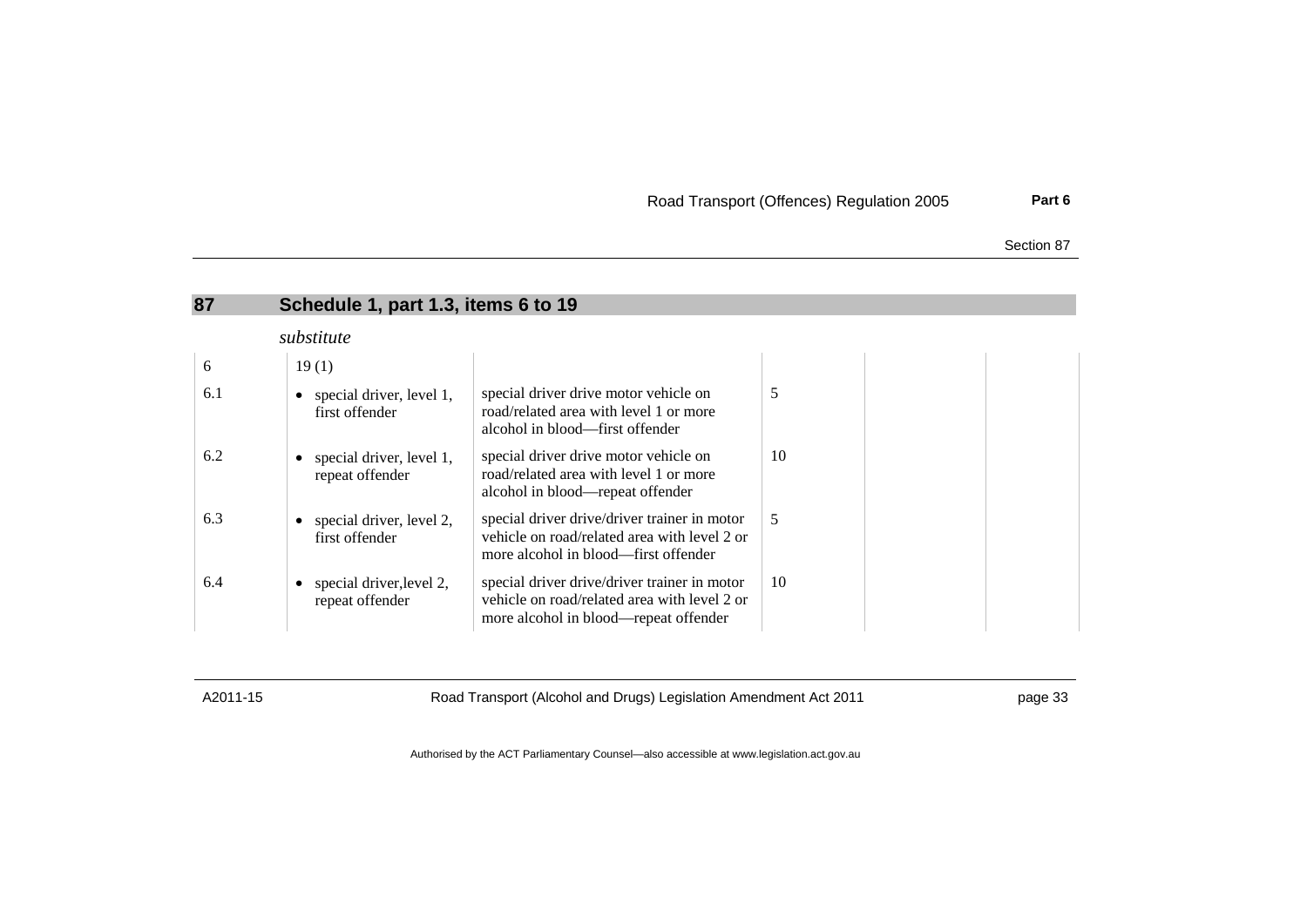#### **Part 6**Road Transport (Offences) Regulation 2005

Section 87

| 6.5  | special driver, level 3,<br>first offender-driver                 | special driver drive motor vehicle on<br>road/related area with level 3 or more<br>alcohol in blood—first offender  | $10 \text{ pu/6}$<br>months<br>prison/both |
|------|-------------------------------------------------------------------|---------------------------------------------------------------------------------------------------------------------|--------------------------------------------|
| 6.6  | • special driver, level $3$ ,<br>first offender-driver<br>trainer | driver trainer in motor vehicle on<br>road/related area with level 3 or more<br>alcohol in blood—first offender     | 10                                         |
| 6.7  | • special driver, level $3$ ,<br>repeat offender-driver           | special driver drive motor vehicle on<br>road/related area with level 3 or more<br>alcohol in blood—repeat offender | $10 \text{ pu/6}$<br>months<br>prison/both |
| 6.8  | special driver, level 3,<br>repeat offender-driver<br>trainer     | driver trainer in motor vehicle on<br>road/related area with level 3 or more<br>alcohol in blood—repeat offender    | 10                                         |
| 6.9  | • special driver, level 4,<br>first offender-driver               | special driver drive motor vehicle on<br>road/related area with level 4 or more<br>alcohol in blood—first offender  | $15 \text{ pu}/9$<br>months<br>prison/both |
| 6.10 | • special driver, level 4,<br>first offender-driver<br>trainer    | driver trainer in motor vehicle on<br>road/related area with level 4 or more<br>alcohol in blood—first offender     | 15                                         |

page 34 Road Transport (Alcohol and Drugs) Legislation Amendment Act 2011 A2011-15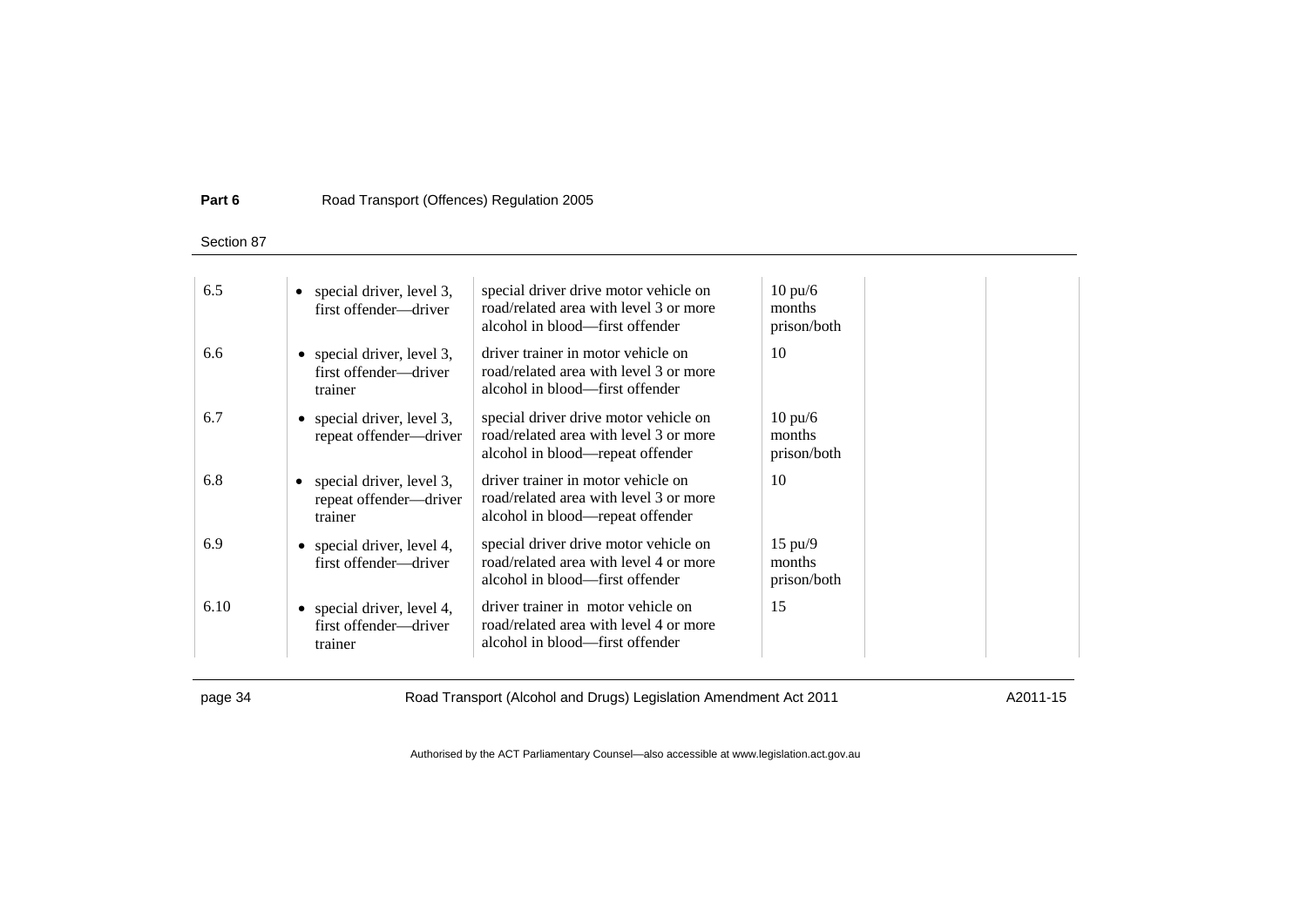Road Transport (Offences) Regulation 2005 **Part 6**

Section 87

| 6.11 | • special driver, level 4,<br>repeat offender-driver               | special driver drive motor vehicle on<br>road/related area with level 4 or more<br>alcohol in blood—repeat offender | $20 \text{ pu}/12$<br>months<br>prison/both |
|------|--------------------------------------------------------------------|---------------------------------------------------------------------------------------------------------------------|---------------------------------------------|
| 6.12 | • special driver, level 4,<br>repeat offender—driver<br>trainer    | driver trainer in motor vehicle on<br>road/related area with level 4 or more<br>alcohol in blood—repeat offender    | 20                                          |
| 6.13 | • person other than<br>special driver, level 1,<br>first offender  | drive motor vehicle on road/related area<br>with level 1 or more alcohol in blood—first<br>offender                 | 5                                           |
| 6.14 | • person other than<br>special driver, level 1,<br>repeat offender | drive motor vehicle on road/related area<br>with level 1 or more alcohol in blood—<br>repeat offender               | 10                                          |
| 6.15 | • person other than<br>special driver, level 2,<br>first offender  | drive motor vehicle on road/related area<br>with level 2 or more alcohol in blood—first<br>offender                 | 5                                           |
| 6.16 | • person other than<br>special driver, level 2,<br>repeat offender | drive motor vehicle on road/related area<br>with level 2 or more alcohol in blood—<br>repeat offender               | 10                                          |

A2011-15 Road Transport (Alcohol and Drugs) Legislation Amendment Act 2011 page 35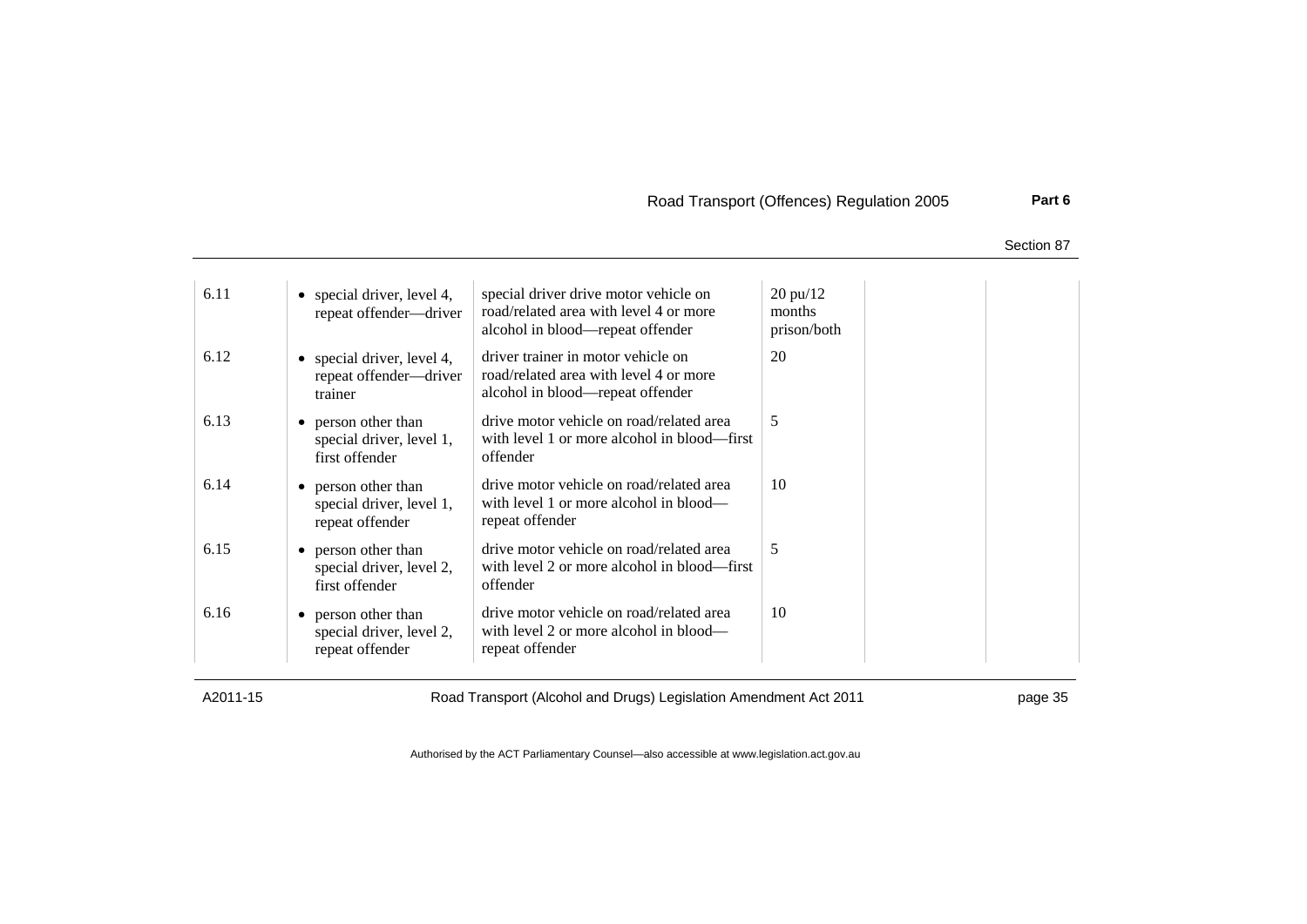#### **Part 6**Road Transport (Offences) Regulation 2005

Section 87

| 6.17 | • person other than      | drive motor vehicle on road/related area    | $10 \text{ pu/6}$         |
|------|--------------------------|---------------------------------------------|---------------------------|
|      | special driver, level 3, | with level 3 or more alcohol in blood—first | months                    |
|      | first offender           | offender                                    | prison/both               |
| 6.18 | • person other than      | drive motor vehicle on road/related area    | $10 \text{ pu/6}$         |
|      | special driver, level 3, | with level 3 or more alcohol in blood—      | months                    |
|      | repeat offender          | repeat offender                             | prison/both               |
| 6.19 | • person other than      | drive motor vehicle on road/related area    | $15 \text{ pu}/9$         |
|      | special driver, level 4, | with level 4 or more alcohol in blood—first | months                    |
|      | first offender           | offender                                    | prison/both               |
| 6.20 | • person other than      | drive motor vehicle on road/related area    | $20 \frac{\text{pu}}{12}$ |
|      | special driver, level 4, | with level 4 or more alcohol in blood—      | months                    |
|      | repeat offender          | repeat offender                             | prison/both               |

page 36 Road Transport (Alcohol and Drugs) Legislation Amendment Act 2011 A2011-15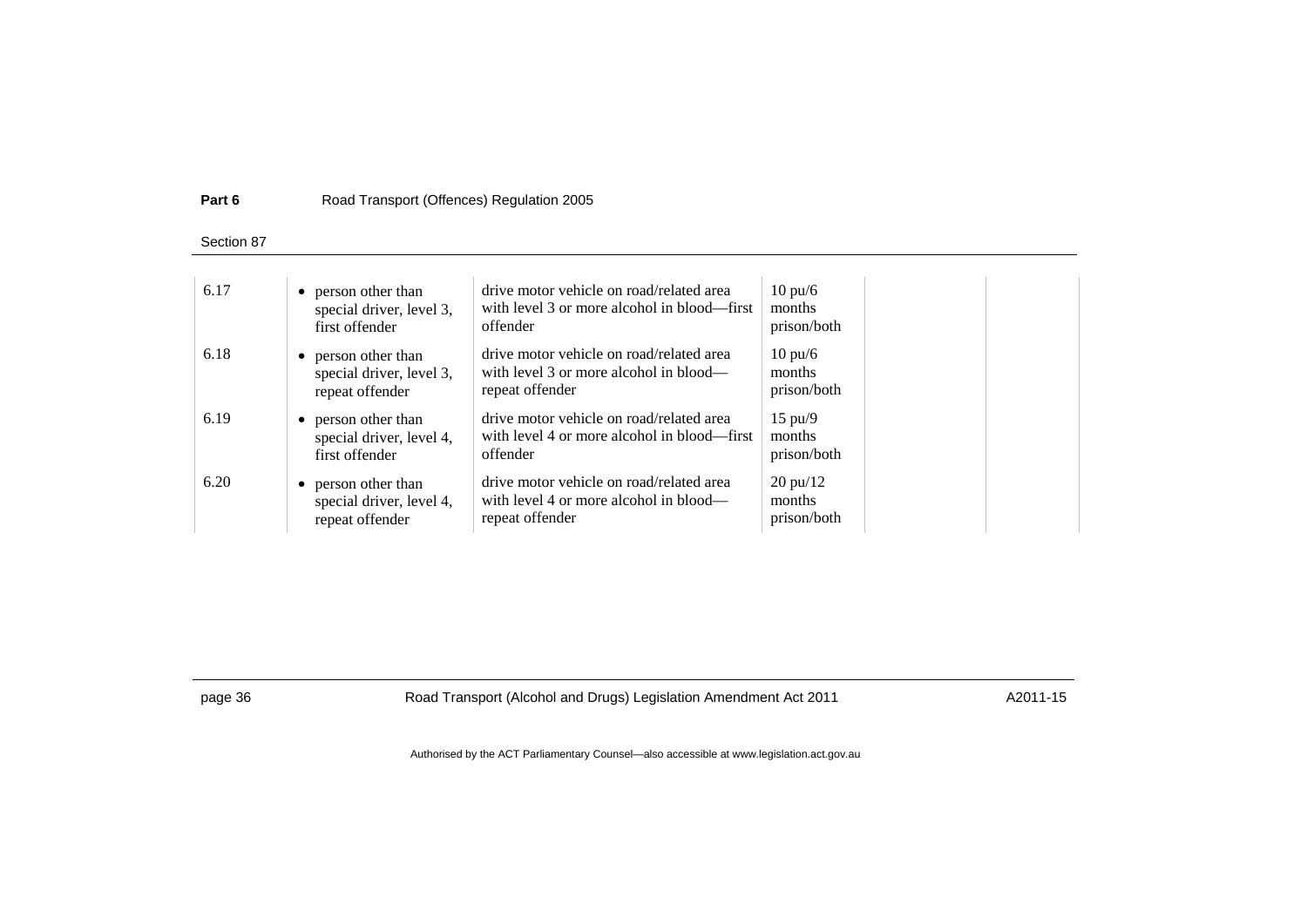# Road Transport (Offences) Regulation 2005 **Part 6**

Section 87

|     | 20(1)                              |                                                                                                                              |                                              |  |
|-----|------------------------------------|------------------------------------------------------------------------------------------------------------------------------|----------------------------------------------|--|
| 7.1 | first offender<br>٠                | driver/driver trainer in motor vehicle on<br>road/related area with prescribed drug in<br>oral fluid or blood-first offender | 10                                           |  |
| 7.2 | repeat offender—<br>driver         | driver of motor vehicle on road/related<br>area with prescribed drug in oral fluid or<br>blood—repeat offender               | $25 \text{ pu} / 3$<br>months<br>prison/both |  |
| 7.3 | repeat offender—<br>driver trainer | driver trainer in motor vehicle on<br>road/related area with prescribed drug in<br>oral fluid or blood-repeat offender       | 20                                           |  |

A2011-15 Road Transport (Alcohol and Drugs) Legislation Amendment Act 2011 page 37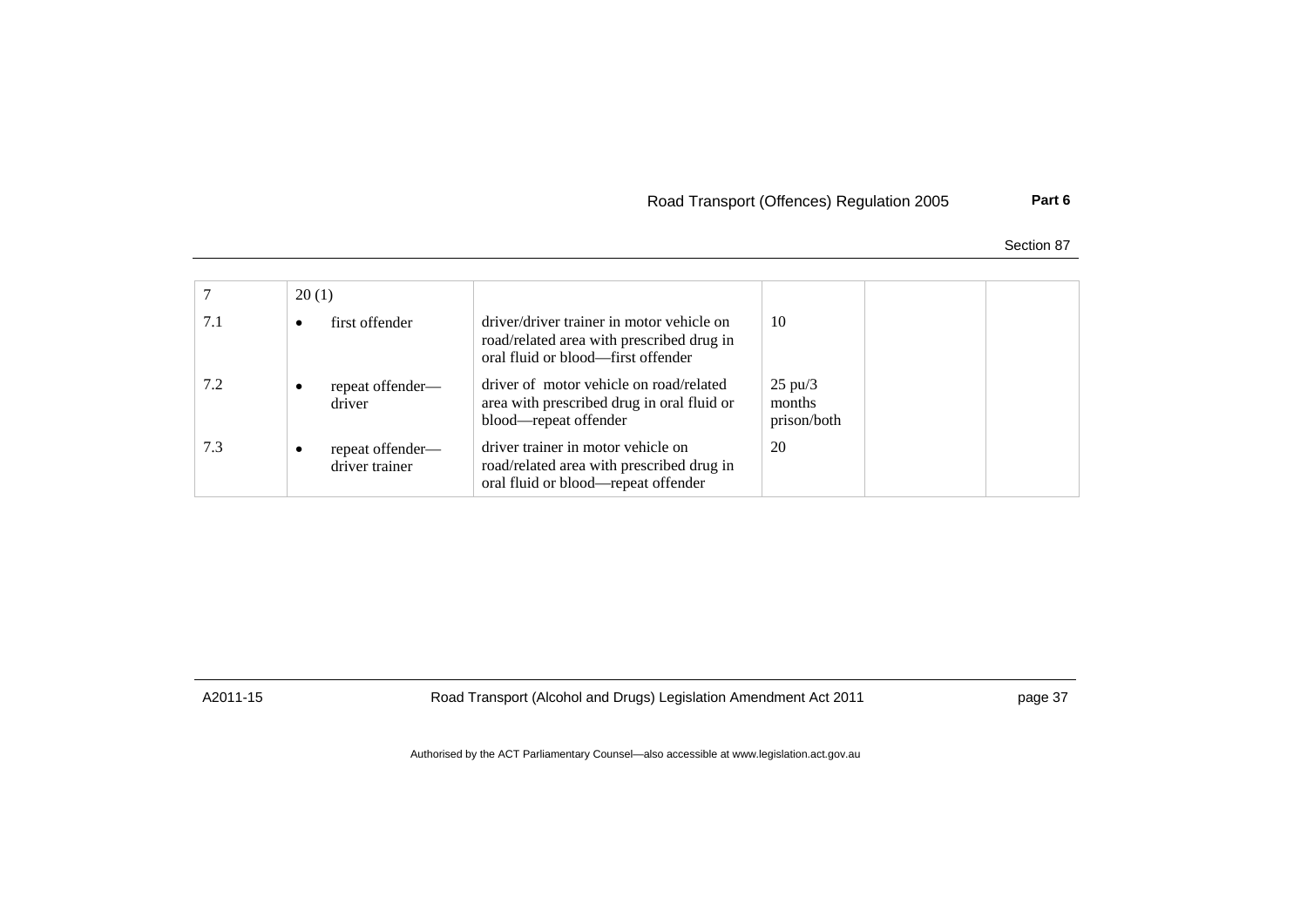#### **Part 6**Road Transport (Offences) Regulation 2005

#### Section 87

| 8   | 22(c)                       |                  |                                                    |                                             |  |
|-----|-----------------------------|------------------|----------------------------------------------------|---------------------------------------------|--|
| 8.1 | $\bullet$<br>driver         | first offender—  | refuse to provide breath sample—first<br>offender  | $30 \text{ pu/6}$<br>months<br>prison/both  |  |
| 8.2 | $\bullet$<br>driver trainer | first offender—  | refuse to provide breath sample—first<br>offender  | $30 \text{ pu/6}$<br>months<br>prison/both  |  |
| 8.3 | $\bullet$<br>driver         | repeat offender- | refuse to provide breath sample—repeat<br>offender | $30 \text{ pu}/12$<br>months<br>prison/both |  |
| 8.4 | ٠<br>driver trainer         | repeat offender— | refuse to provide breath sample—repeat<br>offender | $30 \text{ pu}/12$<br>months<br>prison/both |  |

page 38 Road Transport (Alcohol and Drugs) Legislation Amendment Act 2011 A2011-15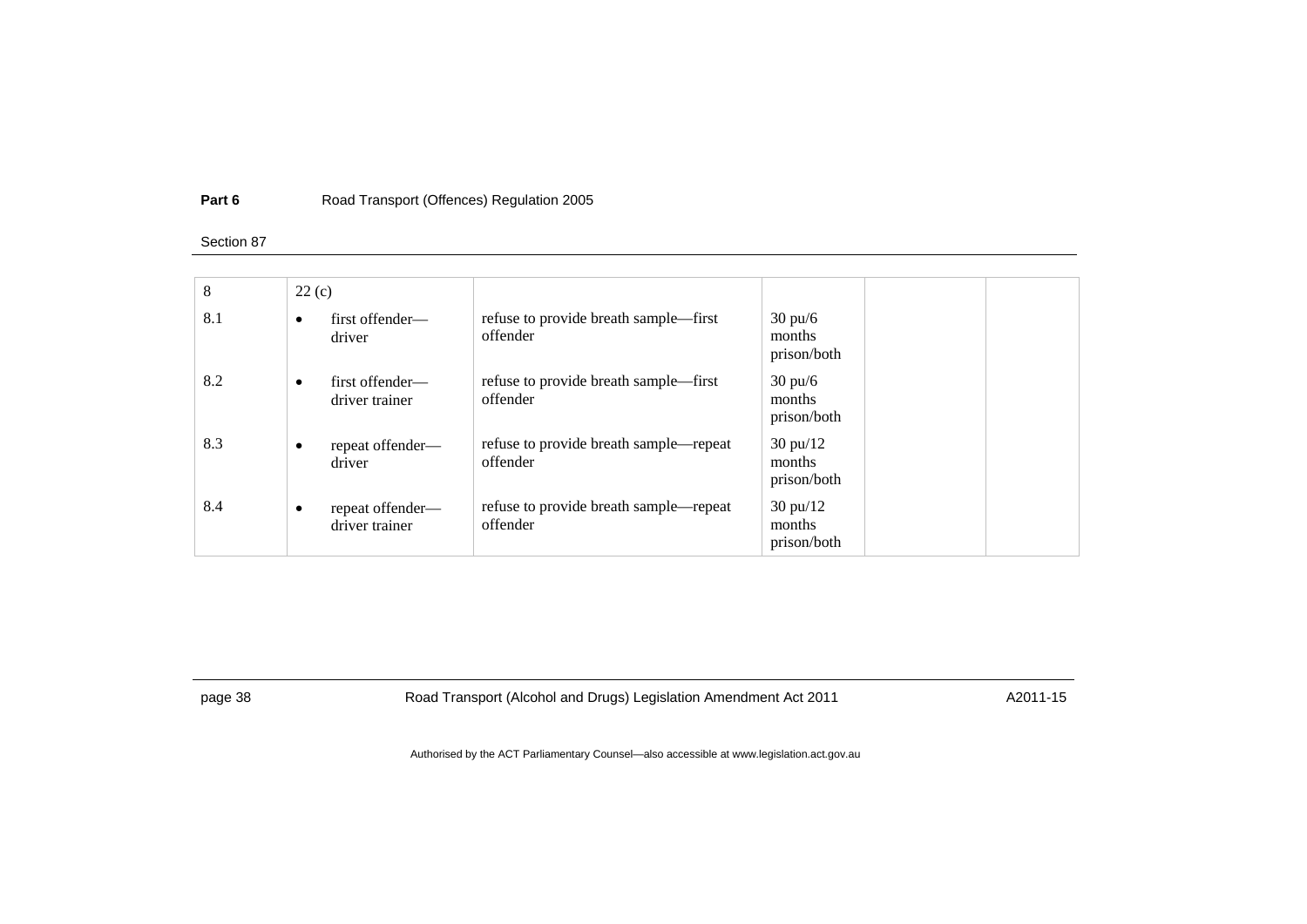# Road Transport (Offences) Regulation 2005 **Part 6**

Section 87

| 9   | 22(d)     |                                    |                                                                                       |                                               |  |
|-----|-----------|------------------------------------|---------------------------------------------------------------------------------------|-----------------------------------------------|--|
| 9.1 | ٠         | first offender—<br>driver          | fail/refuse to provide breath sample as<br>directed by police officer-first offender  | $30 \text{ pu/6}$<br>months<br>prison/both    |  |
| 9.2 | $\bullet$ | first offender—<br>driver trainer  | fail/refuse to provide breath sample as<br>directed by police officer—first offender  | $30 \text{ pu/6}$<br>months<br>prison/both    |  |
| 9.3 | ٠         | repeat offender—<br>driver         | fail/refuse to provide breath sample as<br>directed by police officer—repeat offender | $30 \text{ pu}/12$<br>months<br>prison/both   |  |
| 9.4 | ٠         | repeat offender—<br>driver trainer | fail/refuse to provide breath sample as<br>directed by police officer—repeat offender | $30 \text{ pu} / 12$<br>months<br>prison/both |  |

A2011-15 Road Transport (Alcohol and Drugs) Legislation Amendment Act 2011 page 39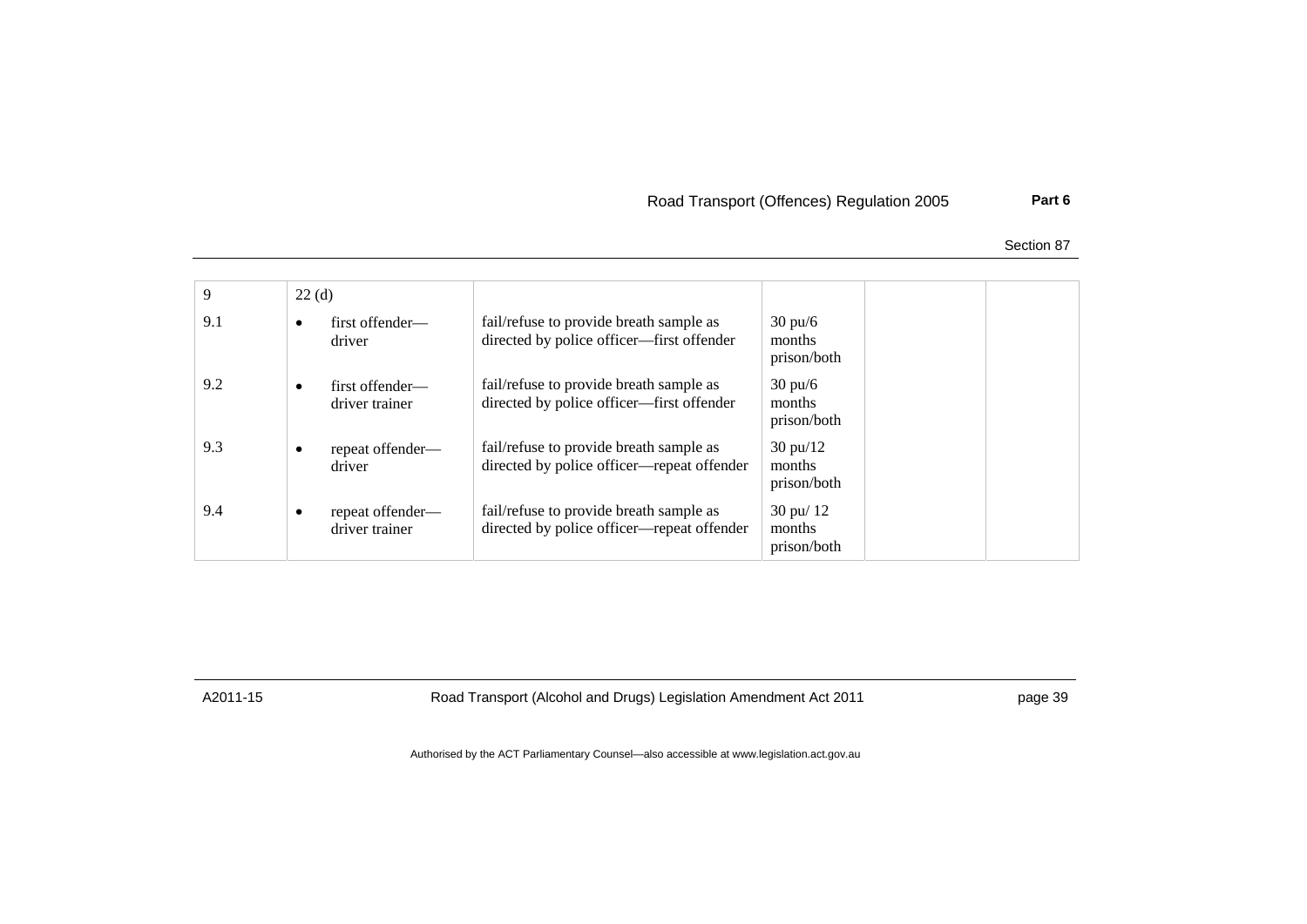#### **Part 6**Road Transport (Offences) Regulation 2005

#### Section 87

| 10   |           | 22A(2)(a)                          |                                                                        |                                             |  |
|------|-----------|------------------------------------|------------------------------------------------------------------------|---------------------------------------------|--|
| 10.1 | $\bullet$ | first offender—<br>driver          | refuse to provide sample of oral fluid for<br>analysis—first offender  | $30 \text{ pu/6}$<br>months<br>prison/both  |  |
| 10.2 | $\bullet$ | first offender—<br>driver trainer  | refuse to provide sample of oral fluid for<br>analysis-first offender  | $30 \text{ pu/6}$<br>months<br>prison/both  |  |
| 10.3 | $\bullet$ | repeat offender —<br>driver        | refuse to provide sample of oral fluid for<br>analysis—repeat offender | $30 \text{ pu}/12$<br>months<br>prison/both |  |
| 10.4 | $\bullet$ | repeat offender—<br>driver trainer | refuse to provide sample of oral fluid for<br>analysis—repeat offender | $30 \text{ pu}/12$<br>months<br>prison/both |  |

page 40 Road Transport (Alcohol and Drugs) Legislation Amendment Act 2011 A2011-15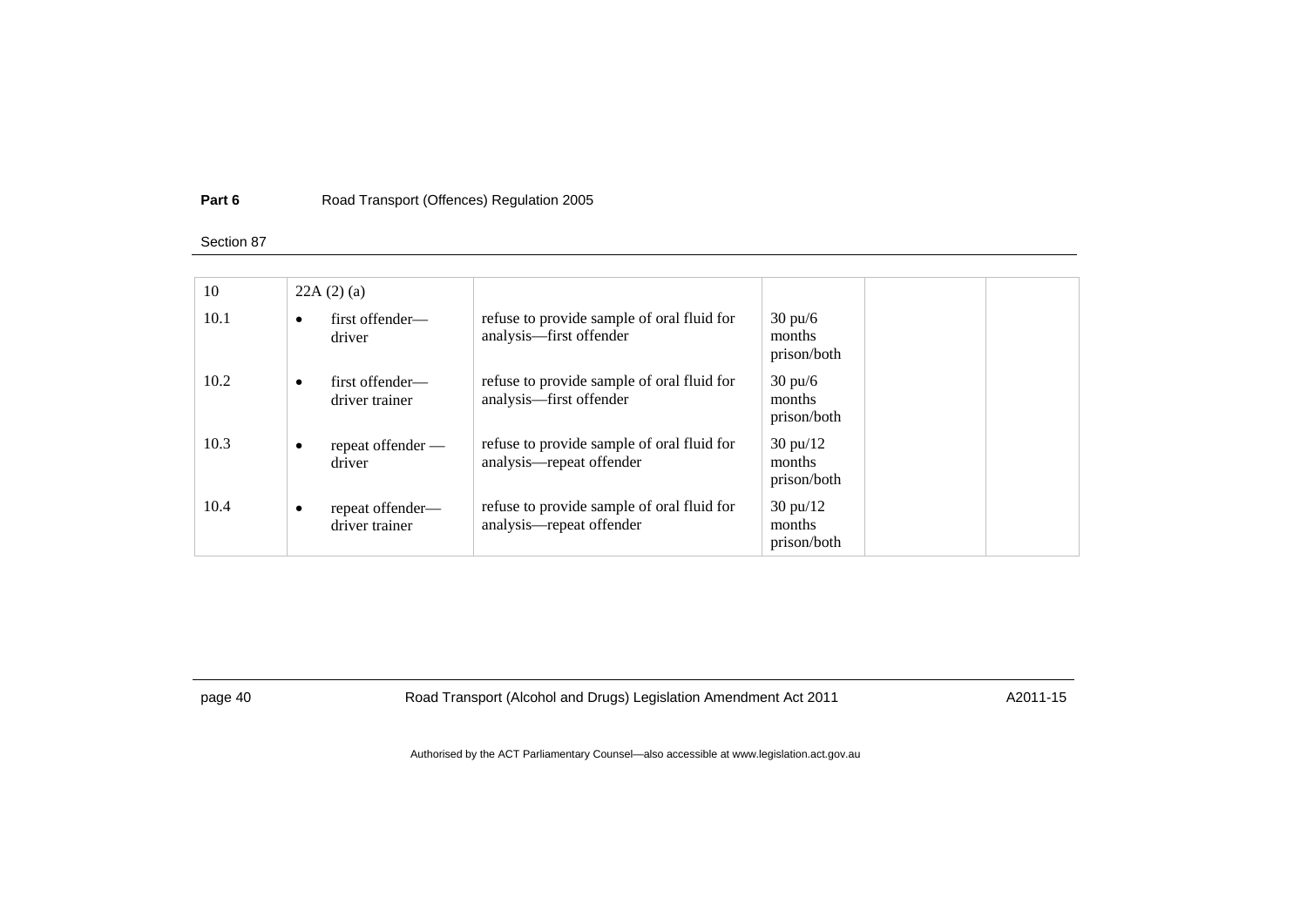# Road Transport (Offences) Regulation 2005 **Part 6**

Section 87

| 11   | $22A(2)$ (b)                                 |                                                                                                                       |                                             |  |
|------|----------------------------------------------|-----------------------------------------------------------------------------------------------------------------------|---------------------------------------------|--|
| 11.1 | first offender—<br>$\bullet$<br>driver       | fail to provide sample of oral fluid in<br>accordance with reasonable directions of<br>police officer—first offender  | $30 \text{ pu/6}$<br>months<br>prison/both  |  |
| 11.2 | $first$ of fender $-$<br>٠<br>driver trainer | fail to provide sample of oral fluid in<br>accordance with reasonable directions of<br>police officer—first offender  | $30 \text{ pu/6}$<br>months<br>prison/both  |  |
| 11.3 | repeat offender—<br>٠<br>driver              | fail to provide sample of oral fluid in<br>accordance with reasonable directions of<br>police officer—repeat offender | $30 \text{ pu}/12$<br>months<br>prison/both |  |
| 11.4 | repeat offender-<br>٠<br>driver trainer      | fail to provide sample of oral fluid in<br>accordance with reasonable directions of<br>police officer—repeat offender | $30 \text{ pu}/12$<br>months<br>prison/both |  |
| 12   | 22B                                          | fail to stay for drug screening test                                                                                  | 20                                          |  |

A2011-15 Road Transport (Alcohol and Drugs) Legislation Amendment Act 2011 page 41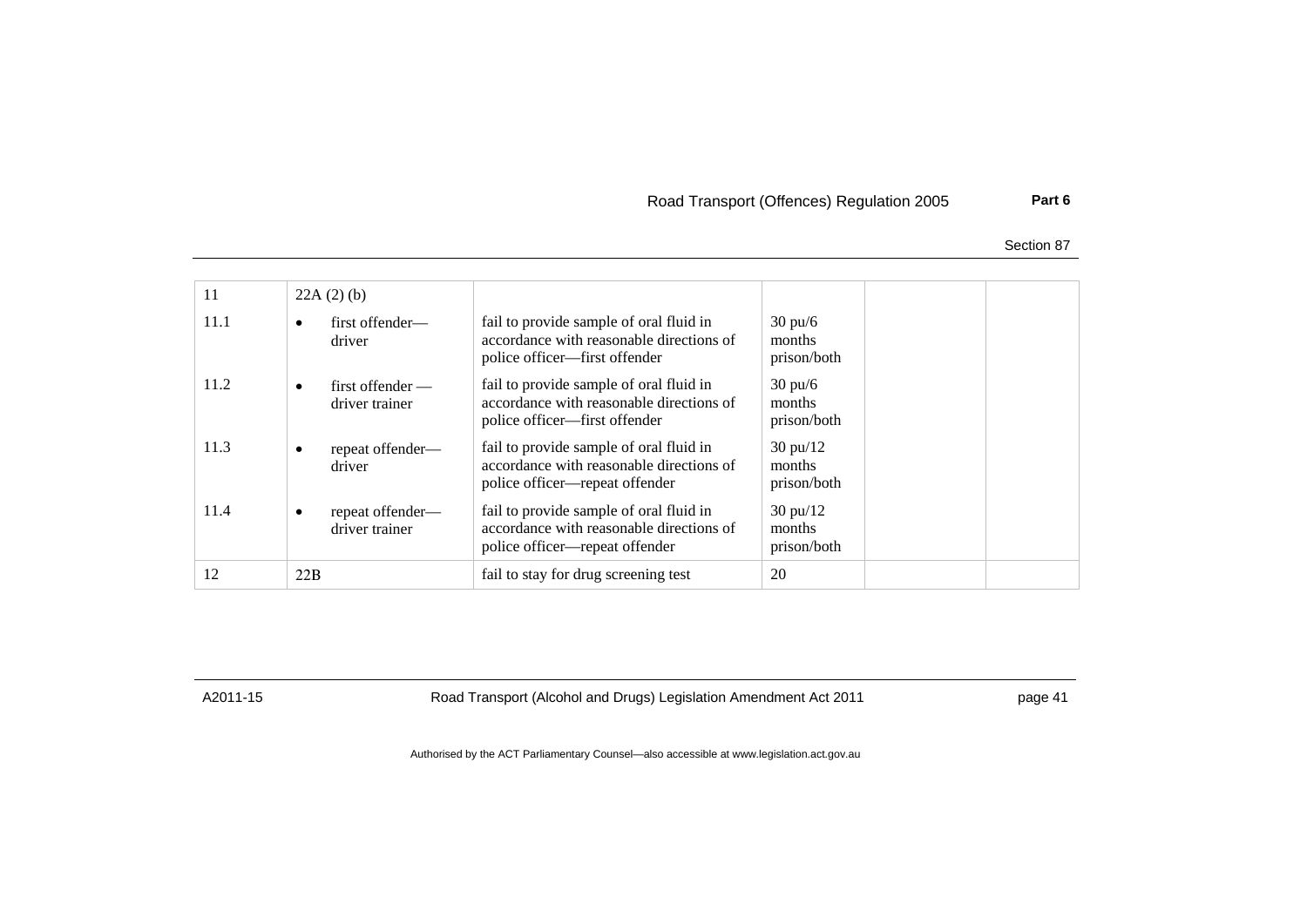#### **Part 6**Road Transport (Offences) Regulation 2005

#### Section 87

| 13   | 23(1)     |                                    |                                                                   |                                             |  |
|------|-----------|------------------------------------|-------------------------------------------------------------------|---------------------------------------------|--|
| 13.1 | $\bullet$ | first offender—<br>driver          | fail/refuse to permit blood sample to be<br>taken—first offender  | $30 \text{ pu/6}$<br>months<br>prison/both  |  |
| 13.2 | $\bullet$ | first offender—<br>driver trainer  | fail/refuse to permit blood sample to be<br>taken—first offender  | $30 \text{ pu/6}$<br>months<br>prison/both  |  |
| 13.3 | ٠         | repeat offender—<br>driver         | fail/refuse to permit blood sample to be<br>taken-repeat offender | $30 \text{ pu}/12$<br>months<br>prison/both |  |
| 13.4 | $\bullet$ | repeat offender—<br>driver trainer | fail/refuse to permit blood sample to be<br>taken-repeat offender | $30 \text{ pu}/12$<br>months<br>prison/both |  |

page 42 Road Transport (Alcohol and Drugs) Legislation Amendment Act 2011 A2011-15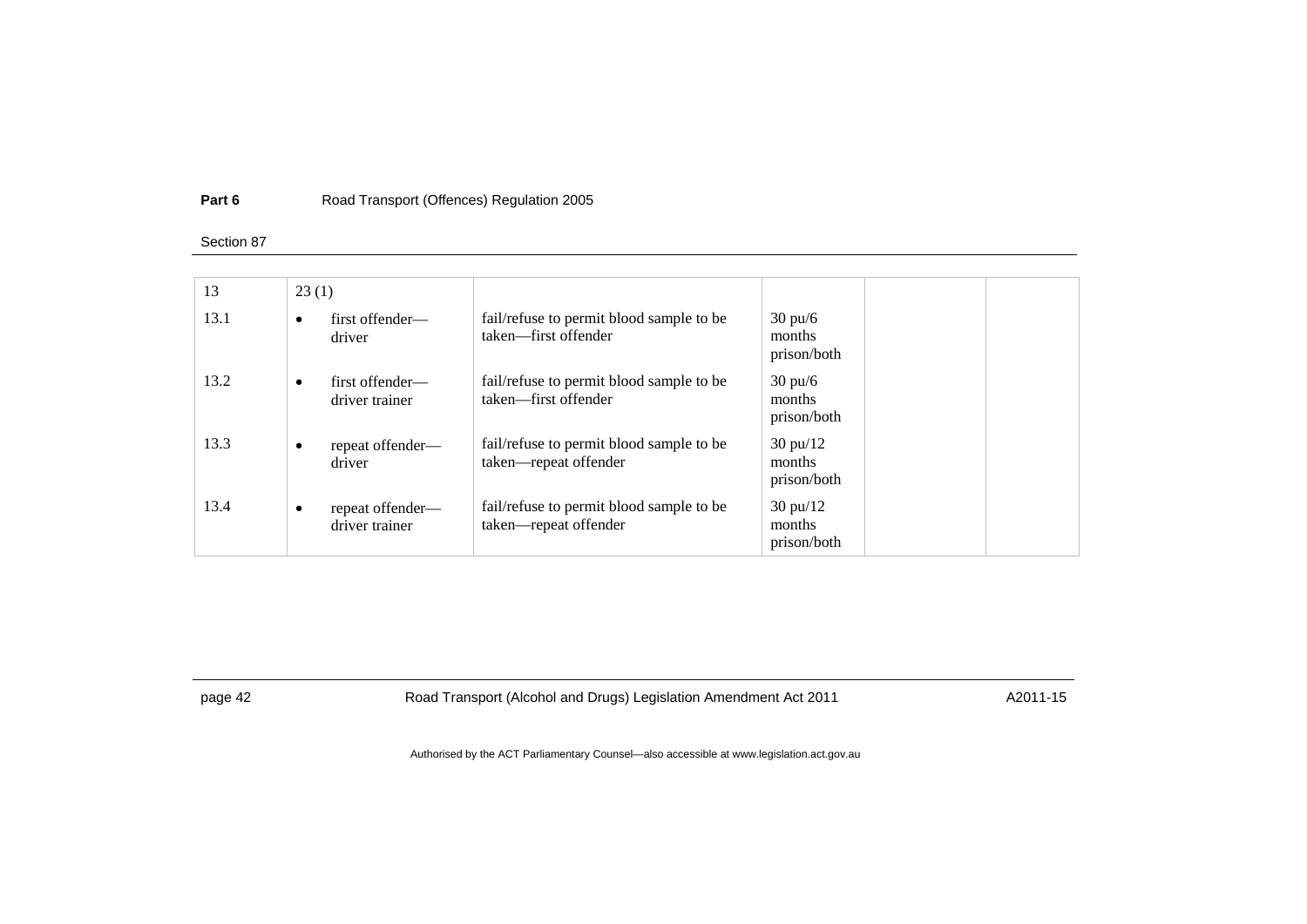# Road Transport (Offences) Regulation 2005 **Part 6**

Section 87

| 14   | 23(2)     |                                    |                                                                                               |                                             |  |
|------|-----------|------------------------------------|-----------------------------------------------------------------------------------------------|---------------------------------------------|--|
| 14.1 | ٠         | first offender-<br>driver          | behave in manner so<br>impossible/impractical for blood sample to<br>be taken—first offender  | $30 \text{ pu/6}$<br>months<br>prison/both  |  |
| 14.2 | $\bullet$ | first offender—<br>driver trainer  | behave in manner so<br>impossible/impractical for blood sample to<br>be taken-first offender  | $30 \text{ pu/6}$<br>months<br>prison/both  |  |
| 14.3 | $\bullet$ | repeat offender—<br>driver         | behave in manner so<br>impossible/impractical for blood sample to<br>be taken—repeat offender | $30 \text{ pu}/12$<br>months<br>prison/both |  |
| 14.4 | ٠         | repeat offender-<br>driver trainer | behave in manner so<br>impossible/impractical for blood sample to<br>be taken—repeat offender | $30 \text{ pu}/12$<br>months<br>prison/both |  |

A2011-15 Road Transport (Alcohol and Drugs) Legislation Amendment Act 2011 page 43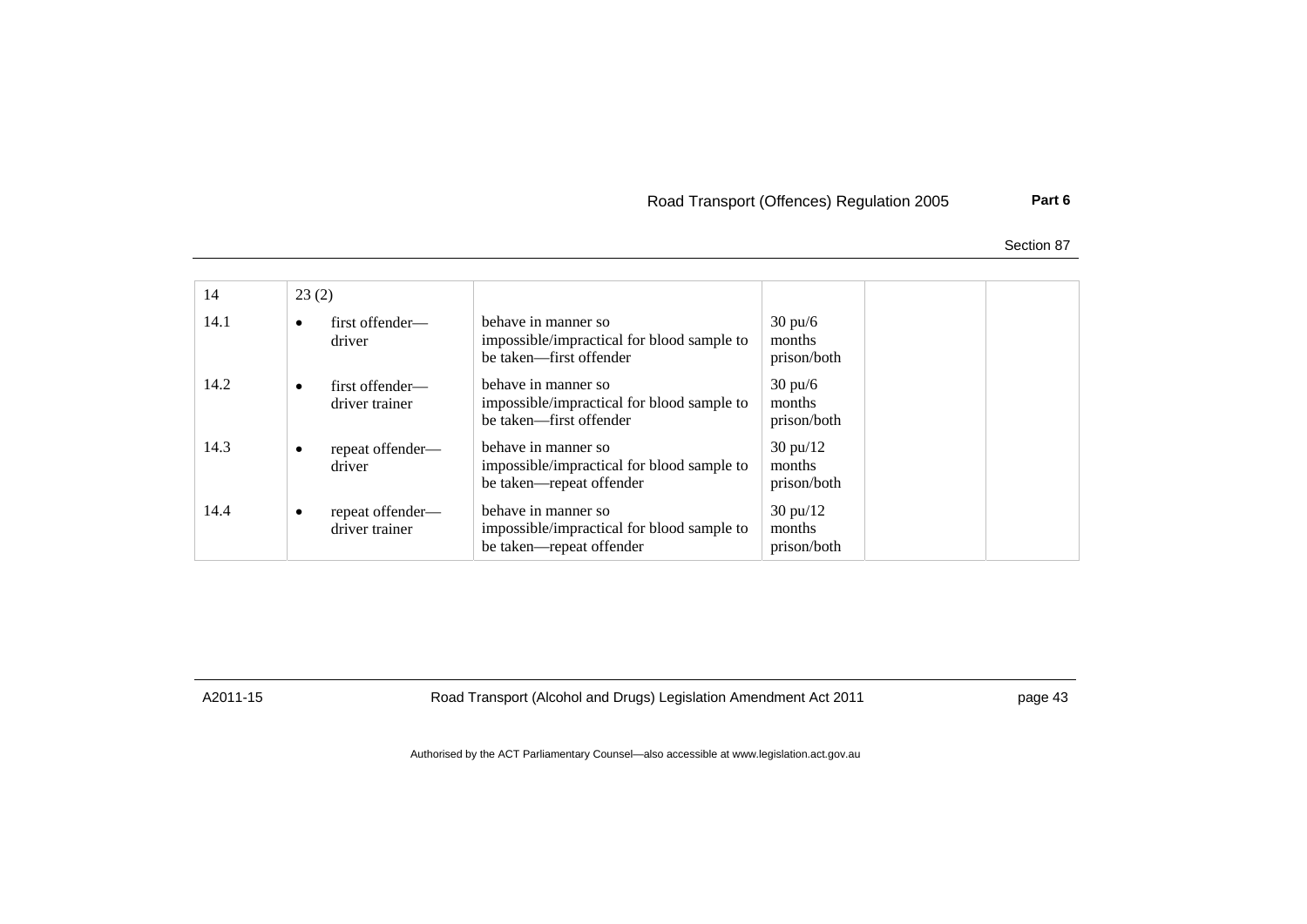#### **Part 6**Road Transport (Offences) Regulation 2005

#### Section 87

| 15   |           | 23(3)(a)                           |                                                                 |                                             |  |
|------|-----------|------------------------------------|-----------------------------------------------------------------|---------------------------------------------|--|
| 15.1 | $\bullet$ | first offender—<br>driver          | fail/refuse to submit to medical<br>examination—first offender  | $30 \text{ pu/6}$<br>months<br>prison/both  |  |
| 15.2 | $\bullet$ | first offender—<br>driver trainer  | fail/refuse to submit to medical<br>examination—first offender  | $30 \text{ pu}$ 6<br>months<br>prison/both  |  |
| 15.3 | ٠         | repeat offender-<br>driver         | fail/refuse to submit to medical<br>examination—repeat offender | $30 \text{ pu}/12$<br>months<br>prison/both |  |
| 15.4 | $\bullet$ | repeat offender—<br>driver trainer | fail/refuse to submit to medical<br>examination—repeat offender | $30 \text{ pu}/12$<br>months<br>prison/both |  |

page 44 Road Transport (Alcohol and Drugs) Legislation Amendment Act 2011 A2011-15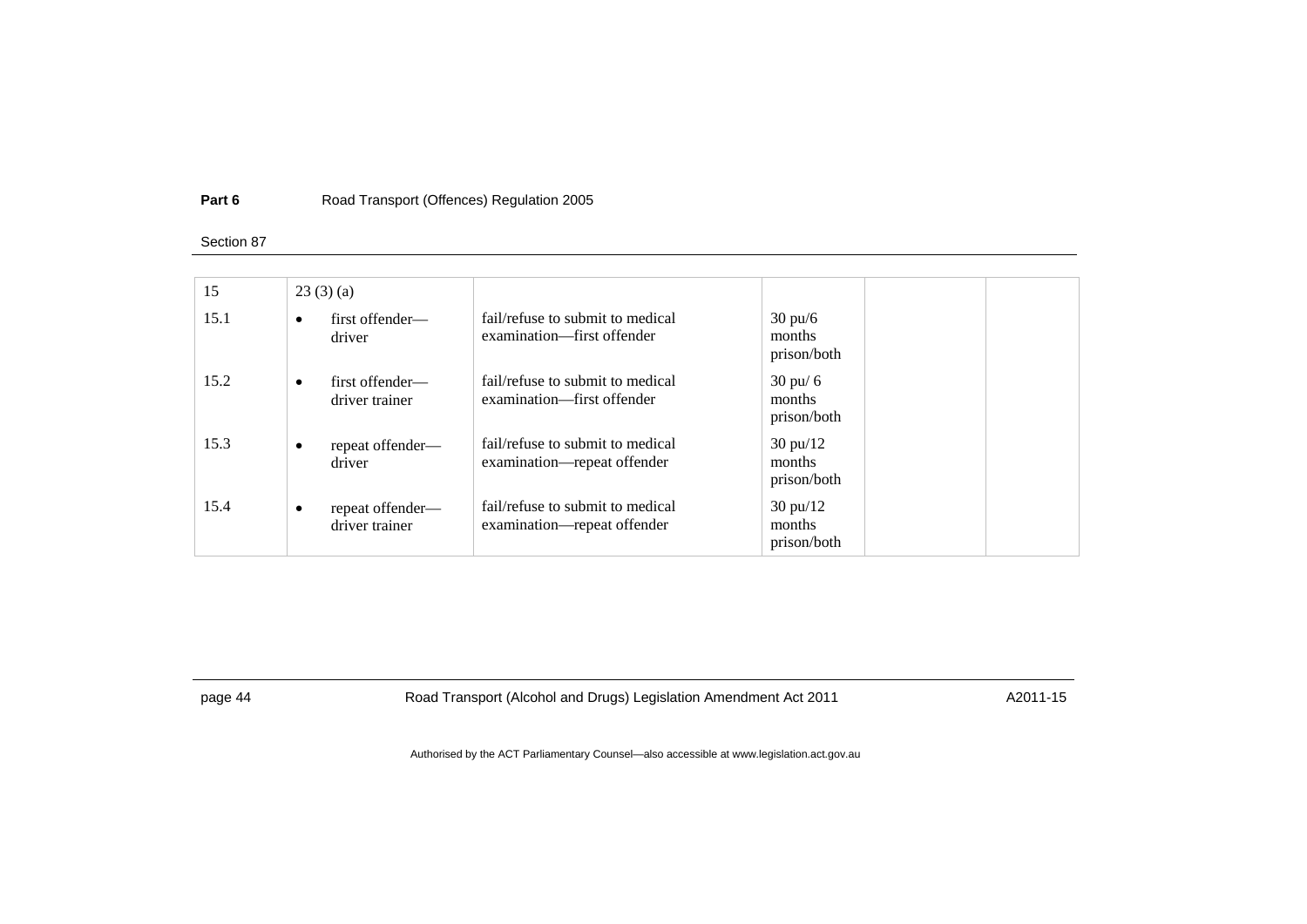# Road Transport (Offences) Regulation 2005 **Part 6**

Section 87

| 16   |           | 23(3)(b)                           |                                                                      |                                             |  |
|------|-----------|------------------------------------|----------------------------------------------------------------------|---------------------------------------------|--|
| 16.1 | $\bullet$ | first offender—<br>driver          | fail/refuse to give/permit taking of body<br>sample—first offender   | $30 \text{ pu/6}$<br>months<br>prison/both  |  |
| 16.2 | $\bullet$ | first offender—<br>driver trainer  | fail/refuse to give/permit taking of body<br>sample—first offender   | $30 \text{ pu/6}$<br>months<br>prison/both  |  |
| 16.3 | $\bullet$ | repeat offender—<br>driver         | fail/refuse to give/permit taking of body<br>sample —repeat offender | $30 \text{ pu}/12$<br>months<br>prison/both |  |
| 16.4 | $\bullet$ | repeat offender—<br>driver trainer | fail/refuse to give/permit taking of body<br>sample —repeat offender | $30 \text{ pu}/12$<br>months<br>prison/both |  |

A2011-15 Road Transport (Alcohol and Drugs) Legislation Amendment Act 2011 page 45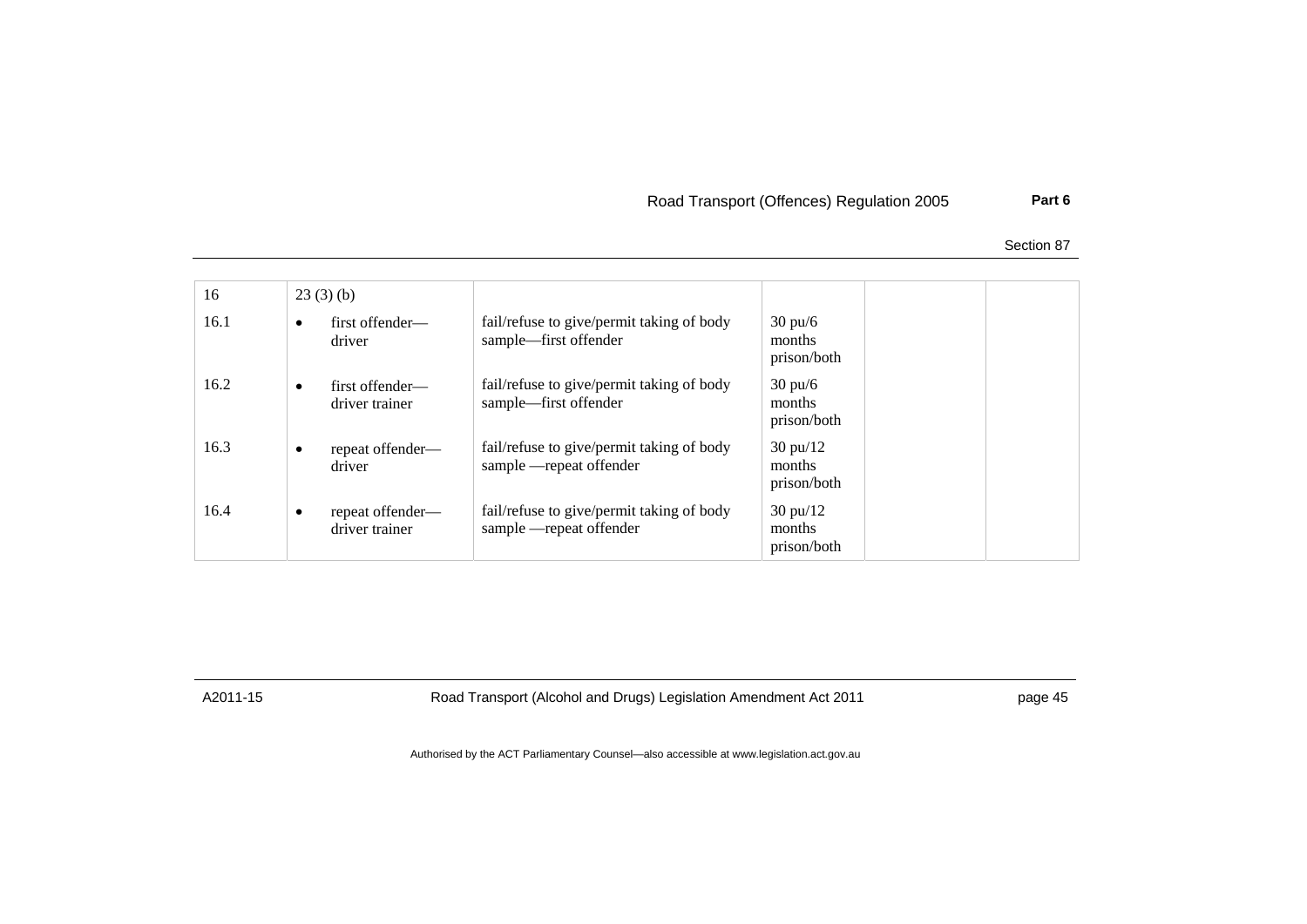#### **Part 6**Road Transport (Offences) Regulation 2005

#### Section 87

| 17   | 24(1)                |                                                                                                                                                 |                                             |
|------|----------------------|-------------------------------------------------------------------------------------------------------------------------------------------------|---------------------------------------------|
| 17.1 | first offender       | drive vehicle on road/related area under<br>influence of intoxicating liquor/drug<br>incapable of proper control of vehicle-<br>first offender  | $30 \text{ pu/6}$<br>months<br>prison/both  |
| 17.2 | repeat offender<br>٠ | drive vehicle on road/related area under<br>influence of intoxicating liquor/drug<br>incapable of proper control of vehicle-<br>repeat offender | $30 \text{ pu}/12$<br>months<br>prison/both |
| 18   | 24A                  | drive/ride/be in charge of vehicle/animal<br>on road under influence of alcohol                                                                 | $50 \text{ pu/6}$<br>months<br>prison/both  |
| 19   | 47 <sub>B</sub>      | fail to comply with police officer's<br>direction not to drive                                                                                  | 10                                          |

page 46 Road Transport (Alcohol and Drugs) Legislation Amendment Act 2011 A2011-15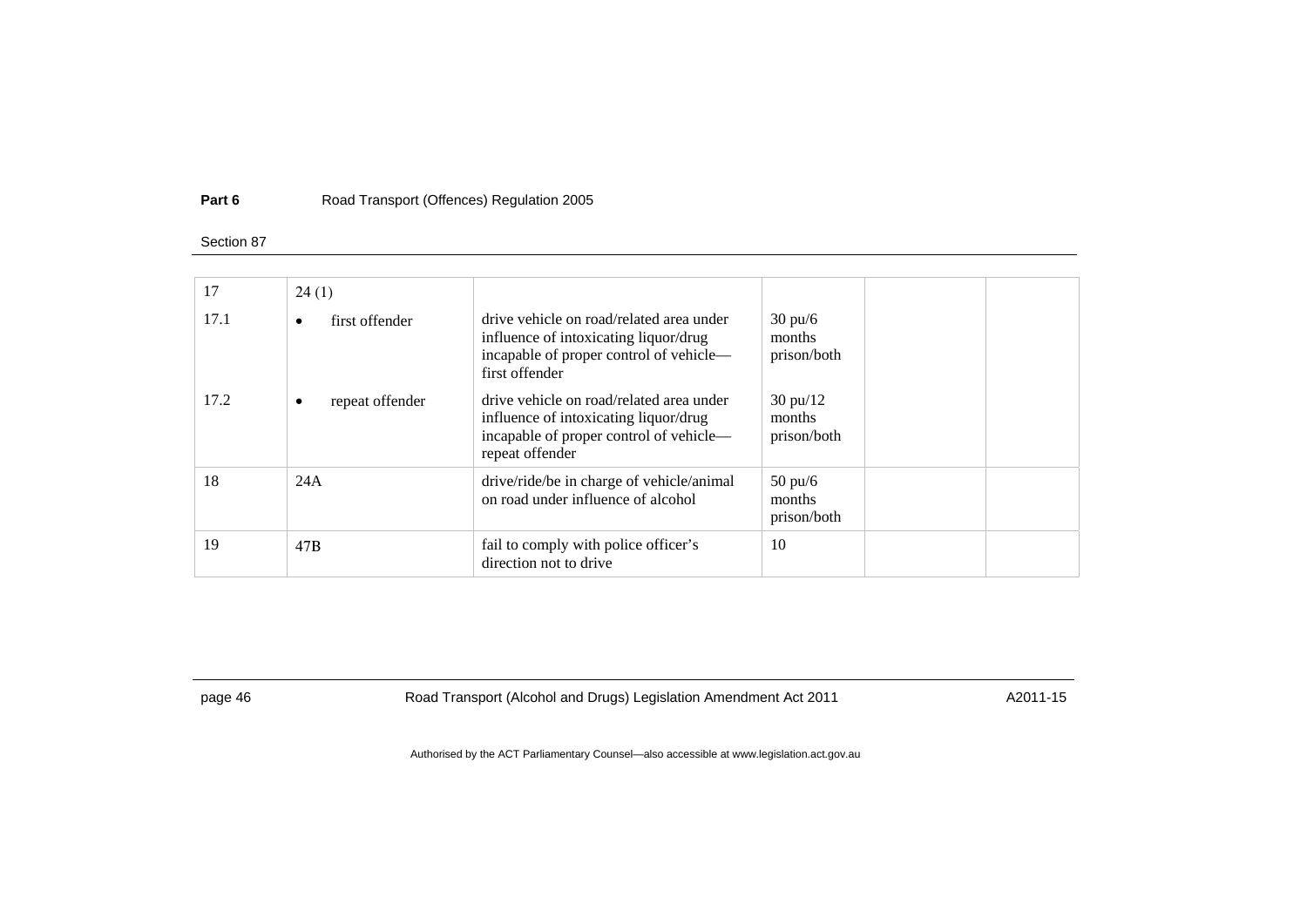# <span id="page-52-0"></span>**Part 7 Spent Convictions Act 2000**

# **88 How are traffic offences to be dealt with? Section 14 (1), new definition of** *driver trainer*

*insert* 

*driver trainer*––see the *Road Transport (Alcohol and Drugs) Act 1977*, dictionary.

| 89 | <b>Section 14 (4) (c)</b>      |
|----|--------------------------------|
|    | after                          |
|    | drivers                        |
|    | insert                         |
|    | and driver trainers            |
| 90 | Section 14 (4) (c)             |
|    | after first mention of         |
|    | driving                        |
|    | insert                         |
|    | or driver training             |
| 91 | <b>Section 14 (4) (c)</b>      |
|    | omit                           |
|    | or driving                     |
|    | insert                         |
|    | and driving or driver training |
|    |                                |

A2011-15

Road Transport (Alcohol and Drugs) Legislation Amendment Act 2011

page 47